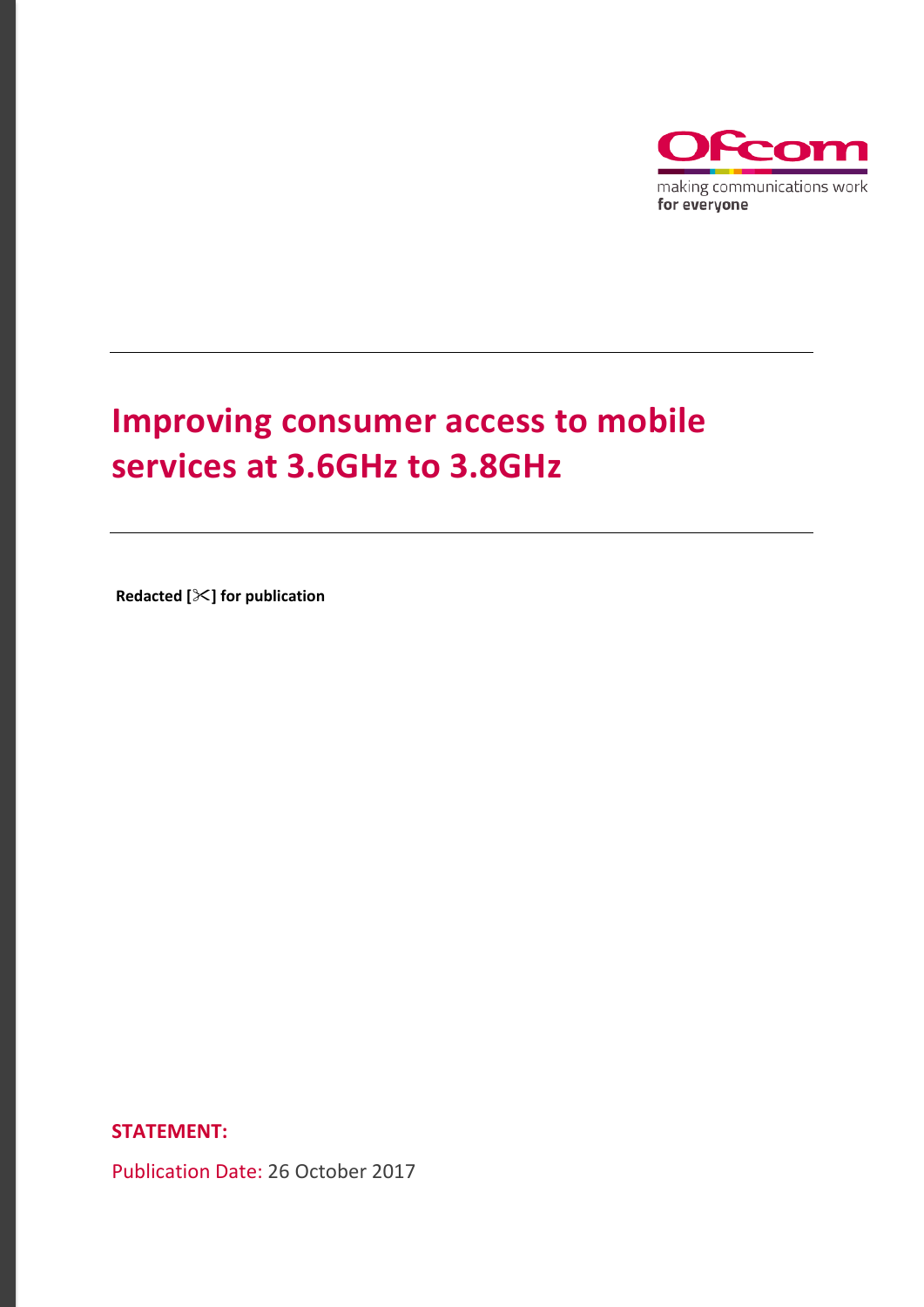# About this document

This document confirms Ofcom's intended approach to expanding spectrum access for future mobile services in the 3.6GHz to 3.8GHz band in order to enable citizens and consumers across the UK to benefit from future mobile services including 5G.

We will now commence the statutory process to propose (i) revocation of fixed links licences in the 3.6GHz to 3.8GHz band and (ii) variation of licences and grants of Recognised Spectrum Access (RSA) for satellite earth stations such that Ofcom would no longer take registered satellite earth stations with a receive component in the band into account for frequency management purposes.

Affected licensees and grantholders will have a further opportunity to make representations before we take final decisions on individual licences and grants of RSA.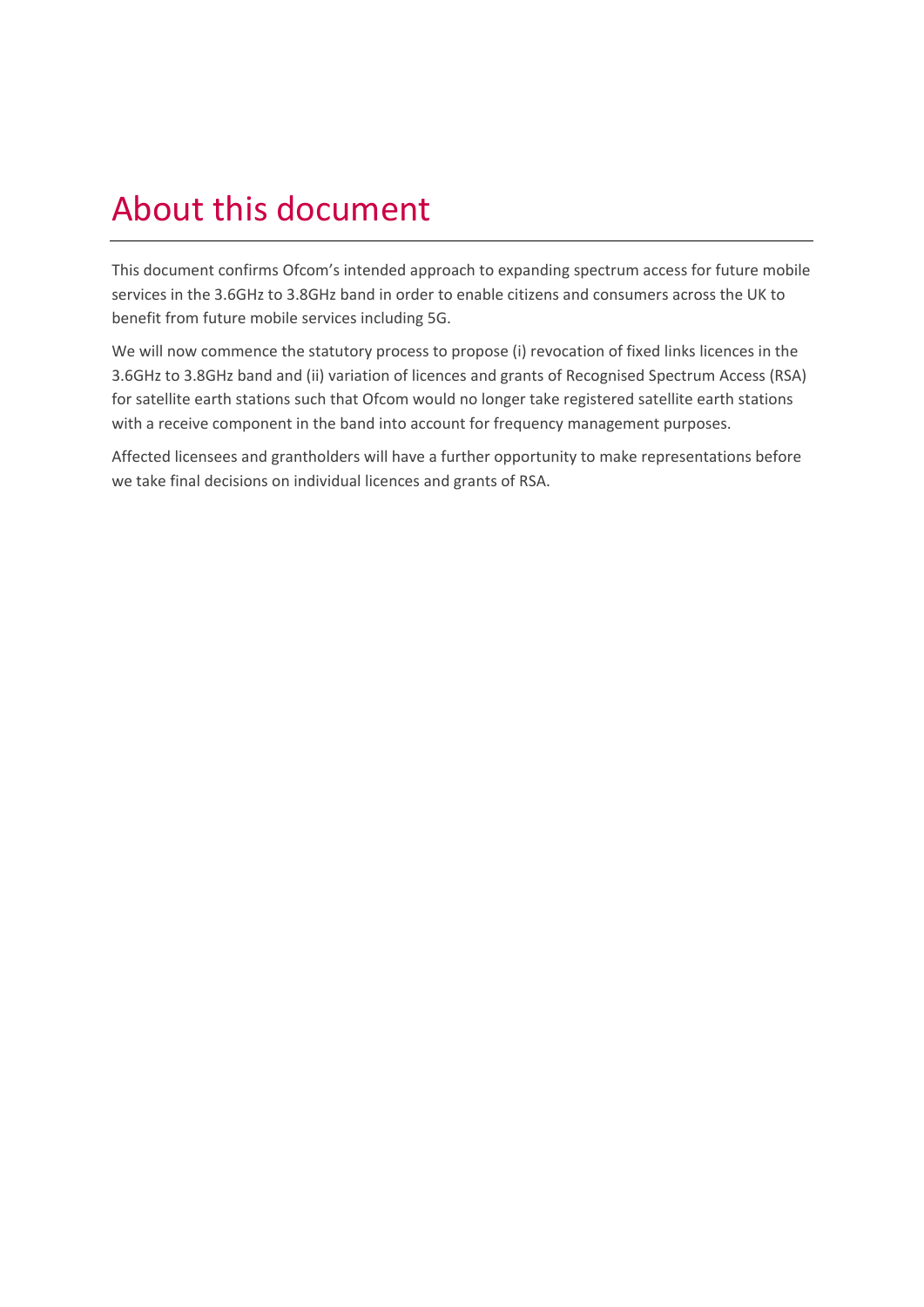# **Contents**

## **Section**

| 1. Executive summary                                                                   | 1  |
|----------------------------------------------------------------------------------------|----|
| 2. Introduction                                                                        | 3  |
| 3. Our intended approach to fixed links and satellite earth stations                   | 13 |
| 4. Implementation of our intended approach to fixed links and satellite earth stations | 28 |
| 5. The future award and other issues raised in the consultation                        | 36 |
| <b>Annex</b>                                                                           |    |
| A1. Summary of stakeholder responses                                                   | 39 |
| A2. Glossary                                                                           | 54 |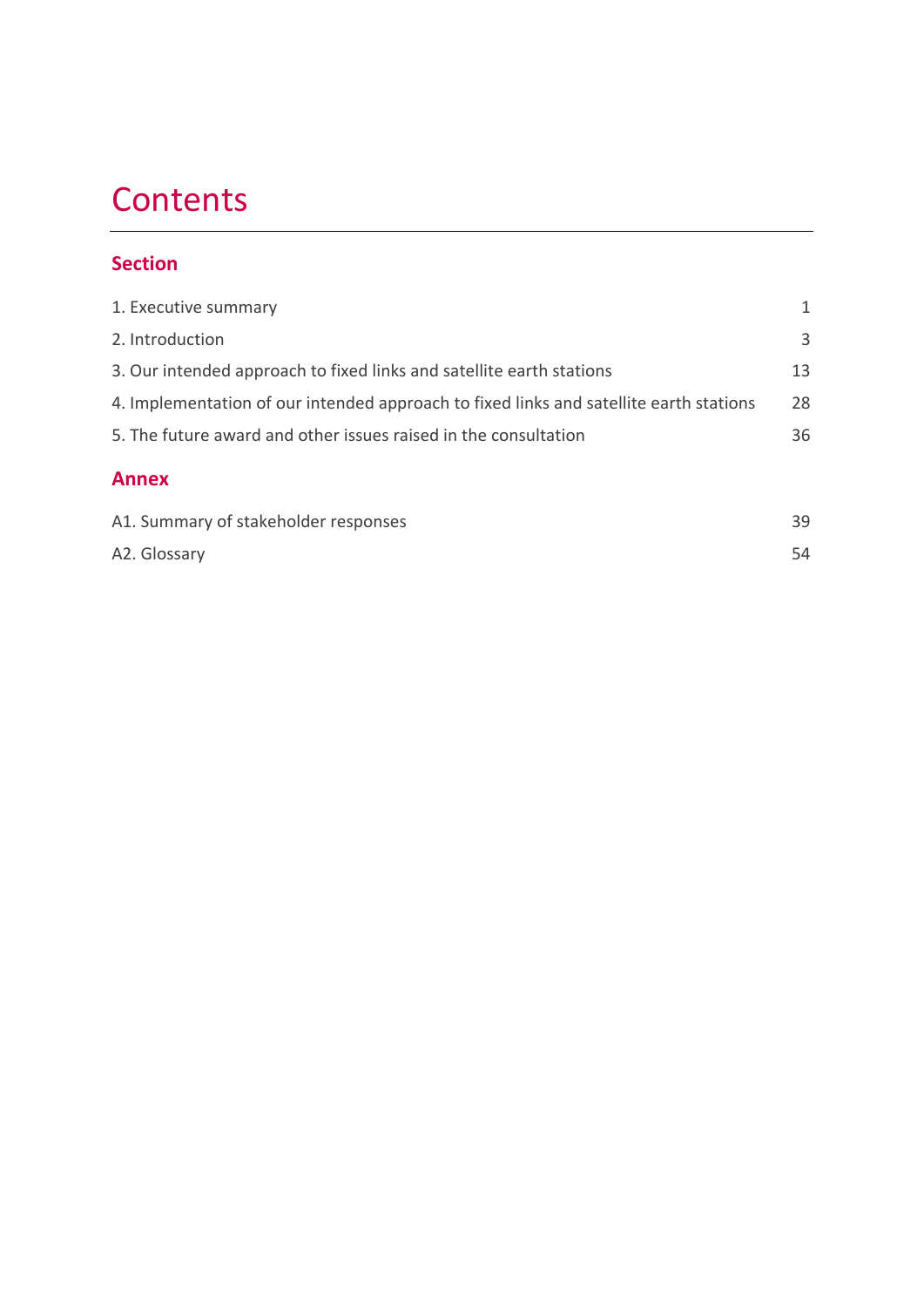# <span id="page-3-0"></span>1. Executive summary

- 1.1 In July 2017 we published a Statement and Consultation on improving consumer access to mobile services at 3.6GHz to 3.8GHz (the "July 2017 document").[1](#page-3-1) In this we set out our decision to make the 3.6GHz to 3.8GHz band available for mobile use as soon as practicable, and award the remaining 116 MHz in the band for future mobile services.[2](#page-3-2)
- 1.2 We also consulted on our assessment of possible options towards existing registered satellite earth station and fixed link users of the 3.6GHz to 3.8GHz band. We considered two primary options, as well as alternative approaches proposed by stakeholders:
	- a) **Option A**: to retain existing authorisations for fixed links and satellite earth stations; or
	- b) **Option B**: to remove current authorisations for fixed links and no longer take registered satellite earth stations with a receive component in the 3.6GHz to 3.8GHz band into account for frequency management purposes.<sup>[3](#page-3-3)</sup>
- 1.3 To facilitate deploying future mobile services including 5G in the band across the UK, we explained that our preferred approach was option B. We consulted on this proposed approach and also wrote to affected licensees and grantholders to draw the consultation to their attention and explain how, if ultimately adopted, this would affect their licence(s)/grant(s) in the band.
- 1.4 This statement confirms our intention, having taken into account stakeholders' responses, to follow our proposed approach.
- 1.5 In accordance with the provisions of the Wireless Telegraphy Act 2006, we will now write to individual licensees and grantholders to propose to revoke or vary their licence(s)/grant(s) as follows:
	- a) We will propose to revoke current authorisations for fixed links in the 3.6GHz to 3.8GHz band, with a notice period of 5 years; and
	- b) We will propose to vary existing authorisations for receiving satellite earth stations operating under Permanent Earth Station (PES) licences and grants of Recognised Spectrum Access for Receive Only Earth Stations (RSA for ROES)<sup>[4](#page-3-4)</sup> such that, with effect from 1 June 2020, we would no longer take registered satellite earth stations with a receive component in this band into account for frequency management purposes.
- 1.6 Affected licensees and grantholders will each have a further opportunity to make representations on our proposals before we reach final decisions in relation to individual licences and grants of RSA in the band. In taking final decisions we will take into account

<span id="page-3-1"></span><sup>1</sup> Ofcom, *Improving consumer access to mobile services at 3.6GHz to 3.8GHz: Statement and Consultation*, July 2017, https://www.ofcom.org.uk/ data/assets/pdf file/0017/103355/3-6-3-8ghz-statement.pdf.

<span id="page-3-2"></span><sup>&</sup>lt;sup>2</sup> 84 MHz of the 3.6GHz to 3.8GHz band is already authorised for electronic communications services.

<span id="page-3-3"></span><sup>3</sup> These options were previously set out in Ofcom, *Improving consumer access to mobile services at 3.6GHz to 3.8GHz: Consultation*, October 2016, https://www.ofcom.org.uk/ data/assets/pdf file/0035/91997/3-6-3-8ghz-consultation.pdf) <sup>4</sup> Hereafter referred to as "grants of RSA".

<span id="page-3-4"></span>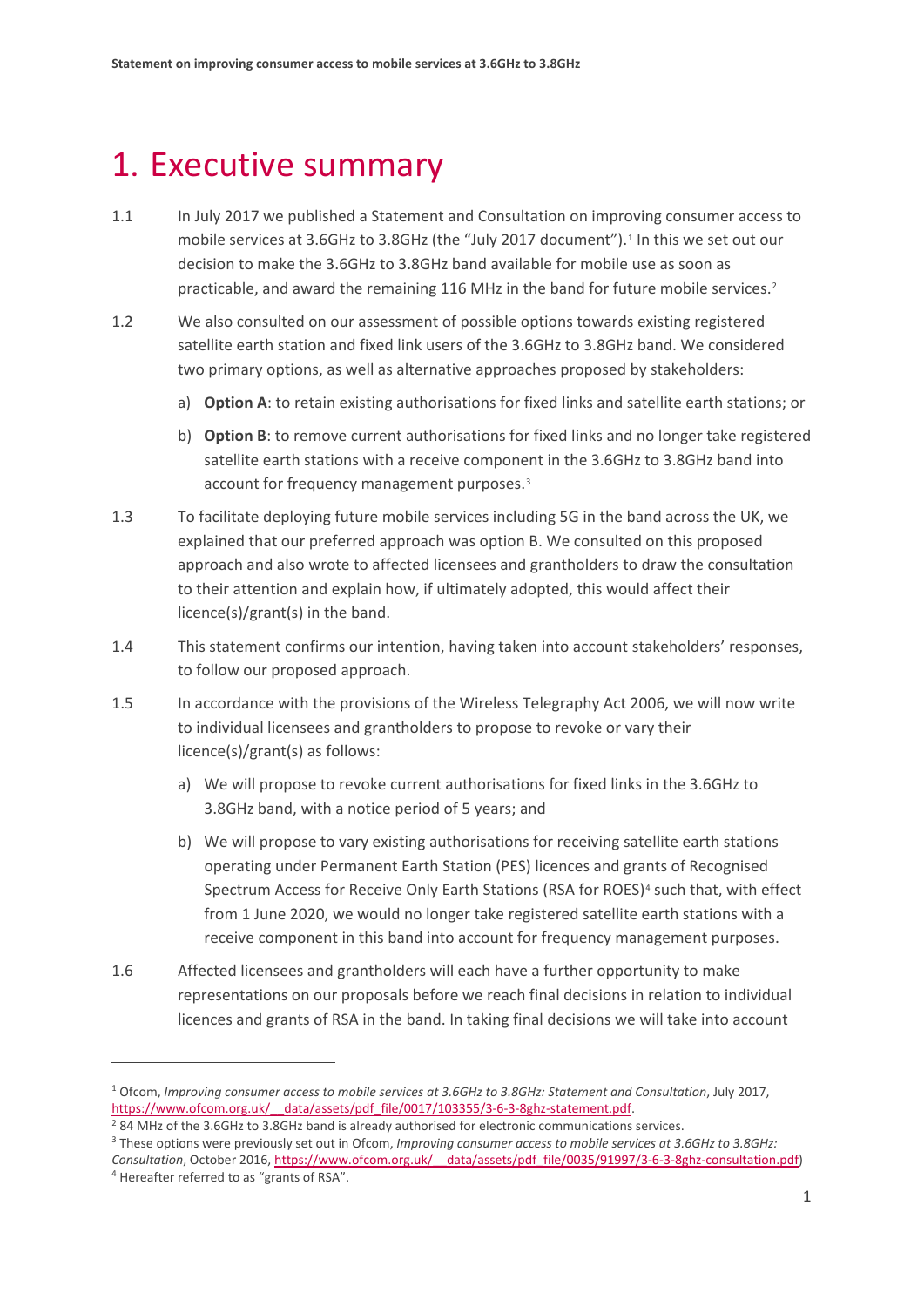any further information provided on the specific circumstances of each licensee/grantholder.

- 1.7 We expect to publish a short update in early 2018.
- 1.8 We intend to deliver the award of the remaining 116 MHz being made available in the 3.6GHz to 3.8GHz band in 2019. We will consult in 2018 to prepare for this award.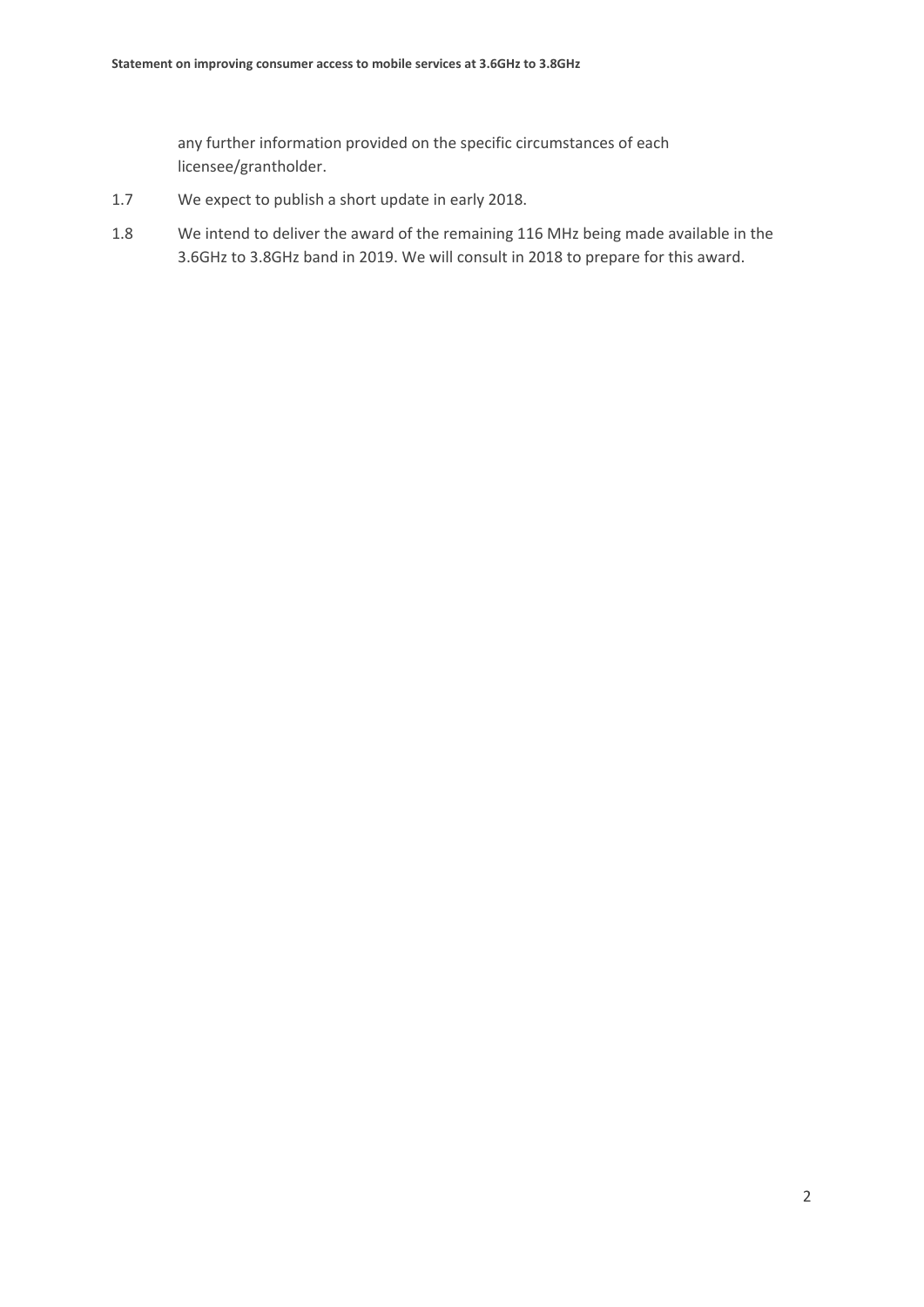# <span id="page-5-0"></span>2. Introduction

## **The role of Ofcom**

- 2.1 Ofcom is responsible for managing the radio spectrum. Ofcom's principal duty is to further the interests of citizens and consumers, where appropriate by promoting competition. We are also required, amongst other things, to secure the optimal use for wireless telegraphy of the electro-magnetic spectrum.
- 2.2 Our direction and spectrum priorities were set out in our 10-year Spectrum Management Strategy in 2014,<sup>5</sup> in which we identified addressing future mobile data demands as a priority, recognising the importance of improving mobile coverage and availability of new mobile services. This work underpinned our Mobile Data Strategy<sup>[6](#page-5-2)</sup> which identified the 3.6GHz to 3.8GHz band as a high priority band for providing additional mobile services.

## **Legal framework**

 $\overline{a}$ 

2.3 The relevant legal framework was set out in our consultation *Improving consumer access to mobile services at 3.6GHz to 3.8GHz* (the "October 2016 consultation")<sup>[7](#page-5-3)</sup> and the subsequent July 2017 document. The full detail is not repeated here. However, we highlight the following aspects:

## **Principal duties under the Communications Act 2003**

- 2.4 Our principal duties under Section 3 of the Communications Act 2003 ("the Communications Act") are:
	- a) to further the interests of citizens in relation to communications matters; and
	- b) to further the interests of consumers in relevant markets, where appropriate, by promoting competition.
- 2.5 In carrying out our functions, Section 3(2) provides that we are required, amongst other things, to secure the optimal use for wireless telegraphy of the electromagnetic spectrum; the availability throughout the UK of a wide range of electronic communication services; and the availability throughout the UK of a wide range of television and radio services which (taken as a whole) are both of high quality and calculated to appeal to a variety of tastes and interests.
- 2.6 Section 3(4) requires us, in carrying out our functions, to have regard to certain factors as appear relevant in the circumstances, including the desirability of promoting the fulfilment

<span id="page-5-1"></span><sup>5</sup> Ofcom, *Spectrum management strategy: Ofcom's approach to and priorities for spectrum management over the next ten years*, April 2014[, https://www.ofcom.org.uk/consultations-and-statements/category-1/spectrum-management-strategy](https://www.ofcom.org.uk/consultations-and-statements/category-1/spectrum-management-strategy) <sup>6</sup> Ofcom, *Mobile Data Strategy: Update on our strategy for mobile spectrum*, June 2016,

<span id="page-5-3"></span><span id="page-5-2"></span>https://www.ofcom.org.uk/ data/assets/pdf file/0033/79584/update-strategy-mobile-spectrum.pdf <sup>7</sup> Ofcom, *Improving consumer access to mobile services at 3.6GHz to 3.8GHz: Consultation*, October 2016, https://www.ofcom.org.uk/ data/assets/pdf file/0035/91997/3-6-3-8ghz-consultation.pdf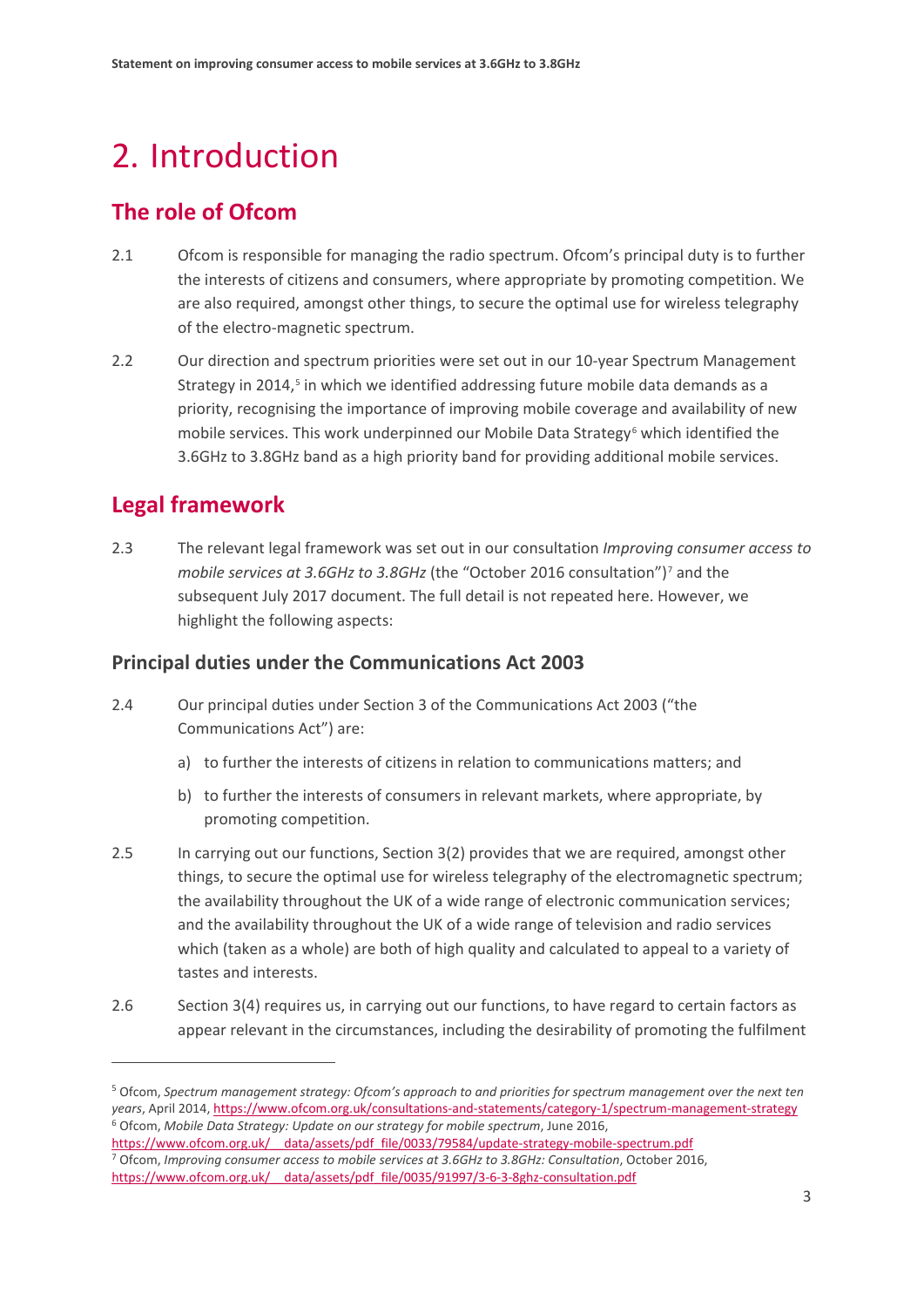of the purposes of public service television broadcasting in the United Kingdom; the desirability of encouraging investment and innovation in relevant markets; and the desirability of encouraging the availability and use of high speed data transfer services throughout the UK.

- 2.7 In performing our duty under Section 3 of furthering the interests of consumers, we must have regard, in particular, to the interests of those consumers in respect of choice, price, quality of service and value for money.
- 2.8 Section 4 requires Ofcom to act in accordance with the six Community requirements, which give effect to the requirements of the Article 8 of the Framework Directive.

## **Duties under the Wireless Telegraphy Act 2006**

- 2.9 Section 3 of the Wireless Telegraphy Act 2006 ("the WT Act") imposes a number of further duties relating to spectrum management. Amongst other things, in carrying out our spectrum functions, we are required to have regard to the extent to which the spectrum is available for use; and to the demand, both current and future, for the use of the spectrum.
- 2.10 In carrying out those duties, Section 3(2) requires us to have regard to (amongst other things) the desirability of promoting the efficient management and use of the spectrum; the economic and other benefits that may arise from the use of wireless telegraphy; and the development of innovative services and competition in the provision of electronic communications services.

## **European Commission decisions relevant to the 3.6GHz to 3.8GHz band**

- 2.11 On 21 May 2008, the European Commission adopted Decision 2008/411/EC ("the EC Decision") which sought to harmonise the conditions for the availability and efficient use of the 3.4GHz to 3.8GHz frequency band for terrestrial systems capable of providing electronic communications services in the EU. In relation to the 3.6GHz to 3.8GHz band, the Decision provided that Member States should designate, by 1 January 2012, the band on a non-exclusive basis for terrestrial communications networks in compliance with the technical parameters set out in the annex to the decision.
- 2.12 On 2 May 2014, the European Commission adopted Decision 2014/276/EU12, which amended Commission Decision 2008/411/EC, primarily in relation to the technical conditions in compliance with which the band should be made available.<sup>[8](#page-6-0)</sup>

<span id="page-6-0"></span><sup>&</sup>lt;sup>8</sup> The EC Decision (as amended) has been implemented into UK law by way of Statutory Instrument 2016 No.495.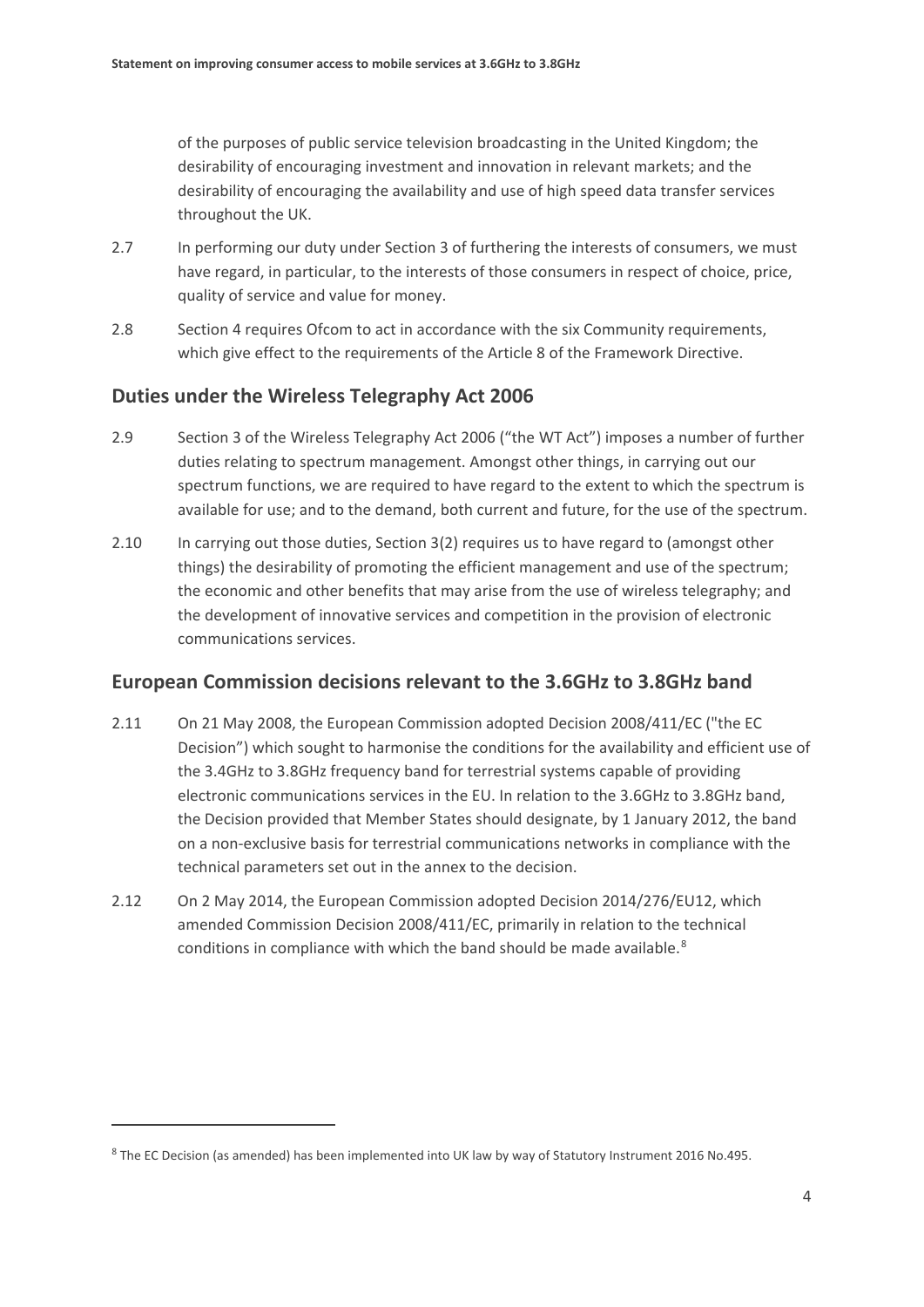## **The October 2016 consultation**

- 2.13 In the October 2016 consultation<sup>[9](#page-7-0)</sup> we proposed making the spectrum in the 3.6GHz to 3.8GHz band not already assigned for electronic communications services (116 MHz of the 200 MHz) available for future mobile services including 5G.
- 2.14 Alongside the October 2016 consultation, we published technical analysis showing that coexistence between mobile and existing users of the band would be challenging under current coordination criteria.[10](#page-7-1) We therefore set out two policy options on how we could approach coexistence:
	- **Option A: retain** existing users' current authorisations under the WT Act to (i) transmit for fixed links, and (ii) receive for satellite earth stations registered under grants of RSA and PES licences within the 3.6GHz to 3.8GHz band – which would mean that future mobile services could only be permitted where these would not be expected to create interference which would degrade benchmark spectrum quality for existing registered users; $11$  and
	- **Option B: remove** existing users' authorisations under the WT Act to transmit for fixed links and no longer take registered satellite earth stations with a receiver component in the 3.6GHz to 3.8GHz band into account for frequency management purposes – which would allow future mobile roll-out across the UK.

## **The July 2017 Statement and Consultation**

- 2.15 Having considered responses to the October 2016 consultation and other information provided by stakeholders, in July 2017 we published a statement setting out our decision to make the 3.6GHz to 3.8GHz band available for mobile services (the "July 2017 document").<sup>[12](#page-7-3)</sup>
- 2.16 This document also set out for consultation our proposed approach to existing authorisations in the band.

## **Decision to make the 3.6GHz to 3.8GHz band available for future mobile services**

2.17 The July 2017 document set out our decision, in accordance with the legal framework set out above including the EC Decision, to make the 3.6GHz to 3.8GHz band available for

<span id="page-7-0"></span><sup>9</sup> Ofcom, *Improving consumer access to mobile services at 3.6GHz to 3.8GHz: Consultation*, October 2016, [https://www.ofcom.org.uk/\\_\\_data/assets/pdf\\_file/0035/91997/3-6-3-8ghz-consultation.pdf](https://www.ofcom.org.uk/__data/assets/pdf_file/0035/91997/3-6-3-8ghz-consultation.pdf)

<span id="page-7-1"></span><sup>&</sup>lt;sup>10</sup> See section 8 and annex 5 of the October 2016 consultation.

<span id="page-7-2"></span><sup>&</sup>lt;sup>11</sup> In this document we use the term "registered users" to denote satellite earth station receiver components which appear in Schedule 2 of a PES licence or Schedule 1 of a grant of RSA for ROES registered with frequencies in the range 3.6GHz to 3.8GHz; and, where relevant, authorised licensed fixed links in this range.

<span id="page-7-3"></span><sup>12</sup> Ofcom, *Improving consumer access to mobile services at 3.6GHz to 3.8GHz: Statement and Consultation*, July 2017 [https://www.ofcom.org.uk/\\_\\_data/assets/pdf\\_file/0017/103355/3-6-3-8ghz-statement.pdf.](https://www.ofcom.org.uk/__data/assets/pdf_file/0017/103355/3-6-3-8ghz-statement.pdf)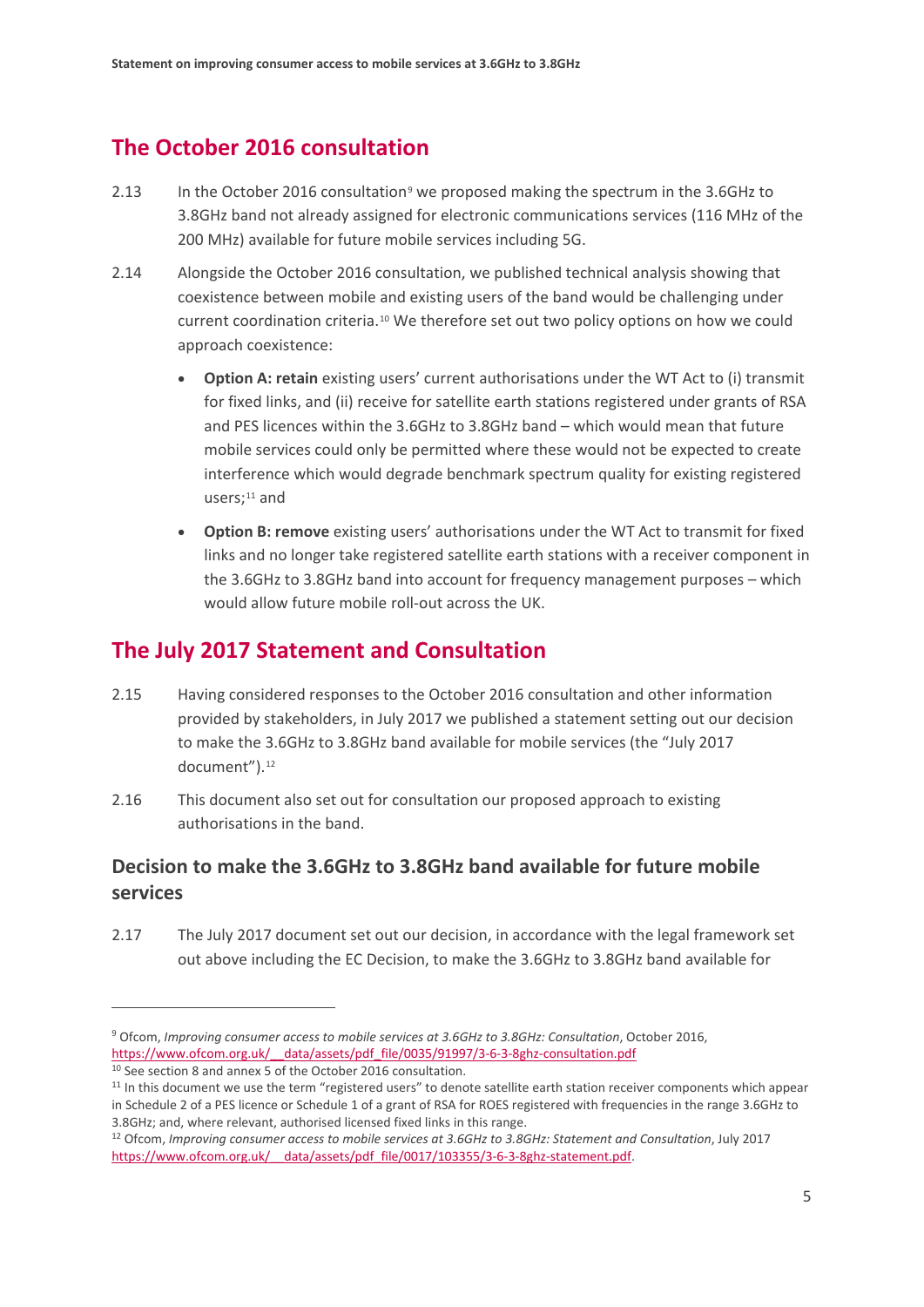mobile use as soon as practicable, and to award the remaining 116 MHz in the band for future mobile services.<sup>[13](#page-8-0)</sup>

- 2.18 We explained that we expected that making the 3.6GHz to 3.8GHz band available for mobile would support meeting increasing consumer demand for mobile data, as well as delivering new and improved mobile services, including future 5G services.<sup>[14](#page-8-1)</sup> We noted that this band is particularly suitable for future mobile services including 5G because:
	- a) the large bandwidth can support higher data rates and provide increased capacity to support large numbers of connected devices, and enable higher speeds to concurrently connected devices;
	- b) it can support mobile services including 5G across wide areas, as it can be deployed using macrocells over existing grids; and
	- c) it has already been harmonised for mobile and identified as part of the primary band for introducing 5G in Europe by the Radio Spectrum Policy Group (RSPG),<sup>[15](#page-8-2)</sup> with potential for devices to become available as early as 2019-20, and economies of scale for these.
- 2.19 We therefore concluded that making the band available for mobile would result in greater benefits for UK citizens and consumers, ensure optimal use of the spectrum, and give effect to our duties regarding the promotion of competition and innovation.
- 2.20 We also noted that the benefits resulting from our decision would be greater the sooner the spectrum can be used for mobile services, and if the spectrum is made available for mobile services in as many areas across the UK as possible.
- <span id="page-8-3"></span>2.21 As a result of this decision to make the band available for mobile, we closed the band to new applications for fixed link licences, PES licences and grants of RSA for satellite earth stations with a receive component in the 3.6GHz to 3.8GHz band. We also said that we did not expect to approve any variations to existing PES licences or grants of RSA which would add additional frequencies (including associated emissions) within the band.

## **Proposal to remove fixed link and satellite earth station authorisations in the 3.6GHz to 3.8GHz band**

2.22 In the July 2017 document we also consulted on our proposed approach to existing users of the 3.6GHz to 3.8GHz band. The July 2017 document explained that, in order to facilitate deploying future mobile services including 5G in the band across the UK, we proposed to follow option B outlined in the October 2016 consultation - to remove current authorisations for fixed links and no longer take registered satellite earth stations with a

<span id="page-8-1"></span><span id="page-8-0"></span><sup>&</sup>lt;sup>13</sup> See section 5 of the July 2017 document.<br><sup>14</sup> 5G is the next generation of mobile technologies and is being designed to provide greater capacity for wireless networks, offer greater reliability, and deliver extremely fast data speeds, enabling innovative new services across different industry sectors. See further paragraphs 5.21-5.27 of the July 2017 document.

<span id="page-8-2"></span><sup>&</sup>lt;sup>15</sup> The RSPG is a high-level advisory group that assists the European Commission in the development of radio spectrum policy and is chaired by one of the Member States. The RSPG Opinion which identified the 3.4GHz to 3.8GHz band as the primary band for 5G services in Europe is discussed in paragraph 5.41 of the July 2017 document.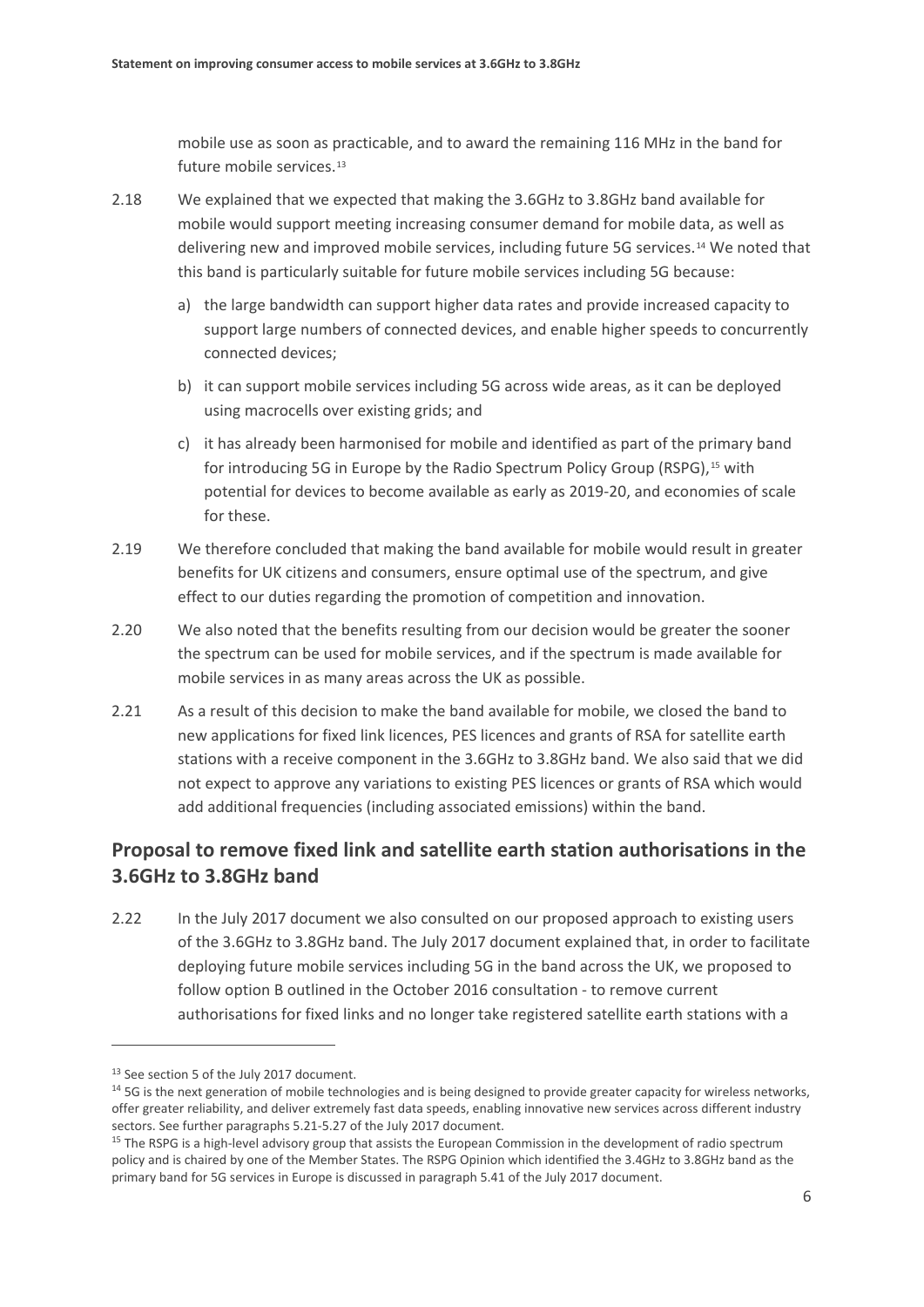receive component in the 3.6GHz to 3.8GHz band into account for frequency management purposes.

- 2.23 Key aspects which we considered in reaching this provisional conclusion were:
	- current usage of the 3.6GHz to 3.8GHz band;
	- coexistence analysis; and
	- assessment of costs and benefits of policy options towards existing authorisations.

#### **Current usage of the 3.6GHz to 3.8GHz band**

- 2.24 In the July 2017 document we explained how frequencies in the 3.6GHz to 3.8GHz band are used for fixed links, fixed satellite services (to receive space-to-Earth transmissions) and wireless broadband (provided by UK Broadband).<sup>[16](#page-9-0)</sup> Presently, fixed links, wireless broadband and fixed satellite services share the band on a first come, first served basis, subject to our coordination and technical frequency assignment criteria.<sup>[17](#page-9-1)</sup> Under these criteria, proposed new transmitters are not permitted to use the band if they are expected to undermine benchmark spectrum quality for existing registered users. [18](#page-9-2)
- 2.25 There are currently 26 fixed links in the 3.6GHz to 3.8GHz band, two of which will expire on 28 November 2019. These links are used to convey voice or data traffic wirelessly between specified geographic locations. They support a variety of applications, including connections to broadcasting sites, mobile backhaul, and high frequency trading.
- 2.26 Satellite earth stations use the 3.6GHz to 3.8GHz band for satellite downlink from geostationary satellites for a number of services, including broadcasting contribution and distribution from overseas, and data communications. The 3.6GHz to 3.8GHz band is part of the wider C-band (3.6GHz to 4.2GHz) which is favoured by the satellite industry in tropical regions because of its relatively low propagation losses and tolerance of high rainfall conditions. The relatively low frequency also allows a single satellite to provide coverage across large portions of the globe.
- 2.27 The 'receive' components of satellite earth stations are authorised under licence exemption regulations.[19](#page-9-3) Ofcom also coordinates the band based on frequency

<span id="page-9-0"></span><sup>16</sup> Ofcom, *Improving consumer access to mobile services at 3.6GHz to 3.8GHz: Statement and Consultation*, July 2017, https://www.ofcom.org.uk/ data/assets/pdf file/0017/103355/3-6-3-8ghz-statement.pdf

<span id="page-9-1"></span><sup>&</sup>lt;sup>17</sup> Ofcom, *OfW 446, October 2016, https://www.ofcom.org.uk/* data/assets/pdf\_file/0017/92204/ofw446.pdf; and the principles of Ofcom, *OfW 188*, January 2008,

<span id="page-9-2"></span>https://www.ofcom.org.uk/ data/assets/pdf file/0027/85086/coordination processes.pdf. 18 We have closed the frequency range 3.6GHz to 3.8GHz (channels 1-7) to new applications for fixed link licences. We have also closed the band to new applications for PES licences and grants of RSA for ROES for satellite earth stations with a receiver component in the 3.6GHz to 3.8GHz band using these frequencies. In addition, the July 2017 document set out that we do not expect to approve any variations to existing PES licences or grants of RSA for ROES which would add additional frequencies (including associated emissions) within the 3.6GHz to 3.8GHz band. However, satellite earth station operators may receive on a licence exempt basis. Non-operational licences for testing and development purposes will continue to be available in the period before an award.

<span id="page-9-3"></span><sup>19</sup> *The Wireless Telegraphy Apparatus (Receivers) (Exemption) Regulations 1989 (SI1989/123),* January 1989, <http://www.legislation.gov.uk/uksi/1989/123/contents/made> (accessed 17/10/2017)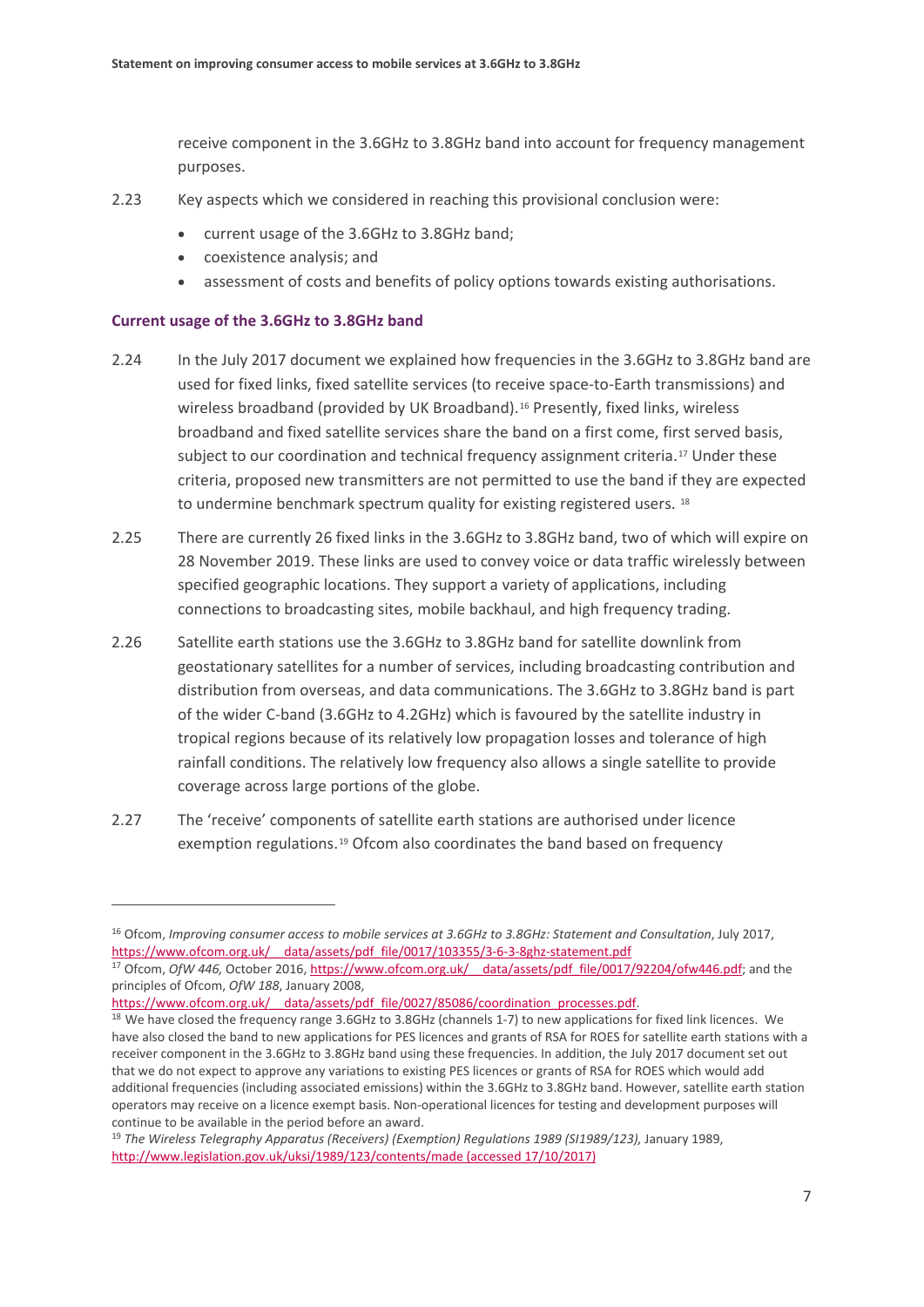management criteria to provide benchmark spectrum quality for satellite earth station receivers registered for specific frequencies through two regulatory products:

- a) Permanent Earth Station (PES) licences under the WT Act, under which we also authorise transmission at given frequencies; and
- b) Grants of Recognised Spectrum Access for Receive Only Earth Stations (RSA for ROES).<sup>[20](#page-10-0)</sup>
- 2.28 There are currently 12 sites with satellite earth stations registered with a receive component in the 3.6GHz to 3.8GHz band under PES licences, and 4 sites with satellite earth stations registered with a receive component in this band under grants of RSA for ROES (one of which is also registered under a PES licence).<sup>[21](#page-10-1)</sup> This is one fewer site registered under a grant of RSA than at the time of the July Statement and Consultation.
- 2.29 The location of registered fixed link and satellite earth station users of the 3.6GHz to 3.8GHz band is shown in Figure 1 below.

<span id="page-10-0"></span><sup>&</sup>lt;sup>20</sup> Hereafter referred to as "grants of RSA".

<span id="page-10-1"></span><sup>&</sup>lt;sup>21</sup> The figures for registered satellite earth stations in this document exclude  $[\mathcal{K}]$ .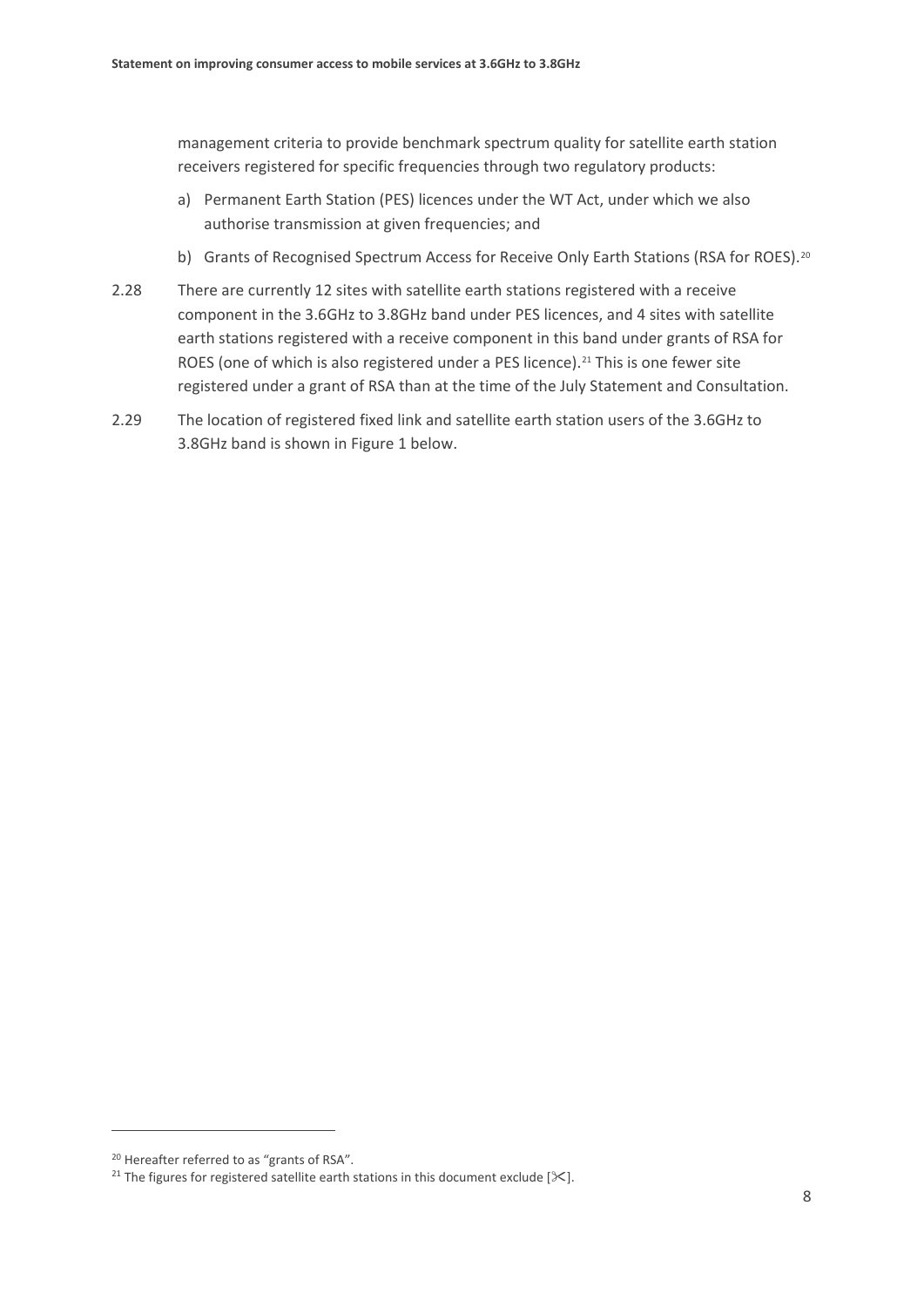**Figure 1: Geographic distribution of fixed links and registered satellite earth stations receiving at 3.6GHz to 3.8GHz[22](#page-11-0)**



2.30 An 84 MHz block within the 3.6GHz to 3.8GHz band is already used for electronic communications services (which includes mobile and fixed communications). It is currently licensed to UK Broadband, which provides wireless broadband services using an LTE network in and around London, Reading, Wiltshire and various parts of the UK across its spectrum holdings, including 2 x 20 MHz within the 3.4GHz to 3.6GHz band, and the 3605MHz to 3689MHz frequency range. UK Broadband is now a wholly owned subsidiary of H3G.

<span id="page-11-0"></span><sup>&</sup>lt;sup>22</sup> This map does not show the two fixed links licences which expire in November 2019, which are located in Kent and Essex, or  $[\times]$ .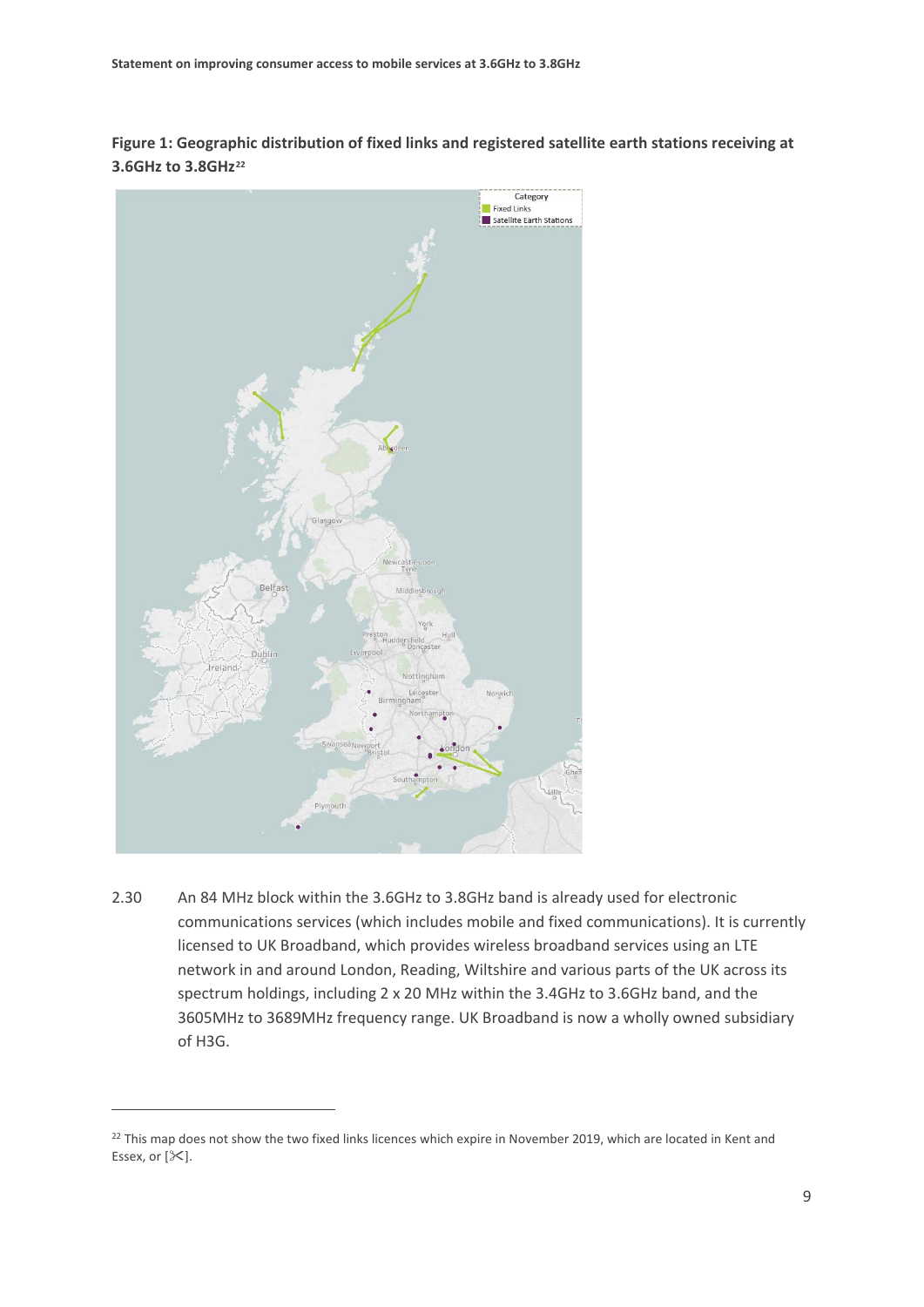#### **Coexistence analysis**

**.** 

- 2.31 In setting out our proposed approach we took account of our updated coexistence analysis which showed that it would be very challenging for mobile and existing registered users to coexist without extensive restrictions on mobile deployments.<sup>[23](#page-12-0)</sup> Stakeholders had confirmed this assessment in response to the October 2016 consultation and in subsequent discussions.
- 2.32 Our coexistence analysis modelled a realistic simulated future UK-wide 5G macrocell network deployment, and simulated the interference expected from this model network into existing registered users of the band. The simulations identified the mobile base station sectors<sup>[24](#page-12-1)</sup> which would be likely to undermine benchmark spectrum quality for existing registered satellite earth station or fixed link band users, using our current coordination criteria. We also identified sectors which would be expected to contribute to degradation of spectrum quality below the current benchmark owing to the combined effect of multiple sectors (aggregate interference).
- 2.33 This modelling enabled us to consider the likely scale of restrictions on future mobile deployment including 5G which could be needed to maintain the current benchmark spectrum quality for registered users. Whilst the degree of interference varied by registered user site according to a range of factors, our analysis suggested that under our current coordination approach around one quarter of mobile base station sectors across the UK could undermine benchmark spectrum quality for existing registered band users. Given the location of registered band users, these sectors are particularly concentrated in the south of England.<sup>[25](#page-12-2)</sup> where around two fifths of sectors could be affected. This figure rose to over half of sectors in Greater London.[26](#page-12-3)

#### **Assessment of costs and benefits of policy options towards existing authorisations**

2.34 Our coexistence analysis led us to conclude that maintaining existing authorisations (i.e. option A) would significantly constrain mobile deployment across large parts of the UK including some densely populated areas such as Greater London, where we would expect there to be particularly strong demand for new mobile services including 5G. Whilst the impact would vary by region, we concluded that nationwide deployment of future mobile services including 5G could not coexist with the coordination approach and current benchmark spectrum quality provided to registered users of the band.

<span id="page-12-0"></span><sup>&</sup>lt;sup>23</sup> See section 6 of the July 2017 document for a detailed explanation of the coexistence analysis.

<span id="page-12-1"></span><sup>&</sup>lt;sup>24</sup> Cellular network provides coverage of an area by dividing it into cells; sectorisation involves dividing each cell spatially into sectors. Sectorisation is achieved by having a directional antenna at the base station that focusses transmissions into the sector of interest. Usually each cell is divided into one, three or six sectors. See Tse, D. and Viswanath, P., 2005.

<span id="page-12-2"></span>*Fundamentals of Wireless Communication.* Cambridge: Cambridge University Press.<br><sup>25</sup> Where "the south of England" is defined as the European Parliament constituencies "Eastern", "London", "South East" and "South West".

<span id="page-12-3"></span> $26$  "Greater London" is defined as the European Parliament constituency "London".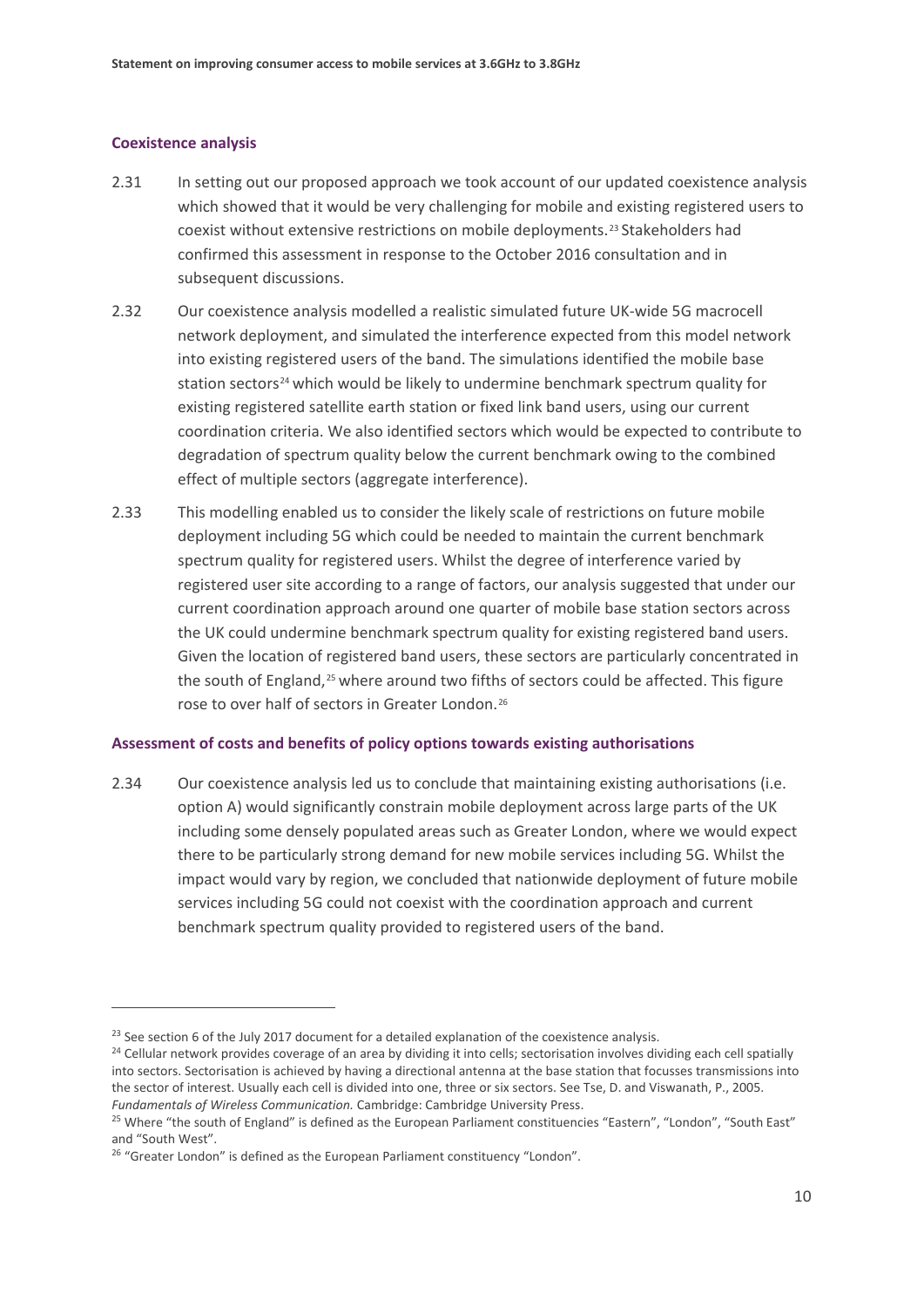- 2.35 As a result we considered that, by enabling more citizens and consumers to access future mobile services provided using the band and supporting the delivery of innovative mobile services to wider areas across the UK, option B would deliver the greatest benefits from making the band available for mobile services.
- 2.36 Separately, we set out our view that most, if not all, of the benefits currently delivered by services in this band could continue to be achieved using alternative frequencies and technologies. We also noted that, under option B, some satellite earth stations might be able to continue to receive using this band on a licence exempt basis.<sup>[27](#page-13-0)</sup> As a result we considered that the benefits of enabling more widespread future mobile services including 5G to be made available to citizens and consumers across the UK would outweigh the costs and disruption to existing registered users of doing so.

#### **Provisional conclusion and consultation on proposed approach**

- 2.37 We therefore provisionally concluded that option B would result in greater net benefits to citizens and consumers than maintaining existing authorisations and that adopting this approach would be in accordance with our statutory duties.<sup>[28](#page-13-1)</sup> In the consultation we sought views on this proposed approach and our assessment of the likely costs and benefits.
- 2.38 As well as consulting generally on this proposed approach we wrote to affected licensees and grantholders to draw the consultation to their attention and to explain how, if we ultimately adopted our proposed approach, this would affect their licence(s)/grant(s). We invited comments from these stakeholders as part of the consultation process.

## **Responses to the consultation**

2.39 We received 19 responses to the July 2017 document and also had bilateral contact with a number of registered band users regarding the proposals set out in the consultation. [29](#page-13-2) We consider the main themes from responses and wider engagement in sections 3-5. Additional detail on stakeholder responses is provided in annex 1.

## **Structure of this document**

- 2.40 The rest of this document is structured as follows:
	- a) **Section 3** summarises the information and views received during the consultation and sets out our intention, taking account of these, to follow our proposed approach as set out in the July 2017 document.

<span id="page-13-0"></span><sup>&</sup>lt;sup>27</sup> See paragraph 6.28 and sections 7-8 of the July 2017 document.

<span id="page-13-1"></span><sup>&</sup>lt;sup>28</sup> Section 7 of the July 2017 document set out our assessment of the costs and benefits of our proposed approach to existing authorisations, including consideration of relevant stakeholder comments made in response to the October 2016 consultation.

<span id="page-13-2"></span><sup>&</sup>lt;sup>29</sup> This includes an email from Goonhilly Earth Station dated 1 September 2017 offering comments on our proposed approach to which we refer in this document.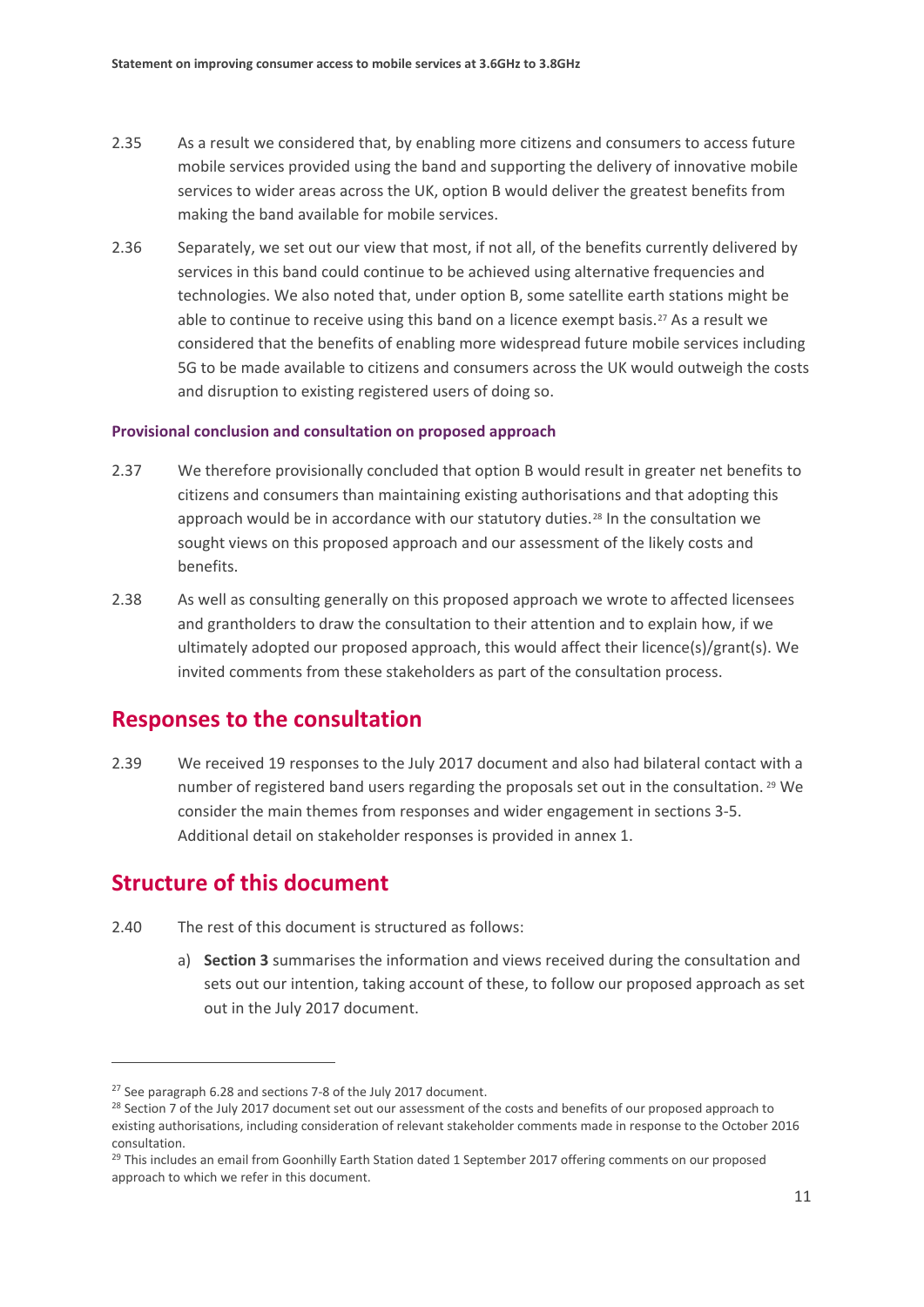- b) **Section 4** explains the next steps we will take to expand spectrum access for mobile services in this band, through commencing the statutory process to propose (i) revocation of fixed links licences which authorise transmission using frequencies in the 3.6GHz to 3.8GHz band; and (ii) variation of current authorisations for satellite earth stations such that we would no longer take registered satellite earth stations with a receive component in the 3.6GHz to 3.8GHz band into account for frequency management purposes. This section also addresses other issues relevant to existing registered users of the band.
- c) **Section 5** addresses issues raised in the consultation which do not directly concern current registered fixed link and satellite earth station users of the band, and sets out future steps towards a future spectrum award, planned for 2019.
- d) **Annex 1** contains a summary of stakeholder responses to the consultation, and Ofcom's response.
- e) **Annex 2** contains a glossary.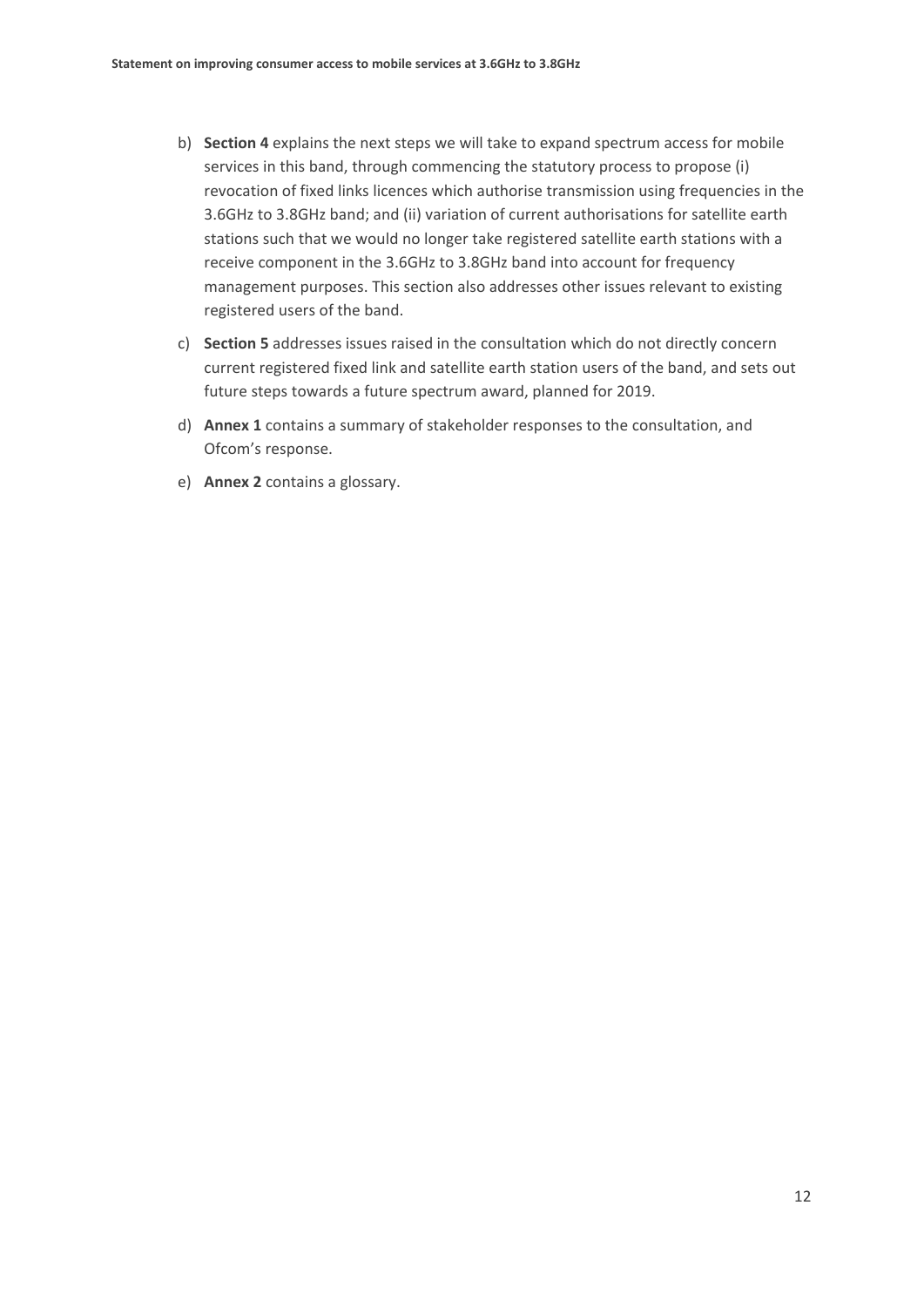# <span id="page-15-0"></span>3. Our intended approach to fixed links and satellite earth stations

3.1 In this section, we consider the responses we received to the July 2017 document and set out our intended approach to existing registered fixed links and satellite earth stations in the 3.6GHz to 3.8GHz band, taking account of the information provided by stakeholders.

## **Our proposal**

- 3.2 As a result of our decision to make the remaining 116 MHz in the 3.6GHz to 3.8GHz band available for mobile services, we set out for consultation our proposed approach to existing authorisations in the band.
- 3.3 We proposed to adopt option B from the October 2016 consultation to remove fixed links and satellite earth station authorisations in the 3.6GHz to 3.8GHz band, as follows:
	- Revocation of current authorisations for fixed links with a notice period of 5 years, but we stated that we would aim for these operations to migrate to alternative frequencies by 1 June 2020 where possible; and
	- Variation of existing authorisations for receiving satellite earth stations operating under PES licences and grants of RSA such that, after an appropriate period of notice, we would no longer take registered satellite earth stations with a receive component in this band into account for frequency management purposes. We proposed that these variations would take effect by 1 June 2020.

## **Consultation responses**

3.4 In general, mobile stakeholders (including companies which operate satellite earth stations as well as mobile-related activities) supported our proposed removal of existing authorisations for fixed links and satellite earth station users, whereas stakeholders focused on the satellite sector urged a different approach to the band.

## **Costs and benefits of proposed approach**

3.5 Respondents offered a range of views on the costs and benefits of our proposed approach. Most comments focused on our assessment of the expected benefits resulting from the rollout of this spectrum on a nationwide basis, and the potential impacts of our proposed approach on existing users of the band. We consider stakeholder comments on notice periods and funding separately in section 4.

## **Benefits of enabling wider rollout of future mobile services**

<span id="page-15-1"></span>3.6 In setting out our decision to make the remaining 116 MHz of spectrum in the 3.6GHz to 3.8GHz band available for future mobile services in the July 2017 document, we explained that this had the potential to deliver significant benefits for UK citizens and consumers by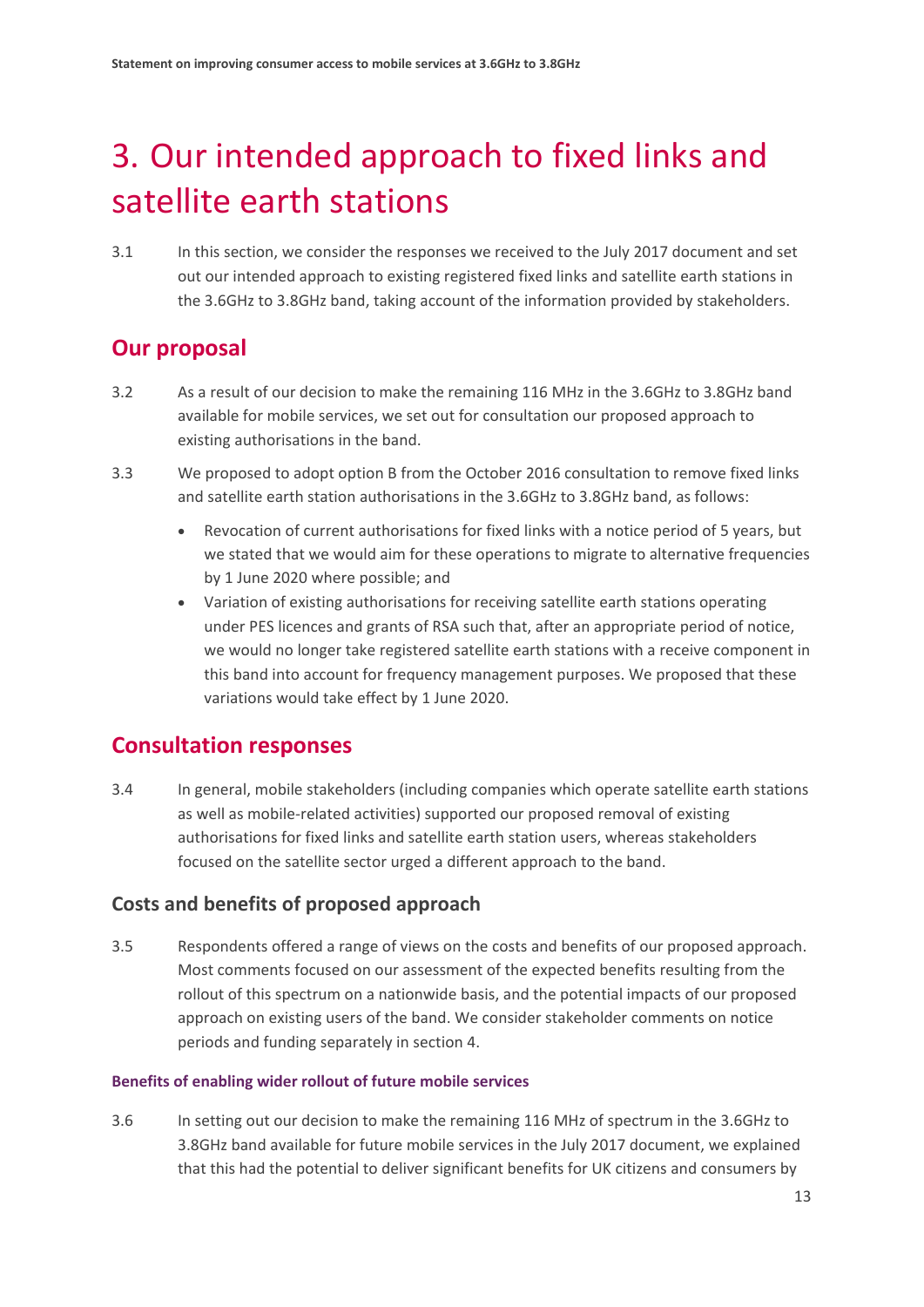providing additional capacity to enable mobile networks to meet increasing consumer demand for mobile data, as well as delivering new and improved mobile services including 5G.[30](#page-16-0) We noted that the expected benefits resulting from this decision would be greatest the sooner the spectrum can be used for mobile services, once a device ecosystem is available,<sup>[31](#page-16-1)</sup> and if the spectrum is made available in as many areas as possible across the UK.

- 3.7 As set out in section 2 above, in setting out our proposed approach to existing authorisations (i.e. option B), we took into account technical analysis which showed that under current coordination arrangements there would be large parts of the UK where mobile roll out would be significantly constrained, including in some densely-populated areas where we would expect there to be the highest demand for mobile data services. $32$ We also took into account our assessment that most, if not all, of the benefits currently delivered by services in this band could continue to be achieved using alternative frequencies and technologies.
- 3.8 We therefore considered that, by removing these constraints and enabling wider rollout of future mobile services including 5G using the 3.6GHz to 3.8GHz spectrum, our proposed approach would result in greater benefits for citizens and consumers than maintaining existing authorisations.<sup>[33](#page-16-3)</sup> We also considered this would achieve optimal use of the spectrum.
- 3.9 In response to the consultation, a number of mobile stakeholders argued that it was essential for this spectrum to be made available for mobile services in as many areas as possible and as soon as possible, noting the significant constraints which would remain if we did not pursue our proposed approach. On this basis, they strongly supported our proposed approach. Some other respondents also supported the strategic aim of making this spectrum available for mobile 5G use.
- 3.10 However, some stakeholders questioned whether there was proven demand for future mobile services in the band. Whilst our July 2017 decision to make the band available for mobile reflected our assessment that we expected widespread demand, which informed our proposed approach to remove existing authorisations, some stakeholders suggested this might not be the case and hence option B would be disproportionate. A number of respondents, including several satellite stakeholders, also questioned the likely geographic extent of future provision of mobile services using this spectrum. For example, the University of Surrey 5G Innovation Centre (5GIC) suggested that future 5G services in this band would be expected to be deployed using dense small cell networks, which would be focused on urban areas and indoors, with potentially only around 10% of the UK landmass being covered. It also suggested that it would not be efficient for macro and micro cells to be used in the same band.

<span id="page-16-0"></span><sup>30</sup> See paragraphs 5.55-5.61 of the July 2017 document.

<span id="page-16-1"></span><sup>&</sup>lt;sup>31</sup> We expect that mobile devices which can use the 3.6GHz to 3.8GHz band could potentially be available as early as 2019-20. See paragraphs 5.46-5.49 of the July 2017 document.

<span id="page-16-2"></span><sup>&</sup>lt;sup>32</sup> See section 6 of the July 2017 document.

<span id="page-16-3"></span> $33$  See paragraphs 6.22-6.27 and 7.74-7.80 of the July 2017 document.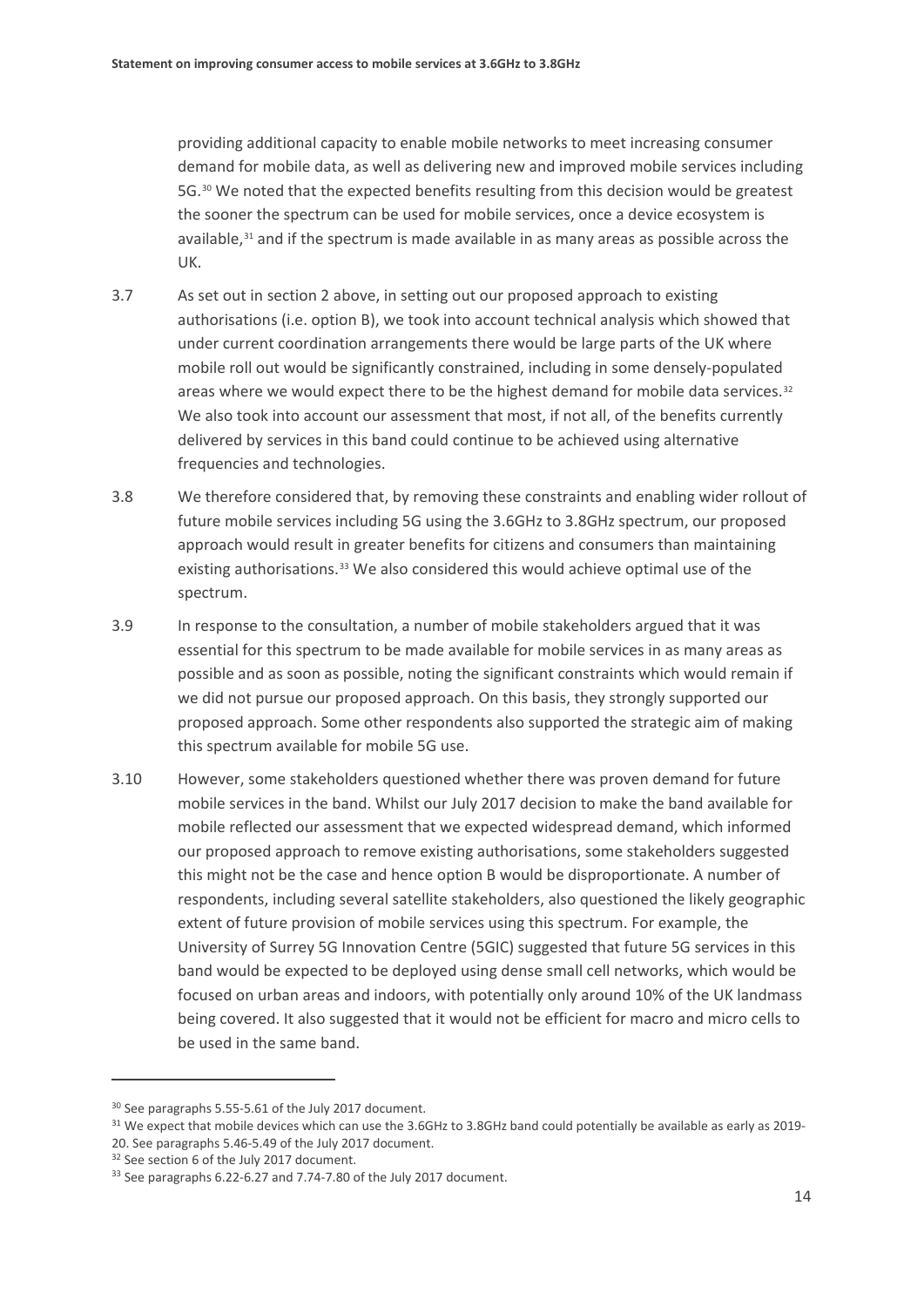#### **Ofcom's response**

- <span id="page-17-5"></span>3.11 To a large extent, views provided on the likely demand for future mobile services using this spectrum repeated arguments put forward in response to the October 2016 consultation. We took account of these views both in reaching our decision to make the band available for mobile, and when determining our proposed approach to existing users in the July 2017 document.[34](#page-17-0) As we set out in Section 5 of the July 2017 document, our assessment is that this spectrum is particularly suitable for meeting the increasing demand for mobile data and delivering future mobile services including 5G, noting its properties and expected device availability. We also note the arguments put forward by mobile stakeholders in support of early and widespread spectrum availability.
- 3.12 We have considered carefully the University of Surrey 5GIC's description of the 3.6GHz to 3.8GHz band as a small cell band. 5G technologies remain under development, and are likely to include both an evolution of existing technologies and new radio technologies.
- 3.13 A Qualcomm study<sup>[35](#page-17-1)</sup> based on computer simulations indicates that spectrum at around 4GHz can be expected to achieve a similar range (with better throughput performance) as spectrum at 2GHz, when Massive-MIMO is deployed for the 4GHz network. In other words, when beamforming gains can be exploited by using a large number of antenna elements, base stations at around 4GHz can be deployed at existing sites associated with networks at around 2GHz. These results are consistent with those published by Nokia,<sup>[36](#page-17-2)</sup> which has concluded that MIMO-beamforming can allow 3.5GHz base stations to be deployed on existing base stations sites using 1.8GHz or 2.1GHz.
- 3.14 Given this technological capability, the likely cost and reduced complexity compared to small cell deployments, and evidence provided by MNOs and vendors we consider it is reasonable to expect that MNOs would look to deploy this spectrum on their existing grid of macrocells. This is consistent with the responses received from the GSA to the July 2017 document and BT/EE and Vodafone to the October 2016 consultation  $[\mathcal{K}]$ .<sup>[37](#page-17-3)</sup> However, we recognise that there is some uncertainty and that future licensees may choose to use small cells or other technologies in some areas, including in addition to macrocells. We also note that shared use of macro and micro cells within one band is already possible within the 4G standard.<sup>[38](#page-17-4)</sup>
- 3.15 Mobile stakeholders have clearly indicated that they wish to have the possibility of deploying mobile using this spectrum on a UK wide basis, in response to increasing demand for mobile data. Whilst 5G technologies remain under development there is a range of potential future 5G applications that could use this band, and we consider it

<span id="page-17-0"></span><sup>&</sup>lt;sup>34</sup> See section 5 of the July 2017 document.

<span id="page-17-1"></span><sup>&</sup>lt;sup>35</sup> Qualcomm, "Leading the world to 5G" presentation, Feb. 2016,

<span id="page-17-2"></span><https://www.qualcomm.com/media/documents/files/qualcomm-5g-vision-presentation.pdf> (accessed 17/10/2017) <sup>36</sup> Nokia, "Beamforming for 4.9G/5G networks" white paper, <https://resources.ext.nokia.com/asset/201377> (accessed 19/10/2017)

<span id="page-17-3"></span> $37$   $[\times]$ 

<span id="page-17-4"></span><sup>38</sup> See e.g. Chapter 14, E. Dahlman, S. Parkvall and J. Skold, *4G, LTE-Advanced Pro and The Road to 5G*, Academic Press, 2016.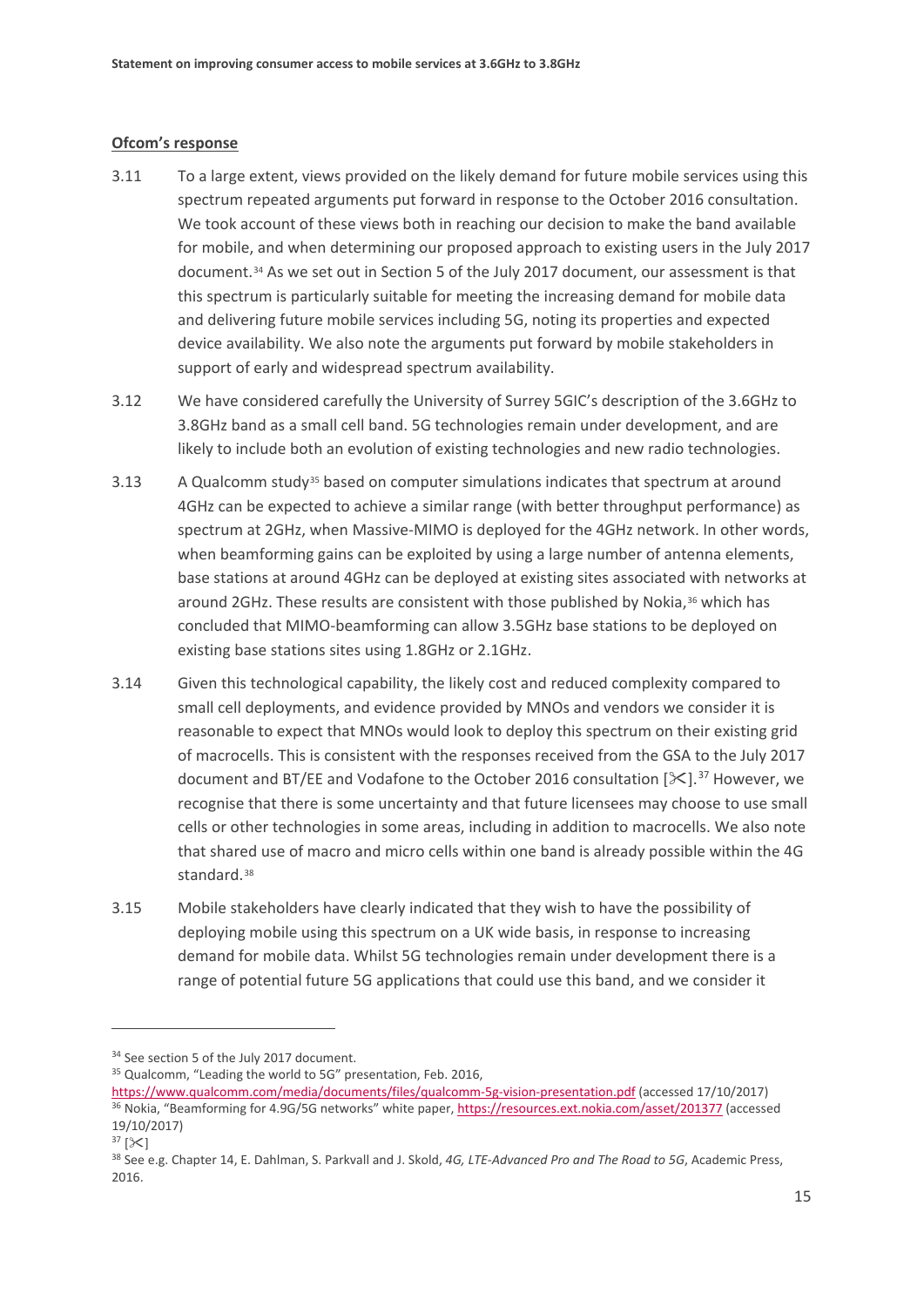important to ensure that constraints on spectrum availability are not a barrier to these being deployed across the country.

<span id="page-18-3"></span>3.16 Overall, the consultation responses have not altered our view that demand for future mobile services including 5G using this spectrum can be expected on a nationwide basis, and that it is reasonable to expect that MNOs would look to deploy using macrocells. As a result, it is appropriate to assess the potential benefits of mobile use of this band, together with options relating to current band users, based on this scenario. Furthermore, it remains our view that enabling nationwide deployment is likely to deliver significant benefits which would not be delivered if we were to maintain the current coordination mechanisms to provide benchmark spectrum quality for registered users.[39](#page-18-0)

### **Impact of our proposal on satellite earth stations**

- 3.17 In the July 2017 document, we noted that Ofcom's 2017 Space Spectrum strategy<sup>[40](#page-18-1)</sup> had not identified the 3.6GHz to 3.8GHz band (as part of the wider C-band including 3.8GHz to 4.2GHz) as a key growth band for the UK satellite sector, nor any specific area of demand reliant upon 3.6GHz to 3.8GHz.
- 3.18 We recognised that our proposed approach to existing authorisations for receiving satellite earth stations operating under PES licences and grants of RSA would have some impact on the existing services delivered using the 3.6GHz to 3.8GHz band. In particular, we noted that satellite earth stations currently operating under a PES licence or grant of RSA would, over time, have to adjust to an expectation of lower spectrum quality in this band. However, we considered that it should be feasible for most, if not all, of the services currently delivered using the band to continue to be delivered.
- 3.19 We noted a number of possible options which these operators would have:
	- a) we considered that operators located away from densely populated areas might be able to continue operating in the 3.6GHz to 3.8GHz band on a licence exempt basis, although we noted that the extent to which each site would be able to do so would depend on the level of interference from mobile, which would be determined by a range of factors;
	- b) many services could be migrated to other frequencies, including using higher C-band frequencies at 3.8GHz to 4.2GHz; and
	- c) operators could use alternative sites or technologies in other cases.<sup>[41](#page-18-2)</sup>
- 3.20 We explained that under our proposed approach registered users would in many cases need to make operational changes to continue the delivery of services currently using the band. We noted that associated costs would vary according to decisions taken by each

<span id="page-18-0"></span><sup>&</sup>lt;sup>39</sup> See paragraphs 6.26-6.27 of the July 2017 document.

<span id="page-18-1"></span><sup>40</sup> Ofcom, *Space Spectrum: Statement*, January 2017,

<span id="page-18-2"></span>https://www.ofcom.org.uk/ data/assets/pdf file/0030/96735/Statement-Space-Spectrum.pdf  $41$  See paragraphs 7.44-7.49 of the July 2017 document.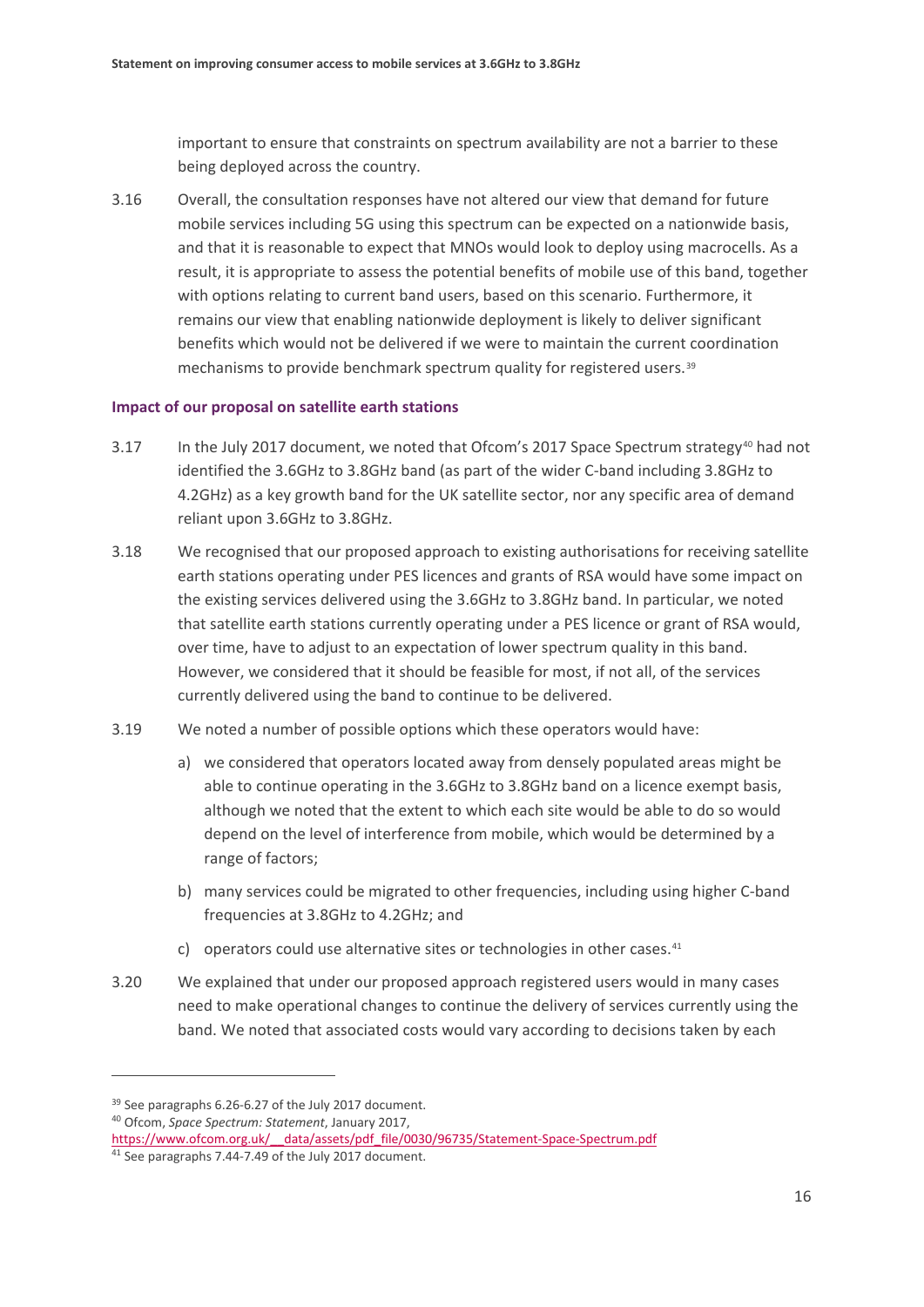operator, and identified a range of potential costs which some of the registered fixed link and satellite earth station operators and their clients might incur including engineering and equipment costs, relocation, contract-related costs and loss of business.[42](#page-19-0)

- 3.21 We separately noted that under our proposed approach we would explore applying localised restrictions in future mobile licences, where these would not have a material impact on mobile deployment, to facilitate continued operation of satellite services in the band where possible.<sup>[43](#page-19-1)</sup>
- 3.22 Some respondents disagreed with our analysis of the likely future demand for C-band satellite services and the benefits of the UK space industry continuing to have access to benchmark spectrum quality in 3.6GHz to 3.8GHz, relative to the benefits of future mobile services using the band. Speedcast said that market trends in the region only pointed to signs of growth in C-band, although they did not link this specifically to 3.6GHz to 3.8GHz. The UK Space Agency said there was no evidence that use is decreasing or that this spectrum is no longer required. It said operators continue to make filings in the band and there are new satellite services emerging. Goonhilly Earth Station described the market for C-band satellite services as continuing and still growing.
- 3.23 Satellite respondents also offered differing views on the feasibility and cost of the options we identified for services currently provided using satellite reception in this band.
- 3.24 Several satellite earth station operators cast doubt on whether they would be able to continue receiving using this band on a licence exempt basis in the longer term, including Speedcast which noted that technical adaptations to protect reception at 3.8GHz to 4.2GHz could rule this out. Goonhilly Earth Station argued that losing access to the 3.6GHz to 3.8GHz band would have a significant detrimental effect on their business. However, Vodafone suggested that some satellite earth stations could likely enjoy continued *de facto* protection from interference for a period beyond any formal notice periods to vary their licence(s)/grant(s), given the relative geographic locations of satellite earth stations and early 5G deployments in this band. The GSA also thought licence exempt operations could be a viable option for some satellite earth stations.
- <span id="page-19-2"></span>3.25 A number of satellite earth station operator responses indicated that in principle many services could be delivered using 3.8GHz to 4.2GHz. Most satellite respondents also noted Ofcom's consideration of scope for future sharing of the 3.8GHz to 4.2GHz band, and called for security of tenure for satellite operations using these frequencies.
- 3.26 One operator, Speedcast, responded that migration of services to other frequencies was unlikely to be possible in every case, highlighting concerns around the availability of alternative frequencies, and noted the potential for stranded infrastructure. ESOA/GVF and Intelsat raised similar concerns. Speedcast also said that the use of alternative technologies would not be universally feasible.

<span id="page-19-0"></span><sup>42</sup> See paragraphs 7.50-7.53 of the July 2017 document.

<span id="page-19-1"></span><sup>43</sup> See paragraphs 8.19-8.21 of the July 2017 document.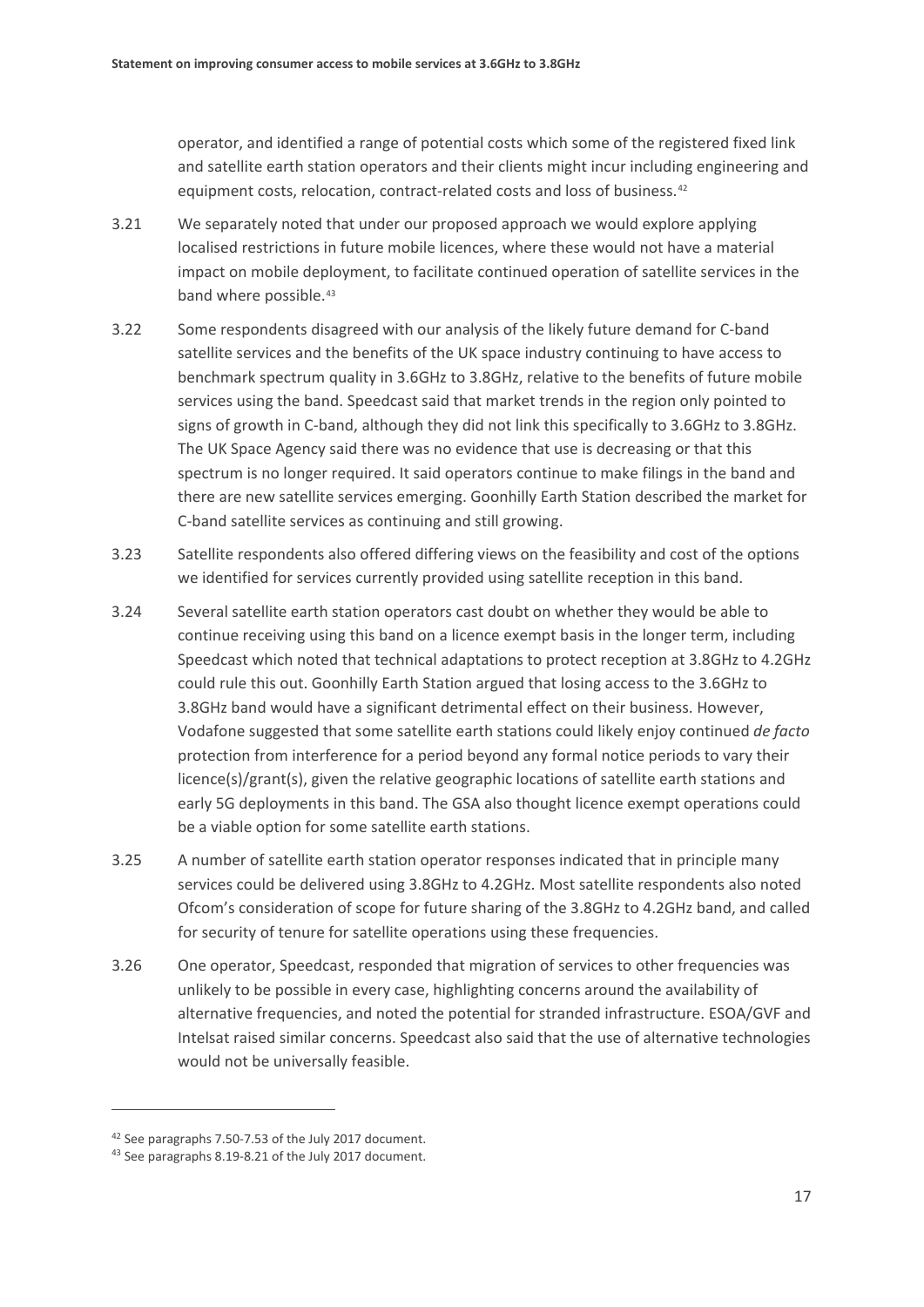- 3.27 Stakeholders identified a number of potential types of costs which corresponded to the broad categories which we identified in the July 2017 document; within these respondents pointed to some specific examples including replacing low noise block downconverters (LNBs) and satellite dual illumination.[44](#page-20-0) Speedcast also highlighted the potential for foregone customer revenues, and argued that option B would create millions of pounds in costs for registered satellite earth station users from mitigations and stranded investment, although it noted that it would be "extremely difficult" to quantify the likely costs at this stage. Nonetheless, Speedcast thought that Ofcom had not sufficiently considered the magnitude of the impact and associated costs that option B would impose on existing licensees.
- 3.28 The BBC noted BBC Monitoring's requirement for ongoing access to the 3.6GHz to 3.8GHz band and stated that Ofcom's proposed approach would remove the flexibility required for BBC Monitoring to receive sources wherever they are broadcast in the C-band. The BBC stated that it would not be possible for BBC Monitoring to operate on a licence exempt basis as this would not ensure continuity of service for BBC newsgathering and its external clients.  $[\times]$
- 3.29 The Ministry of Defence (MOD) noted the potential for impacts on a small number of MOD locations.

### **Ofcom's response**

- <span id="page-20-3"></span>3.30 We recognise that there is likely to be continued demand for UK satellite earth stations to provide some services using C-band reception given its particular characteristics, and that our proposed approach would reduce the range of available C-band frequencies for reception for some sites. We also recognise that it is possible that alternative frequencies might not be suitable or available in every case. However, it is our understanding that there is available C-band satellite capacity above 3.8GHz and we note that several satellite earth station operators confirmed that frequency migration was feasible.<sup>[45](#page-20-1)</sup>
- <span id="page-20-4"></span>3.31 Nonetheless, our overall assessment of the importance of C-band for future UK satellite sector growth remains consistent with our Space Spectrum strategy. This identified potential growth areas for satellite applications, particularly satellite broadband and earth observation, but highlighted the Ka-band, Ku-band and X-band as important bands to support this. It did not identify the 3.6GHz to 3.8GHz frequencies as a key growth band.
- 3.32 We have noted the range of views on the feasibility of licence exempt operations in the 3.6GHz to 3.8GHz band in the medium and longer term. As we indicated in our July 2017 document,<sup>[46](#page-20-2)</sup> removing current coordination mechanisms does not preclude satellite earth stations from entering into commercial agreements with the eventual new licensees. Our proposal to explore restriction zones could also facilitate ongoing reception using this

<span id="page-20-0"></span><sup>44</sup> See paragraphs 7.50-7.52 of the July 2017 document.

<span id="page-20-1"></span><sup>&</sup>lt;sup>45</sup> We address the wider issues raised by respondents in relation to the future availability of 3.8GHz to 4.2GHz in paragraph[s 3.47](#page-23-0) to [3.49](#page-24-0) below.

<span id="page-20-2"></span><sup>46</sup> See paragraph 7.50 of the July 2017 document.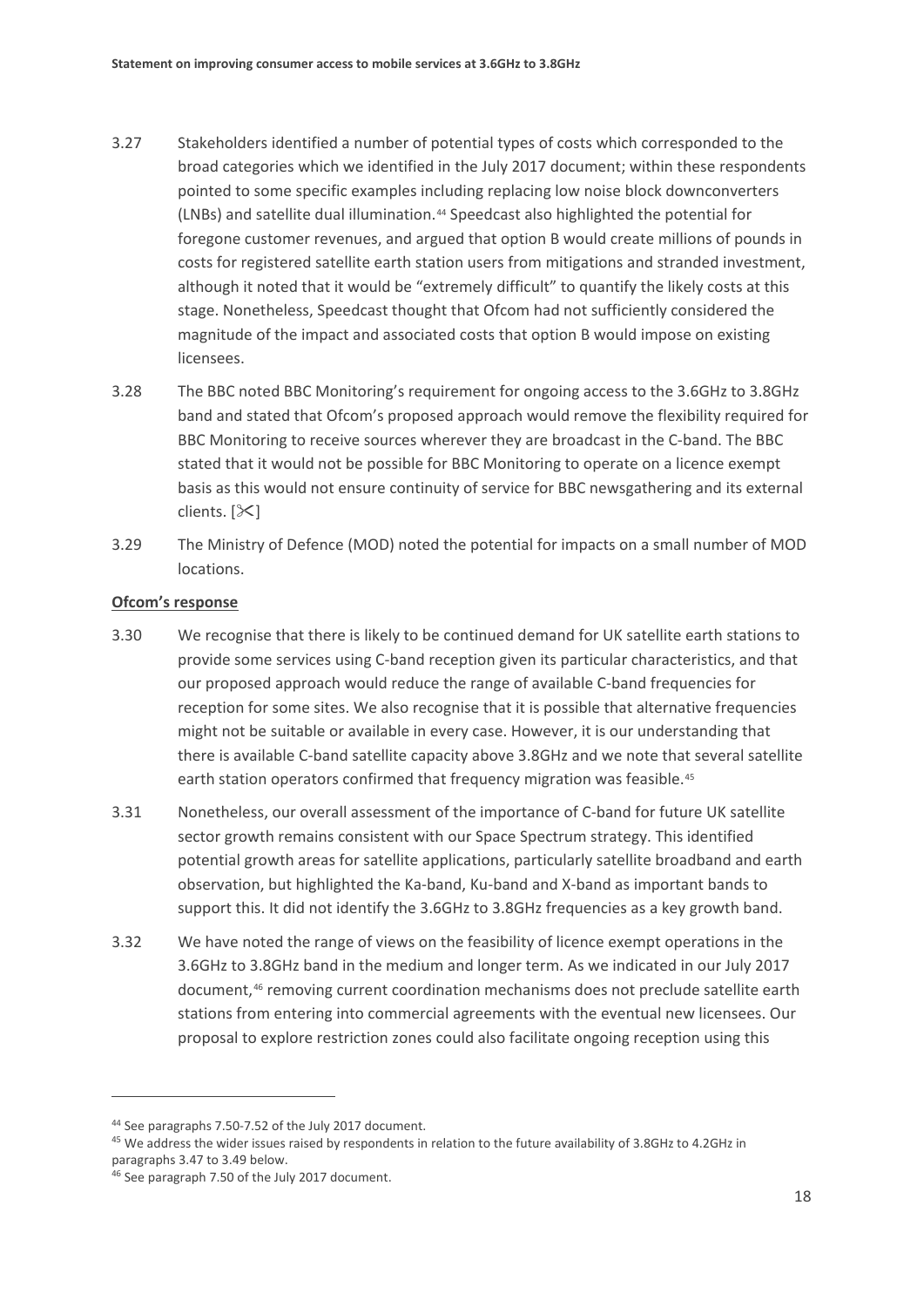band, in particular at sites in more remote areas (see further paragraphs [4.25](#page-34-0) to [4.32](#page-35-0) below).

- 3.33 Our proposal to adopt option B, and the assessment set out in the July document, took account of evidence stakeholders provided in response to the October 2016 consultation and subsequent meetings. We do not agree with Speedcast's comments concerning our consideration of the magnitude of the impact and associated costs which option B might impose on existing licensees and grantholders. Whilst Speedcast argued that option B would create millions of pounds in costs for registered satellite earth station users from mitigation and stranded investment they did not explain the basis on which these numbers have been calculated. As we set out in the July 2017 document, we do not consider it feasible to estimate the total costs that would be incurred as these would vary according to decisions taken by the operators at each site, and we note that Speedcast acknowledged that it would be "extremely difficult" to quantify the likely costs at this stage. We have also noted that other satellite stakeholders, including operators of other registered sites in this band, have noted the types of costs that could be involved in mitigations but have not indicated costs of this magnitude. Overall, therefore, the consultation responses confirmed our analysis of the types of potential costs and did not materially change our assessment of the likely scale of costs individual operators might incur.
- <span id="page-21-1"></span>3.34 We recognise that the impact on each satellite earth station site may be different, reflecting the different locations, services and equipment specifications of the registered satellite earth station users of the band, and may justify a different approach to individual licensees/grantholders. The operators of eleven of the fifteen registered satellite earth station sites for this band submitted responses to the consultation.[47](#page-21-0) Within this, the responses from the operators of six sites (Arqiva, BT/EE and Vodafone) supported our proposed approach. However Speedcast (which operates two registered satellite earth station sites using this band) and Goonhilly Earth Station argued against our proposed approach and the BBC made representations regarding the potential impact on its monitoring operations.
- <span id="page-21-2"></span>3.35 We have considered whether, in light of the further information provided by these stakeholders, it would be appropriate to adopt a different approach to their existing licences/grants. However, we do not consider that these stakeholders' representations provided sufficient evidence on the potential impacts of our proposed approach on their operations to demonstrate that it would be appropriate to do so (see also paragraph[s 4.14](#page-32-0) to [4.18](#page-32-1) below).
- <span id="page-21-3"></span>3.36 With regard to MOD sites, we stated in the July 2017 document that we would work with the MOD to identify appropriate restrictions for future licences to ensure that Defence capabilities are not unduly affected.

<span id="page-21-0"></span><sup>&</sup>lt;sup>47</sup> This figure includes the email received from Goonhilly Earth Station dated 1 September 2017.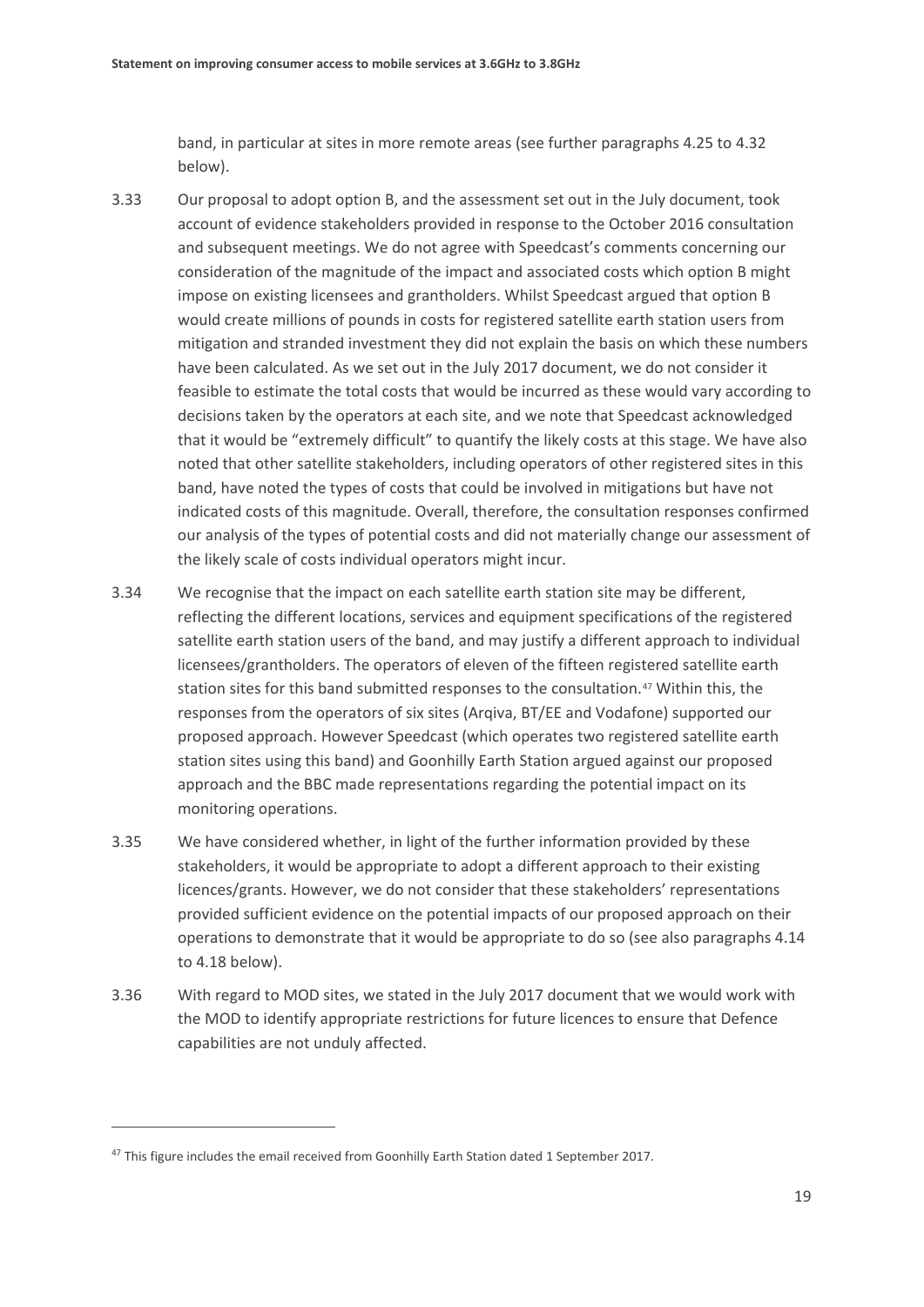#### **Impact on fixed links users**

- 3.37 In the July 2017 document we set out our assessment that the services currently delivered using fixed links in the band could be delivered using other frequencies or technologies.<sup>[48](#page-22-0)</sup> We explained that, if we ultimately adopted option B, we would propose to revoke relevant fixed links on five years' notice in line with the minimum required notice under the terms of the licences. However we also noted that we would aim for these fixed links operations to migrate to alternative frequencies or technologies by June 2020 where possible.
- 3.38 We received one consultation response from a licensed fixed link operator currently using this band. Arqiva highlighted its concerns over the impact of Ofcom's proposals in relation to its use of fixed links in this band to provide the backhaul for free to view digital terrestrial television (DTT) to the Outer Hebrides, Orkney, Shetland and the Isle of Wight. It was concerned that Ofcom had made no commitment to find alternative spectrum for its fixed links in the 3.6GHz to 3.8GHz band and argued that there was not a clear alternative means to deliver the services currently provided using these fixed links which would be commercially viable. Arqiva therefore considered that, in the absence of public funding to support moving the links, a revocation of the licences with five years' notice might be inconsistent with Ofcom's statutory duties to ensure the provision of a wide range of television services throughout the UK, as well as its obligations under the recent BBC Agreement<sup>[49](#page-22-1)</sup> and wider public policy objectives. Argiva also noted that it was difficult to quantify costs at this stage.
- 3.39 BT/EE and techUK noted their support for Ofcom's proposal to revoke fixed links licences in the band and urged us to consider means to accelerate fixed link users leaving the band, ideally by 2020. techUK noted that it thought alternative spectrum should be identified for these licensees.

### **Ofcom's response**

- <span id="page-22-3"></span>3.40 We remain of the view, as set out in the July 2017 document, that the services currently using fixed links in the 3.6GHz to 3.8GHz band could in principle use other frequencies or technologies. This has been confirmed by the fixed links licensees with whom we have spoken.
- <span id="page-22-2"></span>3.41 Fixed link licences are assigned on a first come first served basis, in line with our published policies. There are a number of alternative bands which may be suitable for fixed links currently using the 3.6GHz to 3.8GHz band, including lower and upper 6GHz, 7.5GHz and 13GHz. In line with usual practice we will engage with individual licensees to explore which alternative spectrum is suitable and available on a case by case basis, taking account of each user's business needs and systems. Beyond this, there is also scope for alternative technologies to deliver services.

<span id="page-22-0"></span><sup>48</sup> See paragraph 7.43 of the July 2017 document.

<span id="page-22-1"></span><sup>49</sup> BBC Royal Charter and Agreement[, https://www.gov.uk/government/publications/bbc-charter-and-framework](https://www.gov.uk/government/publications/bbc-charter-and-framework-agreement)[agreement](https://www.gov.uk/government/publications/bbc-charter-and-framework-agreement) (accessed 17/10/2017)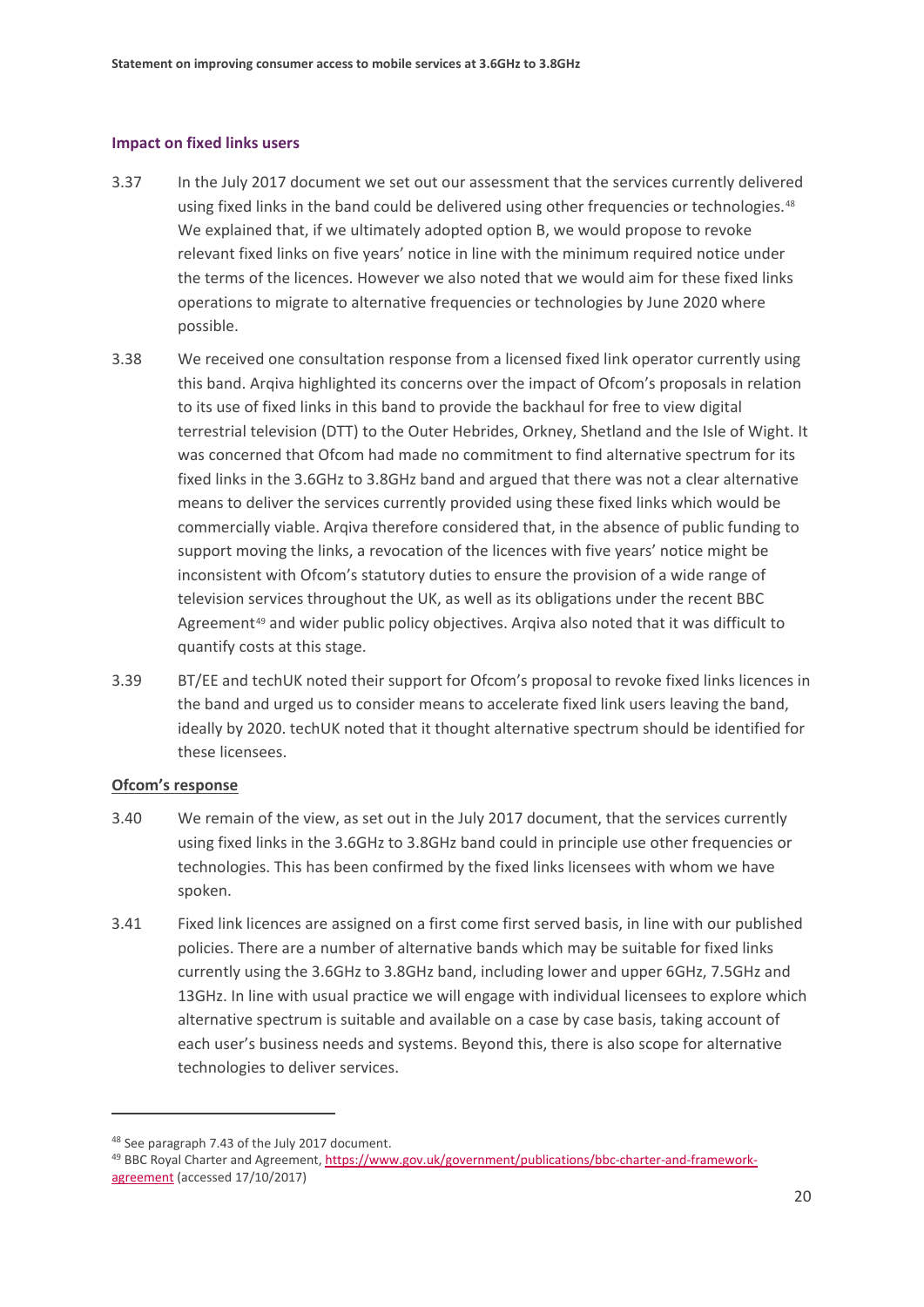- 3.42 Arqiva was the only existing fixed links user which objected to our proposed approach, arguing that, given the locations of its fixed links and the services they are used to provide, there was a case for adopting a different approach in relation to its licences.
- <span id="page-23-4"></span>3.43 In relation to the points raised by Arqiva, we recognise the importance of free to view TV, which provides cultural and social benefits to UK audiences. It helps to deliver key policy objectives and enables public service broadcasting to reach a wide audience. As part of our assessment, we have taken account of our general duties under the Communications Act, which include ensuring a wide range of TV and radio services are available throughout the UK. These services, taken as a whole, must be of a high quality and calculated to appeal to a variety of tastes and interests. We have also taken account of our other duties regarding the delivery of television services and public service broadcasting, as relevant.<sup>[50](#page-23-1) [51](#page-23-2)</sup>
- 3.44 We do not consider that our intended approach is in conflict with these duties. We remain of the view that the services currently using these fixed links could be delivered using other solutions.
- 3.45 Arqiva stated that replacing its fixed links to the Outer Hebrides, Orkney, Shetland and the Isle of Wight with other technologies was unlikely to be a credible option, and that there would be complications with moving its links to alternative frequencies/locations. However, Arqiva did not provide any further evidence to demonstrate that it would be unviable to deliver the services currently provided using these links via alternative means.
- <span id="page-23-5"></span>3.46 We are therefore not satisfied, based on the information provided by Arqiva, that it is appropriate to adopt a different approach in relation to the relevant Arqiva licences. We also remain of the view that option B is reasonable for the other fixed link licences using the band.  $[\mathcal{K}]$

## **3.8GHz to 4.2GHz**

### **Future band access**

<span id="page-23-0"></span>3.47 As set out in paragrap[h 3.25](#page-19-2) above, a number of satellite sector respondents called for greater certainty on the future use of 3.8GHz to 4.2GHz as a necessary condition for migrating services to these frequencies.

### **Ofcom's response**

**.** 

<span id="page-23-6"></span>3.48 We have noted satellite earth station requests for greater clarity on the future outlook for the 3.8GHz to 4.2GHz band, following Ofcom's 2016 Call for Input<sup>[52](#page-23-3)</sup> and the UK

<span id="page-23-3"></span><https://www.ofcom.org.uk/consultations-and-statements/category-2/opportunities-for-spectrum-sharing-innovation>

<span id="page-23-1"></span> $50$  For example, under section 3(4)(a) of the Communications Act, Ofcom is required to have regard, as relevant, to the desirability of promoting the fulfilment of the purposes of public service broadcasting in the UK. Ofcom also has specific responsibilities for the regulation of DTT that go further than our responsibilities for other television platforms, reflecting the role that DTT has in making public service broadcasting available to all.

<span id="page-23-2"></span><sup>&</sup>lt;sup>51</sup> We do not agree with Arqiva that the BBC Agreement imposes additional duties on us to consider the BBC's delivery of PSB services and related issues in undertaking our wider functions, including our spectrum management functions. 52 Ofcom, *3.8 GHz to 4.2 GHz band: Opportunities for Innovation: Call for Input*, April 2016,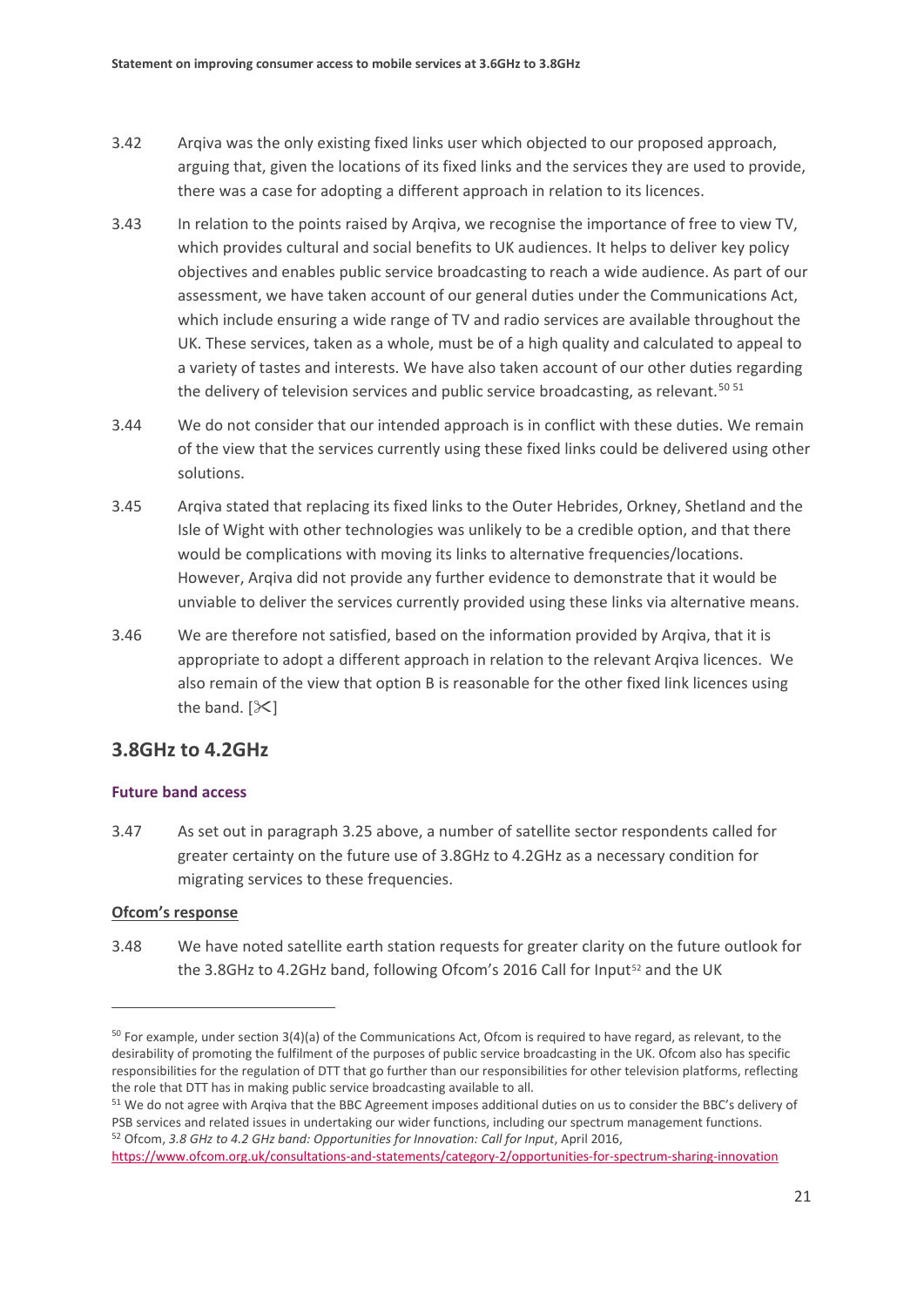Government's 5G Strategy.[53](#page-24-1) In the July 2017 document we recognised that there was likely to be continued demand for UK satellite earth stations to provide services using Cband, given its particular characteristics. We also said that we were minded to develop proposals to facilitate shared access between existing and future users in 3.8GHz to 4.2GHz based on geographically defined authorisations, including further consideration of database solutions for dynamic spectrum access.

<span id="page-24-0"></span>3.49 We plan to bring forward a consultation on enabling further sharing in the 3.8GHz to 4.2GHz band in 2018, with a view to enabling innovative uses. Our preliminary view, as indicated in our 2016 Call for Input and subject to further consultation, is that in any future framework all existing and new users of the band (including variations to existing satellite earth station PES licences and grants of RSA and new satellite earth station sites) would be authorised on the basis of first-come first-served coordination mechanisms, as is the case in the band now. Under this approach existing PES licences and grants of RSA would remain in place. We will continue to engage with stakeholders as we develop proposals for consultation.

### **Coexistence**

- 3.50 In the July 2017 document we noted that there were potential adjacent band coexistence issues between new mobile use in the 3.6GHz to 3.8GHz band and operations in the adjacent 3.8GHz to 4.2GHz band, although we expected the impact of this to be much less than the impact of interference arising in band. We considered that the additional coexistence impacts with operations in the 3.8GHz to 4.2GHz band under our proposed approach (i.e. option B) would be limited compared to the additional benefits which this approach would deliver through enabling wider mobile roll-out at 3.6GHz to 3.8GHz.
- 3.51 Several respondents set out concerns about adjacent band coexistence issues. The BBC said that it strongly disagreed with Ofcom's approach, arguing that the July 2017 document provided no clarity on adjacent band coexistence impacts, and encouraged Ofcom to consult on this issue. Intelsat thought that mobile services in 3.6GHz to 3.8GHz could overwhelm the ability of earth stations to receive low-power satellite transmissions anywhere in the band, causing intermodulation effects and other interference issues. A number of respondents provided information on potential technical mitigations and associated costs.

### **Ofcom's response**

- <span id="page-24-2"></span>3.52 We recognise that there is some risk of adjacent band coexistence issues between new services in the 3.6GHz to 3.8GHz band and existing satellite and fixed link assignments above 3.8GHz.
- 3.53 For the purposes of assessing the costs and benefits of our proposed approach to existing authorisations within the 3.6GHz to 3.8GHz band (i.e. option B) we are concerned with any

<span id="page-24-1"></span><sup>53</sup> DCMS and HM Treasury, *Next Generation Mobile Technologies: A 5G strategy for the UK*, March 2017, <https://www.gov.uk/government/publications/next-generation-mobile-technologies-a-5gstrategy-for-the-uk> (accessed 19/10/2017)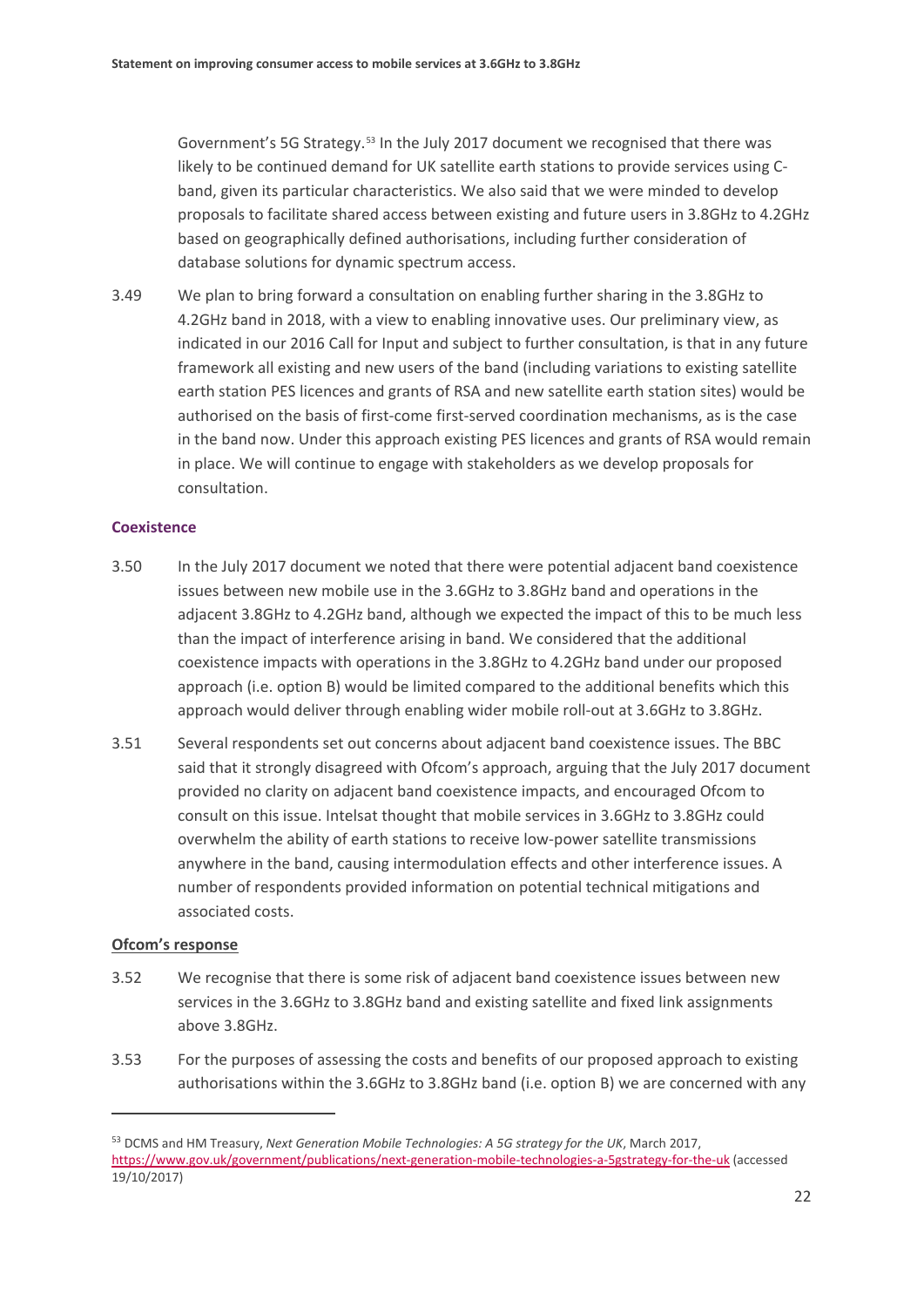additional impacts on users above 3.8GHz arising from this approach, as compared to possible alternative approaches to these authorisations.

- 3.54 As set out in the July 2017 document, the expected interference impact on users above 3.8GHz are likely to be greater under option B given that we expect this to allow more widespread mobile deployment in the 3.6GHz to 3.8GHz band. However, the analysis we have undertaken to date shows that any potential impacts are likely to be limited.
- 3.55 In particular, our initial analysis shows that the potential interference risks are likely to be limited to small areas around earth stations or along the path of fixed links operating above 3.8GHz, and that there are a range of methods that can be used to mitigate these risks. The potential impacts identified are dominated by the adjacent channel selectivity performance of the satellite and fixed link receivers, i.e. where these receivers 'listen' to signals below 3.8GHz. This means that receivers with good selectivity performance will be less susceptible to interference and, where needed and feasible, additional filtering at the receiver will be an effective mitigation for managing the adjacent band coexistence risk. Filtering at the receiver would also help to mitigate any impacts related to blocking.
- 3.56 We therefore remain of the view that any additional coexistence impacts under option B to operations in the 3.8GHz to 4.2GHz band will be minimal compared to the additional benefits which this option would deliver.
- <span id="page-25-1"></span>3.57 We are continuing our analysis of adjacent band coexistence issues as part of preparing for an award of this spectrum and plan to consult on our findings in 2018.

## **Overall considerations on options A and B**

- <span id="page-25-0"></span>3.58 Speedcast argued that a better approach would be to adopt a policy closer to the option A set out in the October 2016 consultation which could allow satellite earth station operators to retain current benchmark spectrum quality and expand this to new operations but without the associated fee review we had suggested under this option. ESOA/GVF and Intelsat called for an option in the middle of option A and B, whereby satellite earth stations and fixed links in suburban or rural areas would be afforded protection, while incumbents in cities and urban areas would have their protection assessed on a case by case basis.
- 3.59 The UK Space Agency opposed option B in general while the MOD advocated the continuation of current grants of RSA.
- 3.60 The University of Surrey 5GIC supported the proposed approach for urban areas but believed that more efficient use of the spectrum could be achieved by taking a more flexible approach in rural areas. Landways Management made a similar point, arguing that a licensing approach based on smaller geographical units could lead to a more efficient solution which allowed existing users to remain in the band.

### **Ofcom's response**

3.61 The July 2017 document set out our reasoning for considering that our proposed approach (option B) would deliver greater benefits for consumers and citizens compared with option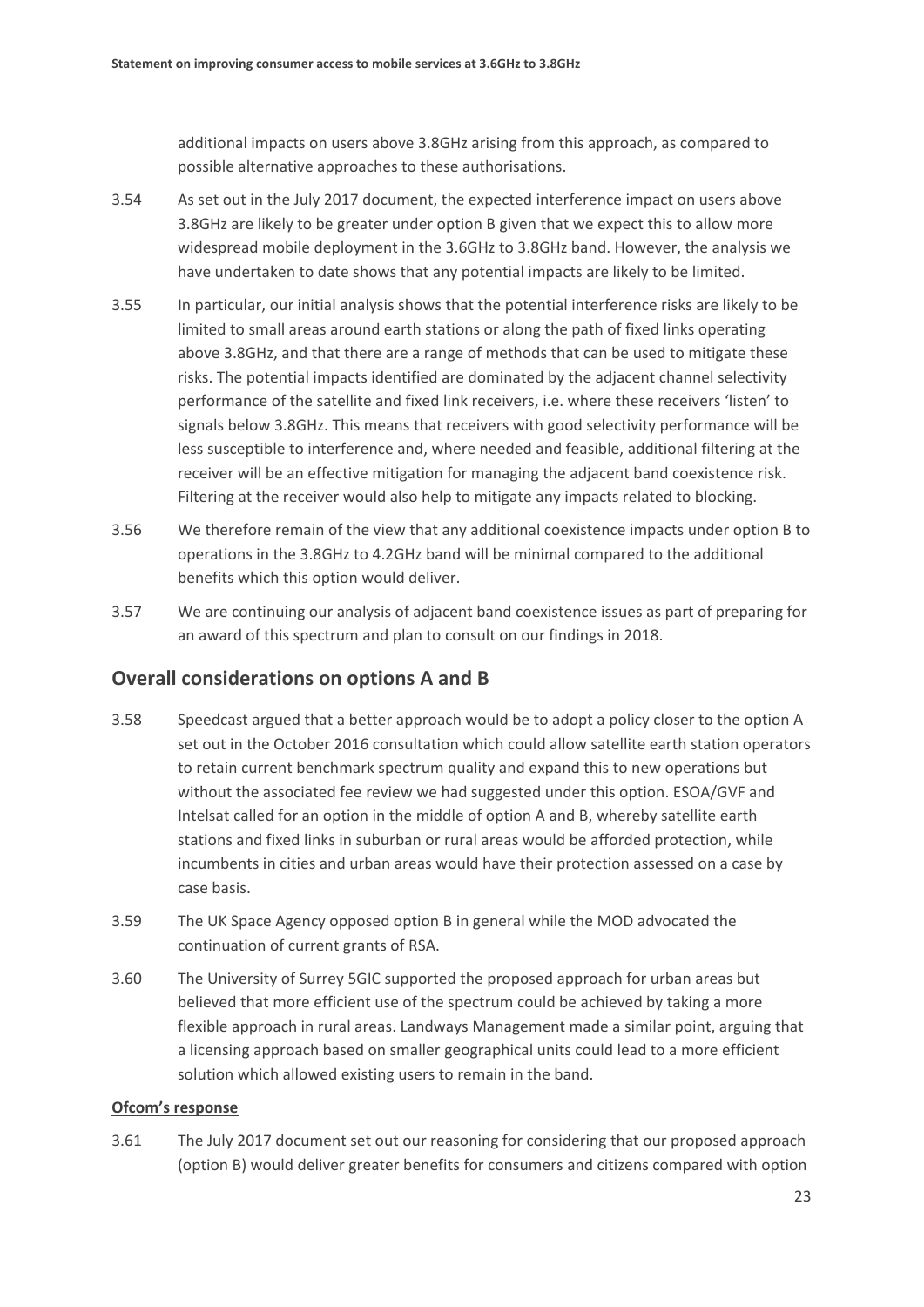A. Specifically, option B would provide additional capacity for mobile data services, including future 5G services, across the UK. In contrast, under option A, the anticipated benefits would not be available or would be constrained in many areas, including both densely populated areas such as Greater London where there is likely to be the highest demand and also in a number of rural and suburban areas. This option would be expected to constrain the UK's ability to realise the very significant potential economic and wider benefits of new and improved mobile services, including future 5G services.<sup>[54](#page-26-0)</sup>

- 3.62 In the July 2017 document we recognised that a number of services and associated benefits are currently delivered by existing users of the band, but concluded that most, if not all, of the benefits delivered could be delivered using alternative frequencies, locations or technologies, albeit with additional costs in some cases, or potentially through licence exempt reception. We also noted that some costs to existing users would be likely to apply even if we maintained existing authorisations, given that under option A we would be likely to review fees to take account of the extent to which mobile deployment would have been denied access to the band, and that some users had suggested they would not be able and/or willing to pay revised fees and would therefore cease using the band. Speedcast's proposal that we adopt option A without a fee review would be inconsistent with our framework for spectrum pricing. [55](#page-26-1)
- 3.63 With regard to suggestions that option B should not be applied to licensees and grantholders in suburban or rural areas given arguments put forward about the likelihood of mobile rollout in these areas, we remain of the view that demand for future mobile services including 5G using this spectrum can be expected across the country (see paragraphs [3.11](#page-17-5) to [3.16](#page-18-3) above). Furthermore, our previous analysis found that maintaining current coordination mechanisms for all satellite earth stations situated in rural locations could create a significant constraint on mobile roll-out, including in more denselypopulated areas.[56](#page-26-2) We therefore do not consider that this would deliver the greatest benefits from the band.
- <span id="page-26-4"></span>3.64 However, as we indicated in our July 2017 document,<sup>[57](#page-26-3)</sup> removing current coordination mechanisms does not preclude satellite earth stations from receiving on a licence exempt basis or entering into commercial agreements with the eventual new licensees. Our proposal to examine restriction zones could also facilitate ongoing reception using this band, in particular at sites in more remote areas (see further paragraphs [4.25](#page-34-0) to [4.32](#page-35-0) below).

<span id="page-26-0"></span><sup>&</sup>lt;sup>54</sup> Our full reasoning was set out in paragraphs 7.75-7.85 of the July 2017 document. We also addressed the anticipated benefits in section 5 of the July 2017 document.

<span id="page-26-1"></span><sup>55</sup> Ofcom, *SRSP: The revised Framework for Spectrum Pricing: Our policy and practice of setting AIP spectrum fees: Statement*, December 2010, [https://www.ofcom.org.uk/\\_\\_data/assets/pdf\\_file/0024/42909/srsp-statement.pdf](https://www.ofcom.org.uk/__data/assets/pdf_file/0024/42909/srsp-statement.pdf) <sup>56</sup> See section 6 and paragraph 7.65 of the July 2017 document.

<span id="page-26-3"></span><span id="page-26-2"></span><sup>57</sup> See paragraph 7.50 of the July 2017 document.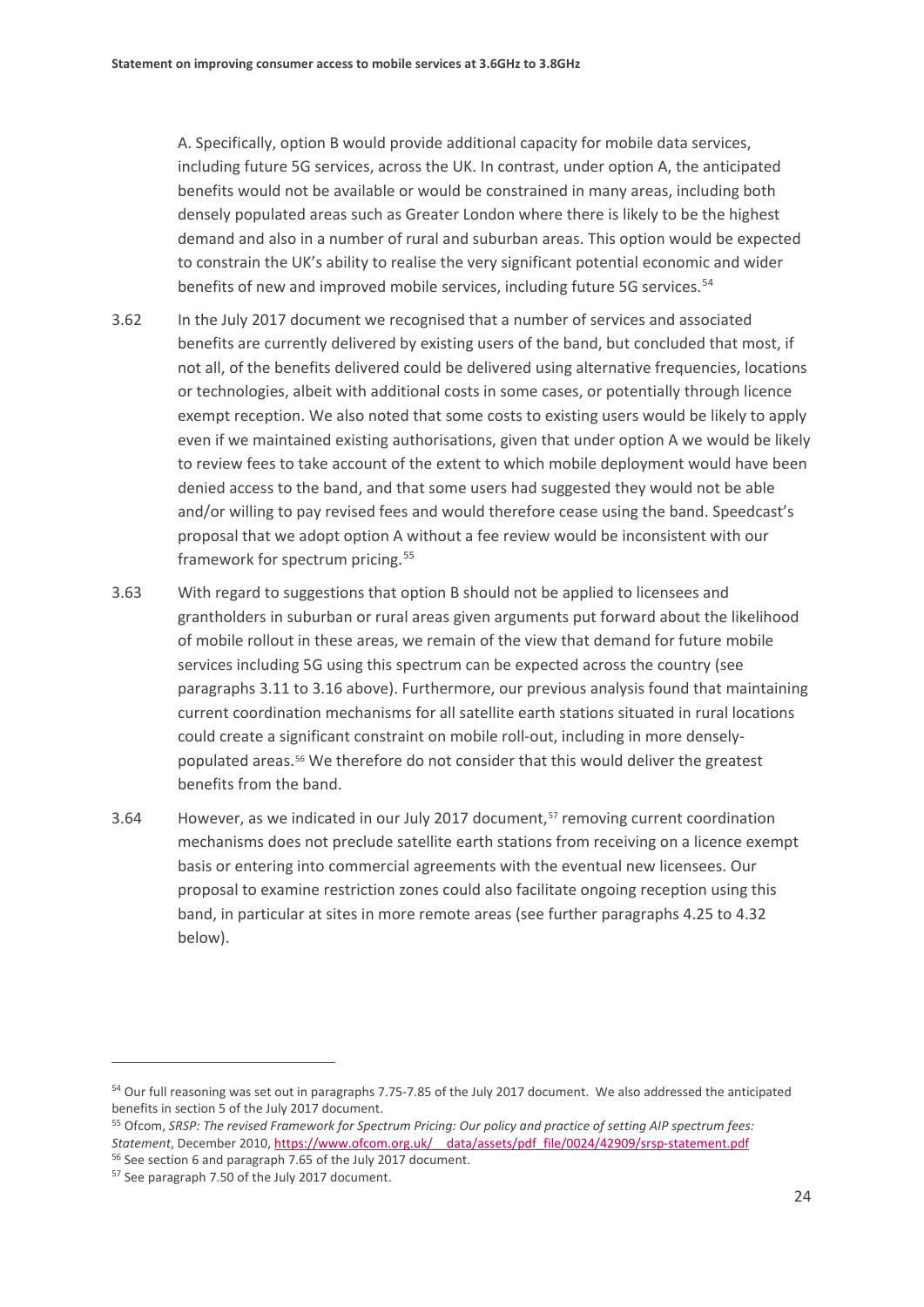## **Compatibility of proposed approach with the EC Decision**

<span id="page-27-1"></span>3.65 Intelsat, ESOA/GVF and the UK Space Agency argued that Ofcom's proposed approach (i.e. option B) would be inconsistent with the requirements and/or spirit of the EC Decision. These stakeholders considered that the proposal to remove existing users' authorisations would be contrary to the requirement that Member States should designate and subsequently make available the 3.4GHz to 3.8GHz frequency band for terrestrial electronic communications networks on a "non-exclusive basis" and "without prejudice to the protection and continued operation of other existing uses" in the band.

### **Ofcom's response**

- 3.66 As set out in section 2 above, the EC Decision originally provided that Member States should designate, by 1 January 2012, the 3.4GHz to 3.8GHz band on a non-exclusive basis for terrestrial communications networks. The Decision was amended in 2014, primarily in relation to the technical conditions in compliance with which the band should be made available. The amended Decision was implemented in UK law by way of Statutory Instrument 2016 No. 495.
- 3.67 Ofcom has already designated the 3.6GHz to 3.8GHz band for electronic communications services, on a non-exclusive basis, and has also made 84 MHz in this band available for this purpose (licensed to UK Broadband). In July 2017 we decided to make the remaining 116 MHz in the band available for mobile services.
- 3.68 The EC Decision neither precludes nor obliges clearance of the existing licensees in the 3.6GHz to 3.8GHz band. This is left as a matter for Member State discretion. Having carefully considered all of the evidence provided to us, in this document we are exercising our discretion by setting out our intention to facilitate widespread availability of future mobile services including 5G using this spectrum by following option B, subject to completing the statutory process for revocation/variation of relevant licences and grants of RSA for fixed links and satellite earth station users in the band.
- <span id="page-27-2"></span>3.69 This is in accordance with the terms and conditions of those licences/grants, and falls within Ofcom's general licensing functions. We therefore consider that the exercise of our discretion in this way is consistent with the EC Decision. In reaching this conclusion we have taken into account that the objective of the EC Decision is to promote the wider availability of wireless broadband services, including mobile services, throughout the EU.<sup>[58](#page-27-0)</sup>

## **Impact Assessment**

 $\overline{a}$ 

3.70 Impact assessments provide a valuable way of assessing different options for regulation and showing why the preferred option was chosen. They form part of best practice policymaking. This is reflected in Section 7 of the Communications Act, which means that generally, we have to carry out impact assessments where our proposals would be likely to

<span id="page-27-0"></span><sup>&</sup>lt;sup>58</sup> As noted in section 2 above, this band has also been identified by the RSPG as part of the primary band for 5G services in Europe with the possibility to put Europe at the forefront of 5G deployment.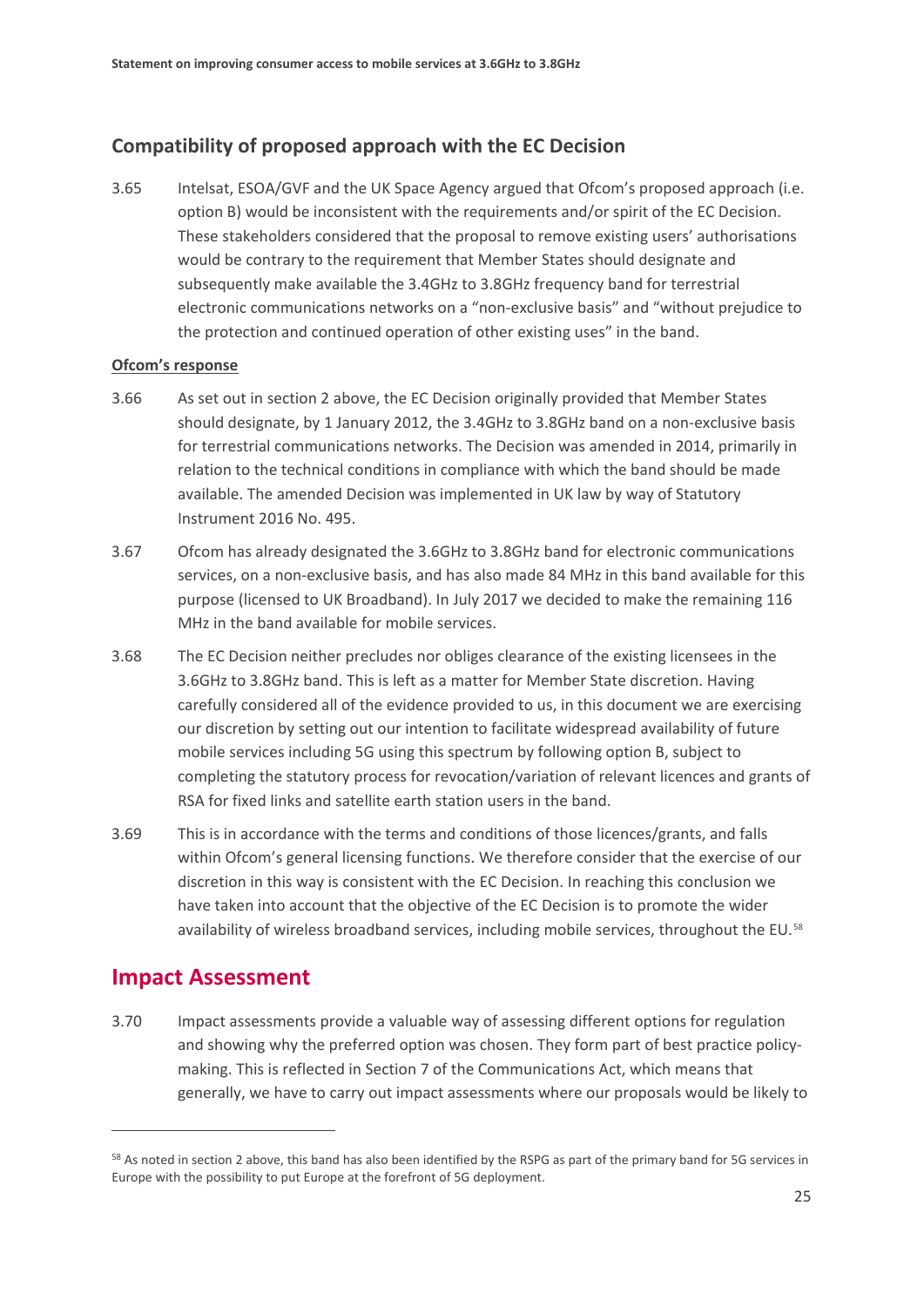have a significant impact on businesses or the general public, or when there is a major change in our activities.

- 3.71 In the July 2017 document, we explained that we believed it would be appropriate to remove current authorisations for fixed links and no longer take registered satellite earth stations with a receive component in the 3.6GHz to 3.8GHz band into account for frequency management purposes, following appropriate notice periods. Section 7 of the July 2017 document set out our provisional assessment of the likely benefits to be derived from doing so and the potential impact on affected stakeholders, in particular existing users of the band. In the consultation we sought stakeholder comments on our proposed approach and our assessment of the likely costs and benefits of this approach.
- 3.72 We have taken into consideration all stakeholder responses in concluding on our intended approach, as set out below.

## **Equality Impact Assessment**

- 3.73 Ofcom is also required to assess the potential impact of all its functions, policies, projects and practices on the equality of individuals to whom those policies will apply. An equality impact assessment (EIA) assists Ofcom in making sure that it is meeting its principal duty of furthering the interests of citizens and consumers regardless of their background or identity.
- 3.74 We remain of the view set out in the July 2017 document that our proposals for the 3.6GHz to 3.8GHz band are not likely to have a greater impact on any protected groups of stakeholders, including (among others) groups protected by Northern Irish equality legislation, as compared to their impact on UK citizens and consumers generally.

## **Conclusion**

- 3.75 We have considered the information provided in consultation responses, and through bilateral engagement with stakeholders where relevant, on our proposed approach to existing authorisations in the 3.6GHz to 3.8GHz band. Overall, they do not alter our assessment, set out at paragraphs 7.74 to 7.85 of the July 2017 document, that the net benefits to citizens and consumers will be greatest under option B and that this will deliver optimal use of spectrum.
- 3.76 Our assessment remains that there will be significant demand for using this band for future mobile services and that future mobile services including 5G using this spectrum can be expected across the country. Maintaining the current fixed link and PES licences and grants of RSA in the band would create material constraints to future mobile deployments, including in areas of high demand. We recognise that our proposed approach to existing authorisations will result in some costs and impacts for existing satellite earth station and fixed links users, however the additional information provided by stakeholders has not changed our overall view that the expected benefits of enabling more widespread future mobile services in the band outweigh these costs and impacts.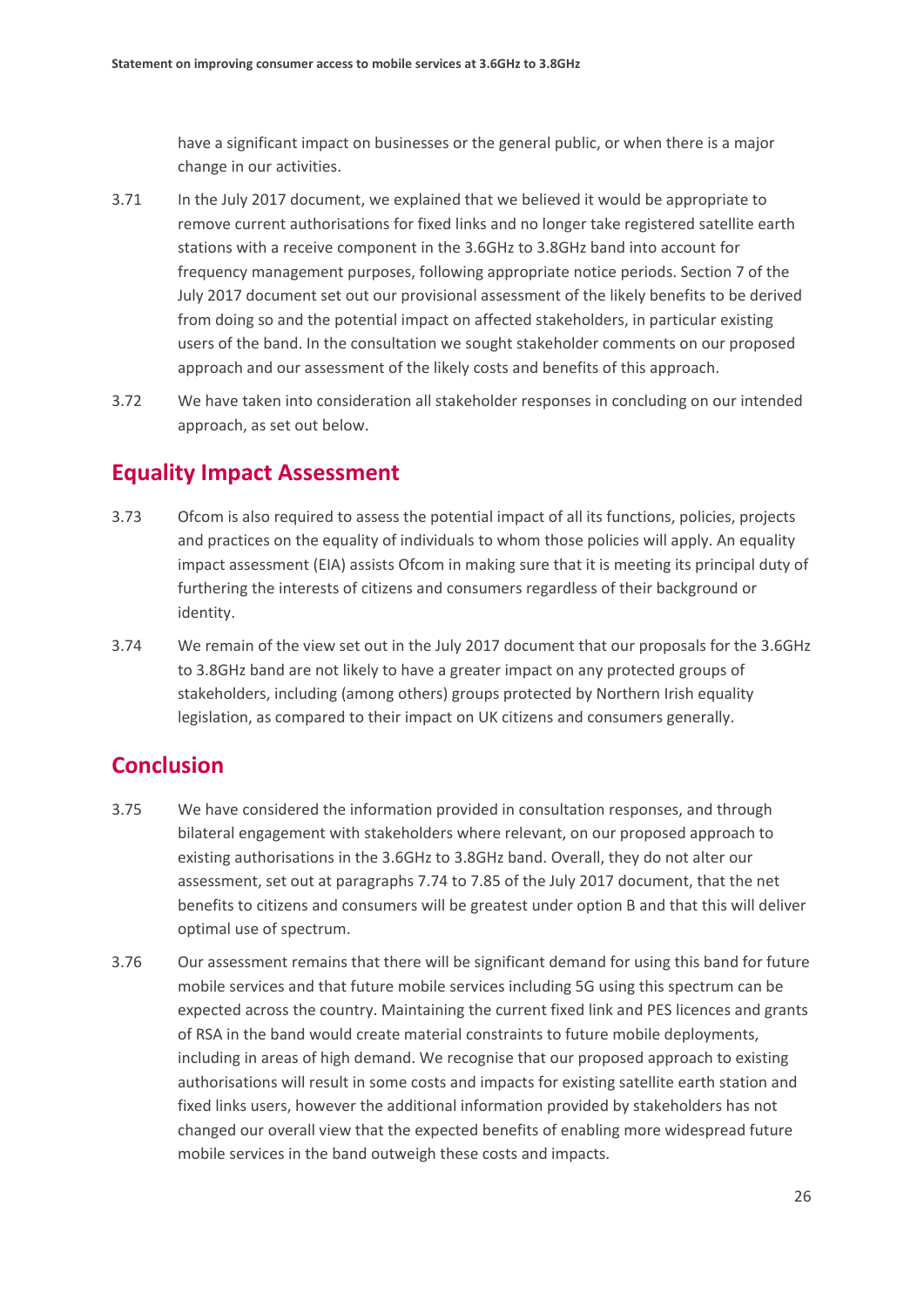- 3.77 Accordingly, we intend to adopt the proposed approach outlined in the consultation (i.e. option B), and will now commence the statutory process to propose:
	- revocation of current authorisations for fixed links; and
	- variation of existing authorisations for receiving satellite earth stations operating under PES licences and grants of RSA for ROES such that we would no longer take registered satellite earth stations with a receive component in this band into account for frequency management purposes.[59](#page-29-0)
- 3.78 We have taken note of information provided on potential impacts on specific operators as part of the consultation process in concluding on our intended approach. As explained further in section 4, we will consider any further representations from individual licensees and grantholders before taking final decisions on individual licences and grants.
- <span id="page-29-0"></span>3.79 We set out the next steps we will take to implement our intended approach in section 4.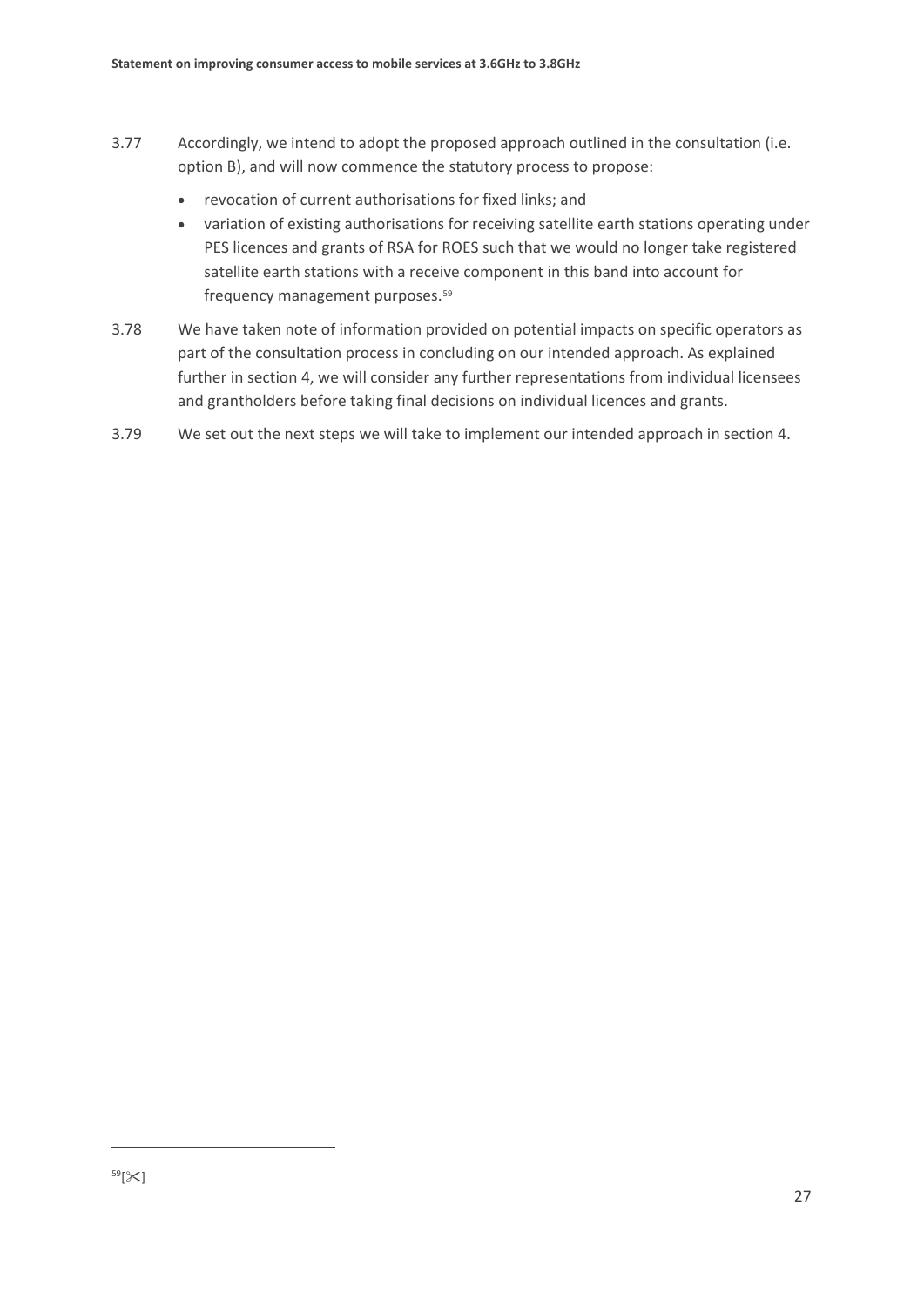# <span id="page-30-0"></span>4. Implementation of our intended approach to fixed links and satellite earth stations

- 4.1 In section 8 of the July 2017 document we explained our proposed implementation approach towards existing licences and grants in the 3.6GHz to 3.8GHz band if we adopted option B following consultation. We also wrote to licensees and grantholders with more details on how this would affect their licences/grants and invited comments.
- 4.2 In this section we consider the main issues stakeholders raised and set out the next steps we will take as a result of our intention to follow option B.

## **Ofcom's powers to vary and revoke licences and grants of RSA granted under the WT Act**

- 4.3 Schedules 1 and 2 of the WT Act set out the process which Ofcom must follow where it proposes to vary or revoke a wireless telegraphy licence or grant of RSA. In summary, Ofcom is required to take the following steps: $60$ 
	- notify the licensee/grantholder of the reasons for the proposed revocation or variation;
	- specify a period of at least one month in which the licensee/grantholder may make representations about the proposal; and
	- decide whether or not to vary the licence/grant within one month of the end of that period.[61](#page-30-2)
- 4.4 Ofcom may only revoke or vary a wireless telegraphy licence or grant of RSA where the proposed revocation or variation is objectively justifiable.

## **Consultation responses regarding the proposed implementation approach**

## **Proposed notice periods for revocations/variations**

- <span id="page-30-3"></span>4.5 In our July 2017 document, we explained that, should we ultimately adopt our proposed approach (i.e. option B), we would propose to:
	- a) remove current authorisations for fixed links with a notice period of 5 years, whilst aiming for these operations to migrate to alternative frequencies by 1 June 2020 where possible; and
	- b) vary existing authorisations for receiving satellite earth stations operating under PES licences and grants of RSA such that, after an appropriate period of notice, we would

<span id="page-30-1"></span> $60$  See Schedule 1, paragraph 7 of the WT Act in relation to the revocation or variation of a wireless telegraphy licence, and Schedule 2, paragraph 6 of the WT Act in relation to the revocation or modification of a grant of RSA.

<span id="page-30-2"></span> $61$  Where a proposal to vary or revoke a wireless telegraphy licence or grant of RSA is made with the consent of the licensee/grantholder, Ofcom is not required to follow the above process.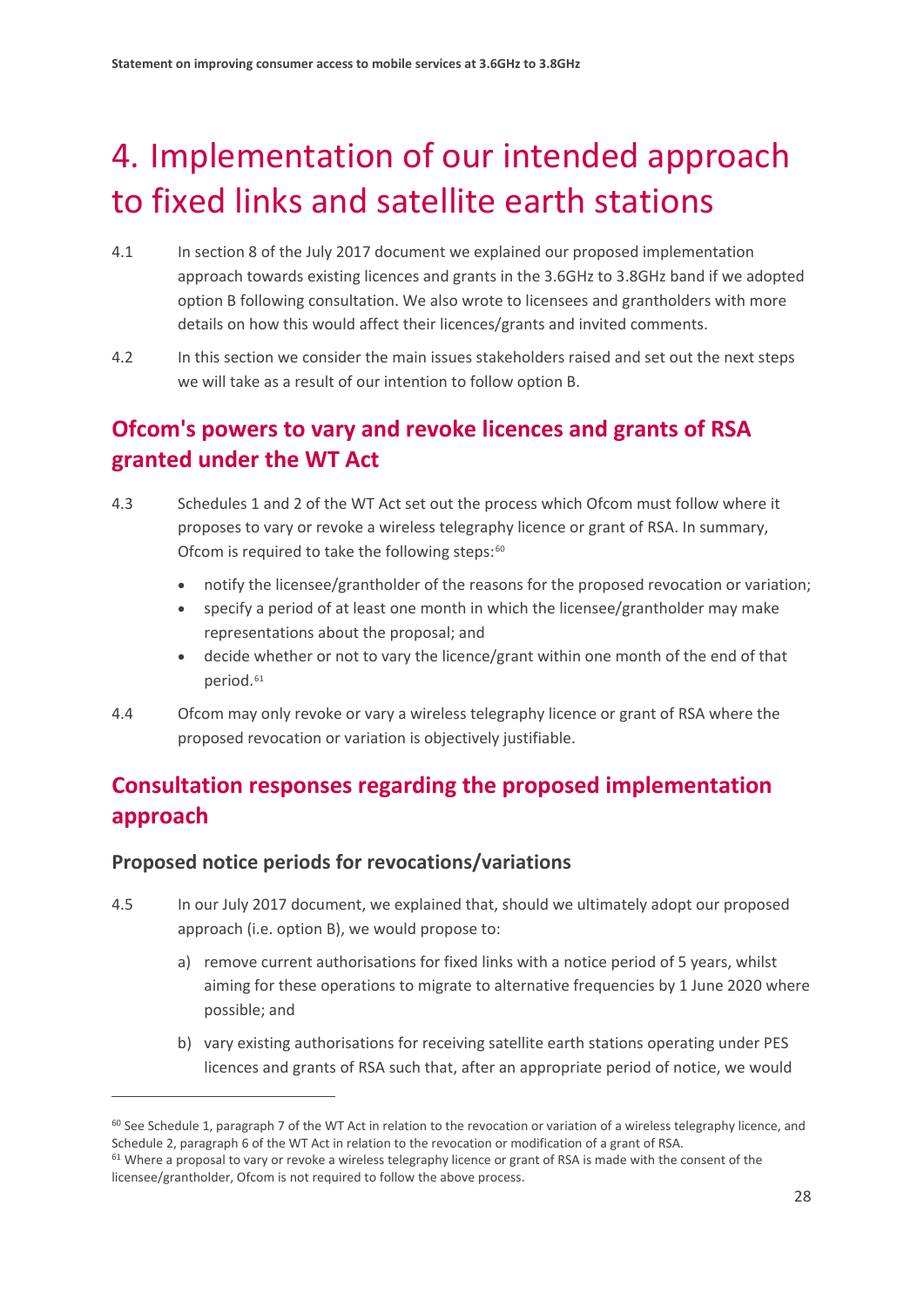no longer take registered satellite earth stations with a receive component in this band into account for frequency management purposes. We proposed that these variations would take effect by 1 June 2020.

- 4.6 We explained that we considered that this would provide a reasonable and appropriate period for licensees and grantholders to make any necessary adjustments to their operations. We also considered that this represented a suitable balance between minimizing disruptions for satellite earth station operators and ensuring the benefits of making this band available for future mobile services could be realized as soon as practicable, having regard to the potential mitigations we had identified.<sup>[62](#page-31-0)</sup>
- 4.7 Most comments focused on the proposed period for varying satellite earth station authorisations. The operators of eleven of the fifteen registered satellite earth station sites for this band submitted responses to the consultation. Within this, the operators of six sites (Arqiva, BT/EE and Vodafone) confirmed that the potential mitigations and proposed 1 June 2020 notice period were feasible. Vodafone agreed that the proposed notice period was justified but called on Ofcom to explicitly set out its reasoning.
- 4.8 By contrast, Speedcast, the UK Space Agency, Intelsat and ESOA/GVF argued that longer time periods would be appropriate, given satellite equipment investment cycles and the complexity and costs involved. Speedcast (which operates two registered satellite earth station sites) noted that its contracts typically carry lengthy terms, and that there would be many contracts in 2020 that would need to be renegotiated or broken prematurely. The MOD described a minimum of a five-year notice period as a realistic compromise. The BBC (which operates two sites) suggested that given its operations the proposed changes to its grant were closer to a revocation and hence would merit a five-year notice period.  $[\times]$
- 4.9 Only Arqiva specifically commented on the proposed five year notice period for fixed links, commenting that it was unclear whether this was sufficient because Ofcom had given no guarantees of alternative replacement frequencies. A small number of other respondents called for Ofcom to take steps to support fixed links leaving the band more quickly.

### **Ofcom's response**

- 4.10 As set out above, Ofcom has a general power to revoke a WT Act licence or grant of RSA, or to vary its terms, provisions or limitations, provided that any proposed variation or revocation is objectively justifiable.
- 4.11 The terms and conditions of all relevant fixed links licences, PES licences and grants of RSA contain restrictions on the circumstances in which Ofcom may revoke. In each case Ofcom may revoke the licence/grant for spectrum management purposes on five years' notice served on the licensee/grantholder. The terms and conditions of the licences/grants do not, however, contain any restrictions on the circumstances in which Ofcom may vary the terms of the licence/grant (including a minimum notice period).

<span id="page-31-0"></span><sup>62</sup> See paragraph 8.8 of the July 2017 document.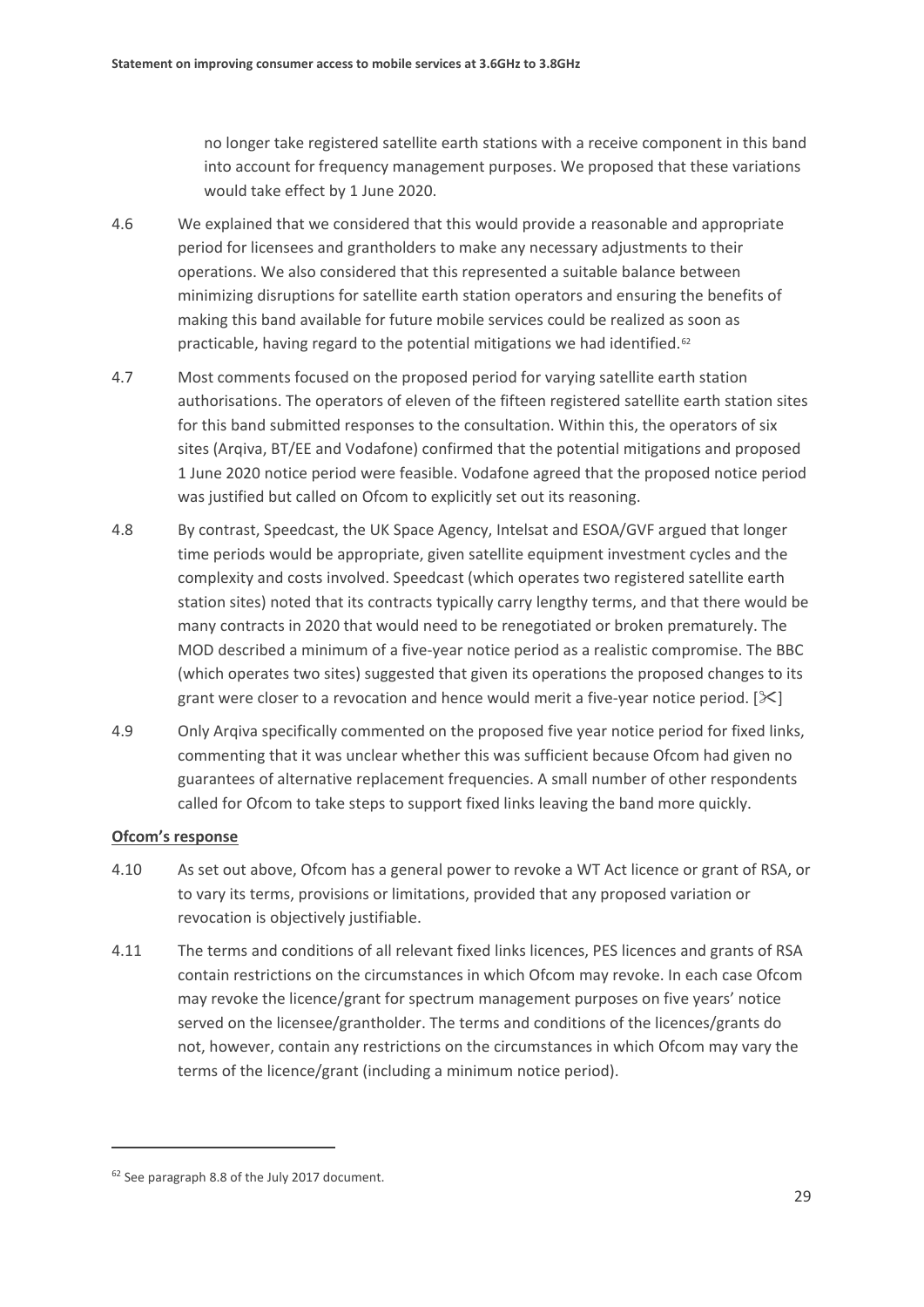- 4.12 The notice periods contemplated in the July 2017 document reflected these provisions and our view that the proposed periods would be reasonable and proportionate, in particular in light of expected timeframes for affected licensees to make any necessary adjustments to their operations and the expected timing for availability of mobile devices in this band. This followed discussions with all registered band users earlier in the year.
- 4.13 We recognise that the individual circumstances of each licensee might justify a different notice period. We considered information provided by all registered users on their operations in the band in proposing the above notice periods in the July 2017 document.
- <span id="page-32-0"></span>4.14 In the consultation responses, the licensees which operate six of the fifteen registered satellite earth station sites supported our proposal including the notice period we proposed for satellite earth stations in the July 2017 document (1 June 2020). However, Speedcast and the BBC (which each operate two registered sites) put forward arguments that this period was not, or might not be, sufficient given the specific nature of their operations.[63](#page-32-2)
- 4.15 Arqiva argued that our proposed five-year notice period might not be appropriate given the circumstances of its operations in the Outer Hebrides, Orkney, Shetland and the Isle of Wight.
- 4.16 We have considered whether, in light of the further information provided by Speedcast, the BBC and Arqiva, a longer notice period would be appropriate for these licensees/grantholders. However, we do not consider that the information provided by these stakeholders provided sufficient evidence to demonstrate that it would be appropriate to do so (see also paragraphs [3.34](#page-21-1) to [3.35](#page-21-2) and [3.43](#page-23-4) to [3.46](#page-23-5) above).
- 4.17 We therefore remain of the view that is appropriate to propose:

- a) the revocation of relevant fixed links licences following a period of five years' notice; and
- b) the variation of relevant PES licences and grants of RSA such that we would no longer take registered receiving earth stations into account for frequency management purposes with effect from 1 June 2020.
- <span id="page-32-1"></span>4.18 As set out in section 4 we will consider any further representations by individually affected licensees/grantholders before concluding on the appropriate notice period in each case.
- <span id="page-32-3"></span>4.19 With respect to stakeholder suggestions that we should look to accelerate fixed link users leaving the band, we note that in the July 2017 document set out that we would aim for these fixed links operations to migrate to alternative frequencies by 1 June 2020 where possible. This remains our aim.  $[\&]$  As set out in paragraph [3.41](#page-22-2) we will engage with individual licensees to explore which alternative spectrum is suitable and available on a case by case basis, taking account of each user's business needs and systems.

<span id="page-32-2"></span> $63$  Intelsat, ESOA, the MOD and UKSA whilst not current registered users of the band, also considered this period too short.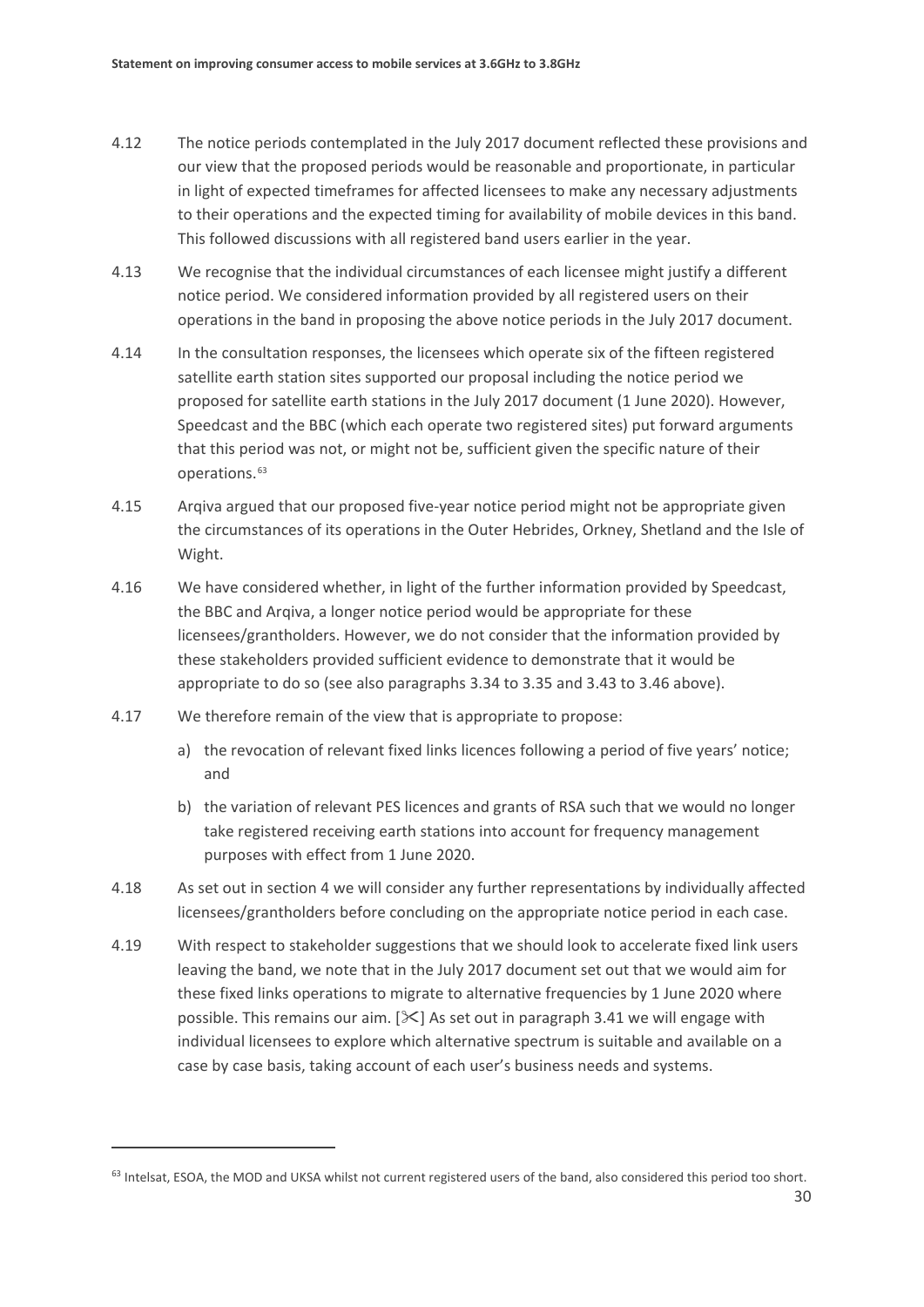## **Funding**

- 4.20 In the July 2017 document we noted that a number of stakeholders had argued that existing users should be compensated for any impacts on them as a result of our proposal to make the band available for mobile. However we said that we did not see a case for funding being made available, given that we were proposing reasonable notice periods in accordance with the terms of the respective licences/grants.
- 4.21 A number of respondents argued that compensation should be provided towards costs borne by existing registered band users, should option B be adopted. Arqiva argued that Government funding provided for changes in spectrum use of other frequency bands created a relevant precedent for this band, and pointed to the funded clearance of DTT and PMSE from the 700MHz and 800MHz bands, radio astronomy from the 800MHz band and civil aviation radar from 2.6GHz. Arqiva suggested that our assessment that there was not a case for funding meant that seemingly preferential treatment had been provided to users in other bands. Speedcast also pointed to previous examples where compensation had been offered to negatively impacted incumbents, including in relation to 800MHz coexistence and the 700MHz clearance programme. Several respondents suggested that compensation could be provided by future mobile users of the band. BT/EE and techUK suggested funding should be considered to accelerate clearance of fixed links from the band.

#### **Ofcom's response**

- <span id="page-33-3"></span>4.22 We have considered the responses which suggested compensation should be provided to some or all registered users of the band.
- 4.23 We do not agree that this is the case.<sup>[64](#page-33-0)</sup> As acknowledged by Argiva, funding decisions are taken on a case by case basis taking into account the specific circumstances. In most of the previous cases to which Arqiva and Speedcast refer, funding was offered where changes to spectrum access resulted in licensees incurring costs which were additional to those otherwise implied by reasonable notice given by Ofcom, or where they had a reasonable expectation to continue using the spectrum based on inferences drawn from regulatory statements.<sup>[65](#page-33-1)</sup>
- <span id="page-33-4"></span>4.24 We do not consider that this is the case in relation to changes of access to the 3.6GHz to 3.8GHz band given we are proposing reasonable periods of notice in accordance with the terms and conditions of the relevant licences/grants (see above).<sup>[66](#page-33-2)</sup>

<span id="page-33-0"></span> $64$  Under section 1 of the WT Act Ofcom may only make a grant of funding to any person with the consent of the Treasury and where the making of the grant is likely to promote (a) the efficient use in the UK of the electromagnetic spectrum for wireless telegraphy; or (b) the efficient management of that use.

<span id="page-33-1"></span><sup>&</sup>lt;sup>65</sup> We note that different considerations applied in relation to 800MHz coexistence where Government decided that new licensees should provide funding to deal with the specific risk of interference impacts and disruption to DTT consumers across the UK.

<span id="page-33-2"></span> $66$  In the case of fixed link users we note that [ $\leq$ ]. As set out in paragrap[h 3.41](#page-22-2) we will engage with individual licensees to explore which alternative spectrum is suitable and available on a case by case basis, taking account of each user's business needs and systems.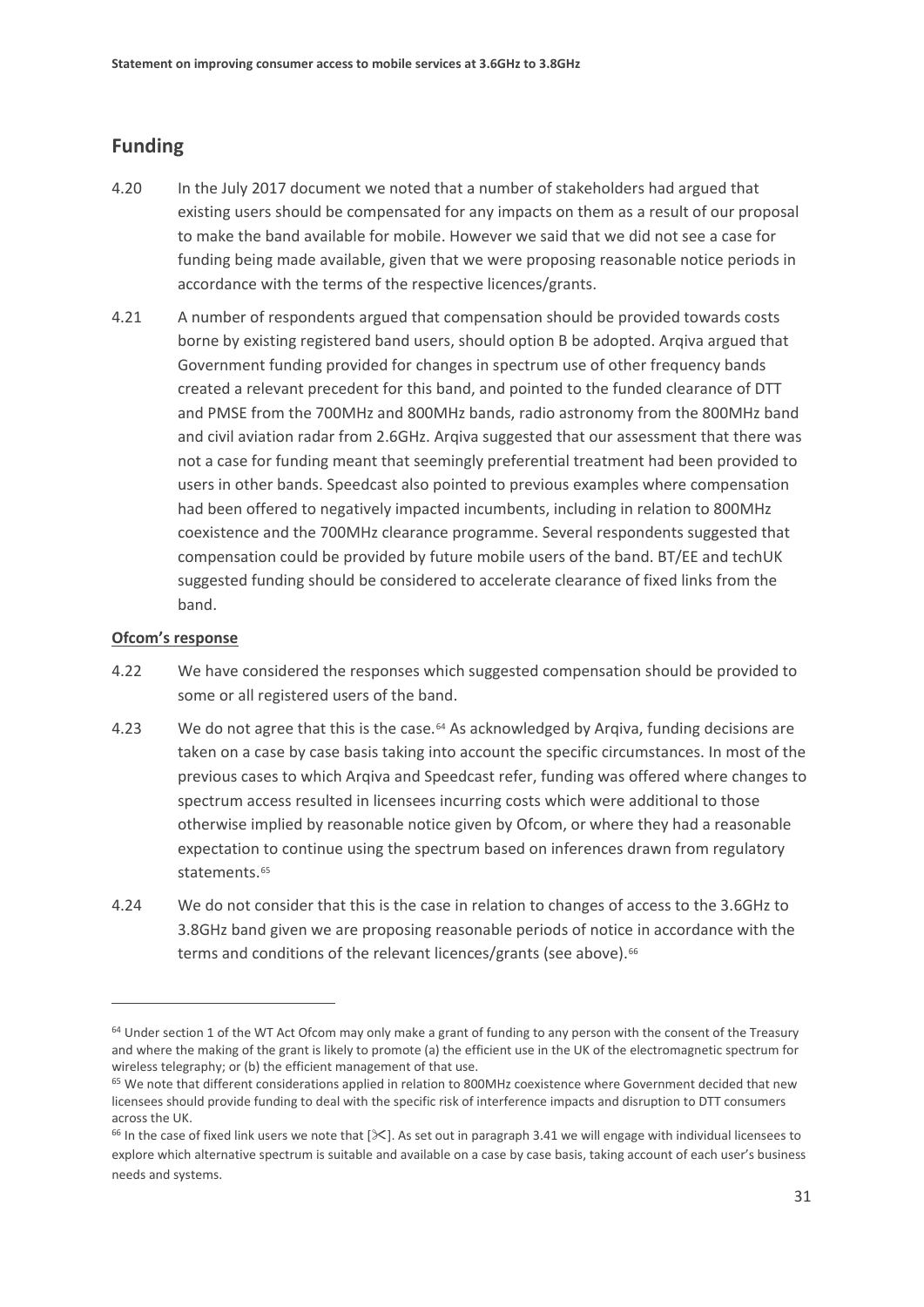## **Potential mobile restriction zones around satellite earth stations**

- <span id="page-34-0"></span>4.25 In the July 2017 document we noted that satellite earth stations could continue to operate in the band on a licence exempt basis following the end of notice periods, although in practice their ability to continue to receive without service-impacting interference could vary. We said that we would explore applying localised restrictions in future licences to facilitate continuing operation of satellite services in the 3.6GHz to 3.8GHz band, where these would not have a material impact on mobile deployment. Such conditions would apply beyond notice periods relating to current licences/grants and would place technical restrictions on a mobile network operator deploying base stations in the immediate vicinity of satellite earth station sites.<sup>[67](#page-34-1)</sup>
- 4.26 We received a range of responses to our proposal. Not all satellite respondents specifically responded to this aspect of our proposed approach, while several of those that did believed that these zones should not be constrained by the requirement to not have a material impact on mobile. The UK Space Agency proposed concentrating satellite teleports in to a limited number of key sites which would be fully protected from mobile interference. Goonhilly Earth Station suggested establishing a "special spectrum zone" around their site on Cornwall's Lizard Peninsula to preserve existing satellite spectrum frequencies. The BBC welcomed Ofcom's examination of restriction zones, but said that this would not be a feasible long term solution for BBC Monitoring's operations in the band. Nevertheless, they appreciated the opportunity to explore whether there is potential for ongoing reception of a limited number of key sources post mobile rollout as a result of restriction zones.
- 4.27 Mobile stakeholders on the other hand cautioned about potential impacts and proposed that any zones should be small, and perhaps only a temporary transitional measure. Telefónica said it was very concerned about any proposals to apply restrictions on future mobile services in the 3.6GHz to 3.8GHz band, and suggested that any uncertainty created by such restrictions would in itself constitute a material impact. H3G thought that Ofcom should only implement localised restrictions as an absolute last resort and only for a short period of time.

### **Ofcom's response**

- 4.28 We have considered the range of views put forward on restriction zones. Whilst we have noted the comments received in the consultation on the scope for satellite earth stations to continue to receive on a licence exempt basis, it remains our assessment that some sites may be able to continue to operate on a licence exempt basis beyond the applicable notice periods,<sup>[68](#page-34-2)</sup> and that our proposal for restriction zones might facilitate this.
- 4.29 We have not proposed implementing more wide-ranging exclusion zones in which restrictions on mobile activity would be applied to provide benchmark spectrum quality for satellite earth stations. This is because our coexistence analysis found that maintaining

<span id="page-34-1"></span><sup>67</sup> See paragraphs 8.19-8.21 of the July 2017 document.

<span id="page-34-2"></span><sup>68</sup> See paragraphs 8.16 to 8.19 in the July 2017 document.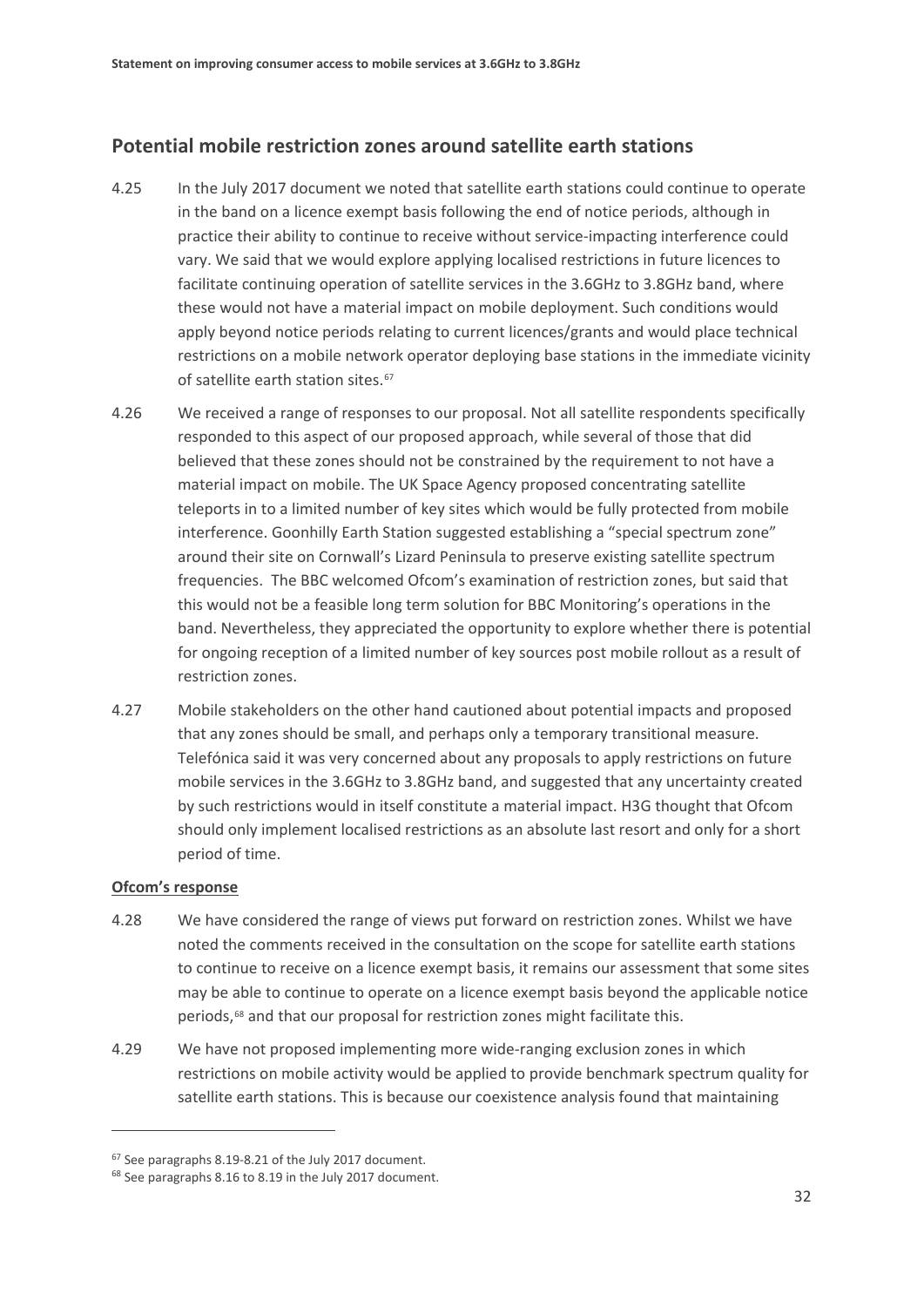benchmark spectrum quality for some satellite earth stations based in rural locations could result in material constraints on mobile over wide areas, particularly for sites operating under a PES licence.

- 4.30 We continue to think that our proposal to explore applying localised restrictions in future licences, where these would not have a material impact on mobile deployment, could facilitate continuing operation of satellite services in the band. As some registered satellite earth stations have not yet offered views on this proposal we plan to continue to engage with stakeholders to explore this proposal further in the coming months.
- 4.31 Under the proposal which we set out in the July 2017 document,<sup>[69](#page-35-1)</sup> a restriction zone would place technical restrictions on a mobile network operator deploying base stations in the immediate vicinity of satellite earth station sites. For example, this might require MNOs to take steps to mitigate interference when deploying base station sectors in the direct line of sight of a receiving dish within a specified area or to reduce transmit power. We said that in general we would expect any such arrangements to apply to relatively small areas, such as within a radius of 1-3km. However, we said we would consider larger areas if these would not have a material impact on mobile deployment.
- <span id="page-35-0"></span>4.32 We remain of the view that we should apply the following considerations when developing this proposal:
	- our objective to ensure consumers right across the UK can benefit from new mobile services including 5G;
	- that any constraints to mobile deployment should be kept to a minimum, and should not prevent MNOs from offering mobile services in the area affected;
	- that any proposals should take account of local site and topology characteristics; and
	- ensuring MNOs are able to meet demand across the UK by deploying mobile services using this spectrum on existing macrocells.

## **Our approach to implementation**

## **Ofcom will now consult with affected licensees and grantholders**

- 4.33 We will now commence the statutory process for proposing revocation of the relevant fixed links licences and variation of the relevant PES licences and grants of RSA for ROES in the 3.6GHz to 3.8GHz band in accordance with the provisions of the WT Act, in line with the timeframes we proposed in the July 2017 document.<sup>[70](#page-35-2)</sup>
- 4.34 Licensees will have a period of one month within which to make representations on our proposals for their licence(s) or grant(s) of RSA. We will take into account any new evidence provided through individual representations before reaching a final decision in relation to individual licences and grants. We will also issue formal requests for information where we consider this necessary.

<span id="page-35-1"></span><sup>&</sup>lt;sup>69</sup> See paragraphs 8.19 to 8.21 in the July 2017 document.

<span id="page-35-2"></span> $70 [3]$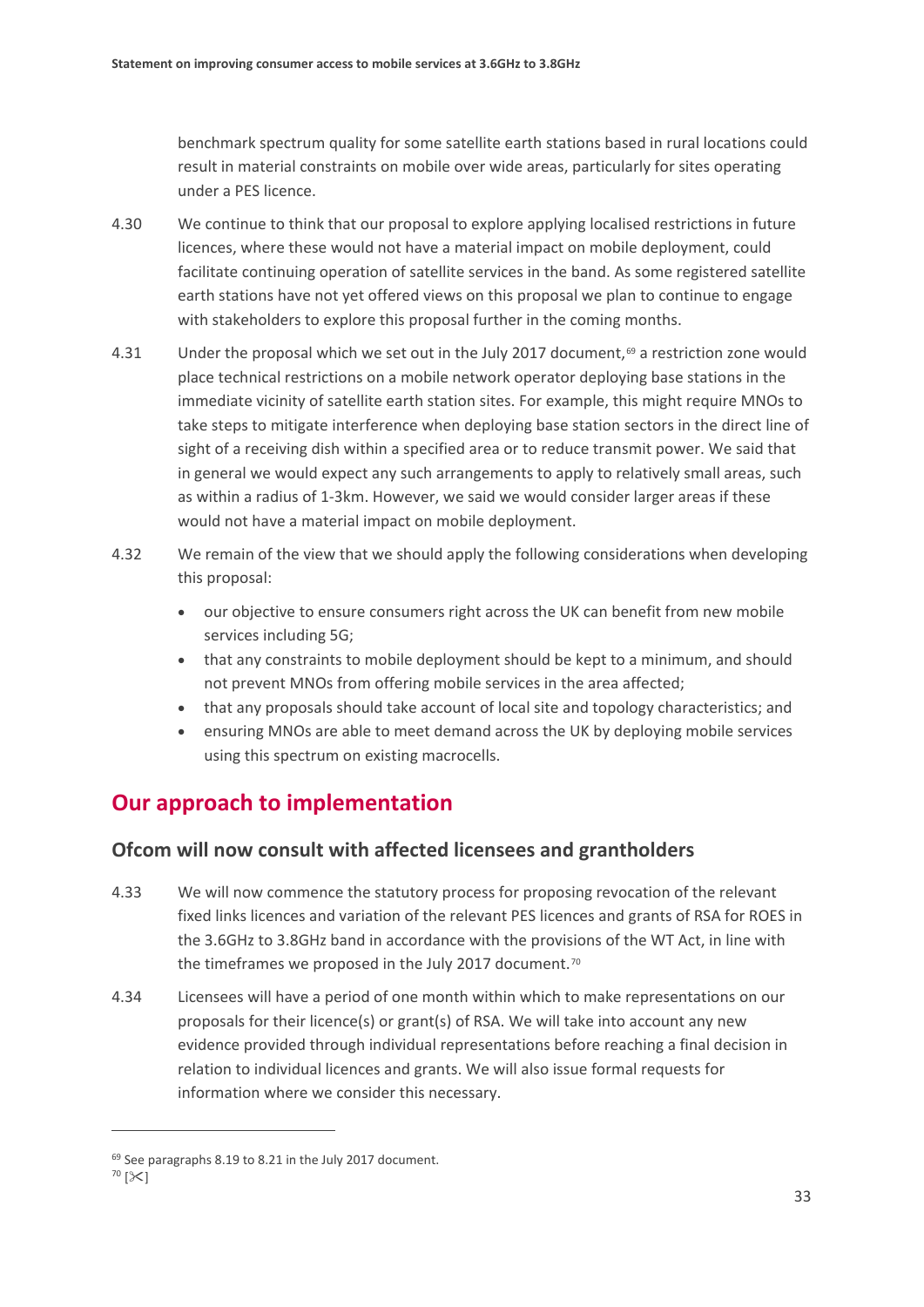- 4.35 Given our intention to follow option B, having carefully considered all the evidence provided to us, we expect that any representations from licensees/grantholders will be primarily relevant to our consideration of the terms on which to revoke/vary that stakeholder's licence(s) or grant(s) of RSA. However, should any new evidence be put forward to suggest that revocation or variation of an individual licence or grant of RSA is not justifiable in the circumstances we will also take this account.
- 4.36 We will write to affected licensees/grantholders within one month of the deadline for their representations to confirm our final decision for their licence(s)/grant(s).
- 4.37 We will publish a short update in early 2018.

## **Transitional arrangements**

4.38 We would continue to maintain appropriate protections for registered band users whose licence(s) or grant(s) of RSA are revoked or varied (as applicable) until the relevant notice period had lapsed.

### **Fees**

<span id="page-36-3"></span>4.39 Given our intention to revoke fixed links licences and to vary PES licences and grants of RSA in the 3.6GHz to 3.8GHz band, we do not currently intend to review the fees paid by these users.[71](#page-36-0)

## **Policy on new licence applications and licence/grant variations in the 3.6GHz to 3.8GHz band**

<span id="page-36-1"></span>4.40 In the July 2017 document Ofcom said it did not expect to agree to any variations to existing licences or grants where these would increase the interference protections provided, and that the band was now closed to new applications for PES licences and grants of RSA for ROES. Vodafone suggested that Ofcom should permit existing licensees and grantholders to vary their licences on a temporary basis and argued that not doing so was inconsistent with the approach taken to the 700MHz clearance, where Ofcom issued licences to operate interim DTT multiplexes until such a time that the spectrum was unavailable. Arqiva and the UK Space Agency questioned the rationale for refusing new licence applications for downlink protection in the 3.6GHz to 3.8GHz band before June 2020.

### **Ofcom's response**

 $\overline{a}$ 

<span id="page-36-2"></span>4.41 We do not anticipate that this policy is likely to create operational challenges for satellite earth station operators. Satellite earth stations are authorised to receive new emissions on a licence exempt basis. Following our decision to close the band to new applications for

<span id="page-36-0"></span> $71$  In the event that our final decision on any licence or grant is to adopt a different approach to that set out above (for example by allowing an extended notice period), we may consider reviewing the fees paid by the licensee/grantholder in question, in line with our pricing framework.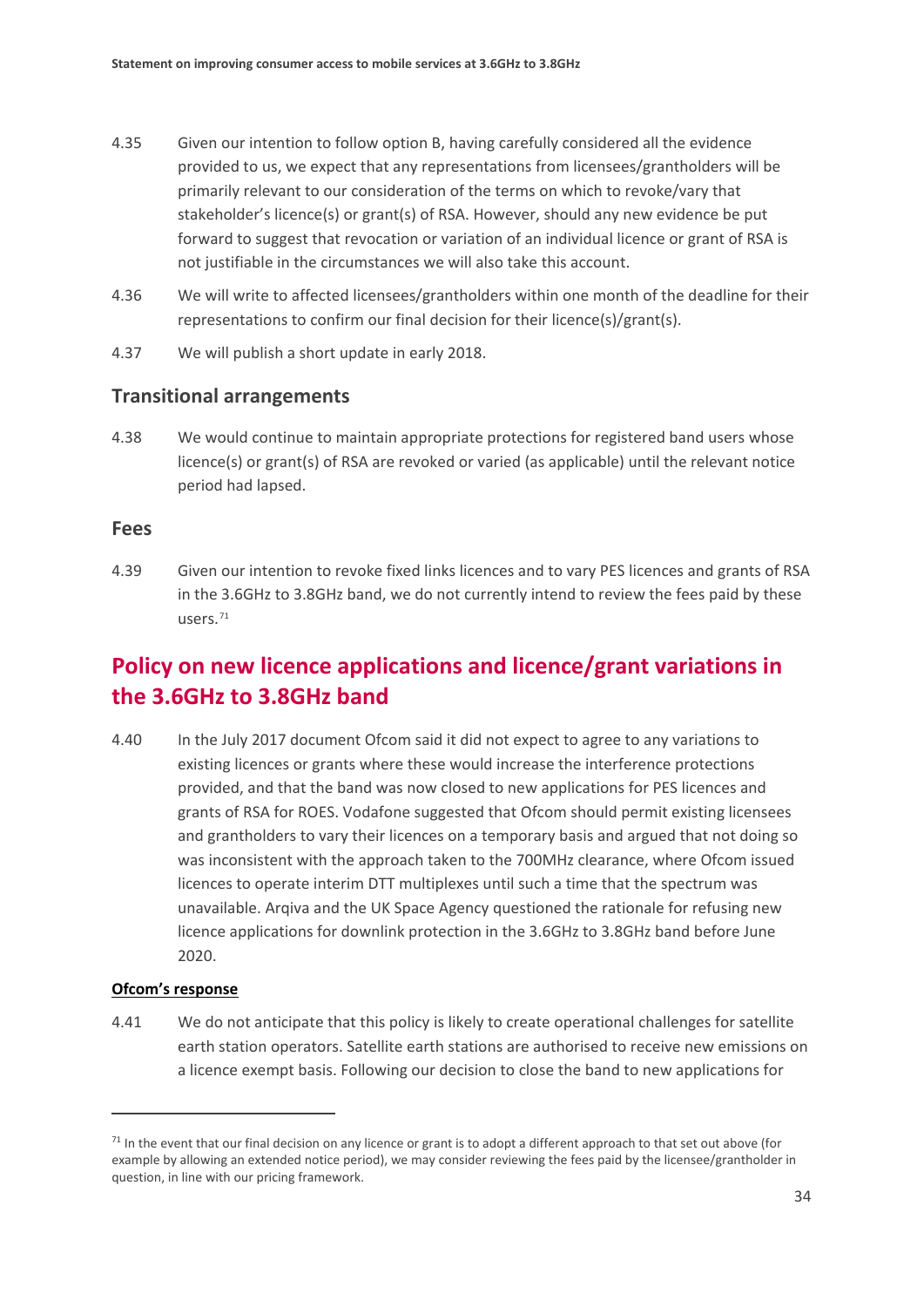fixed link licences, interference risks are constrained to new UK Broadband deployments at 3605MHz to 3689MHz, which must take account of any existing registered satellite earth station receive components in this band. In contrast, licensees seeking to use the 700MHz band in the interim period needed authorisation to transmit and could not have operated without this.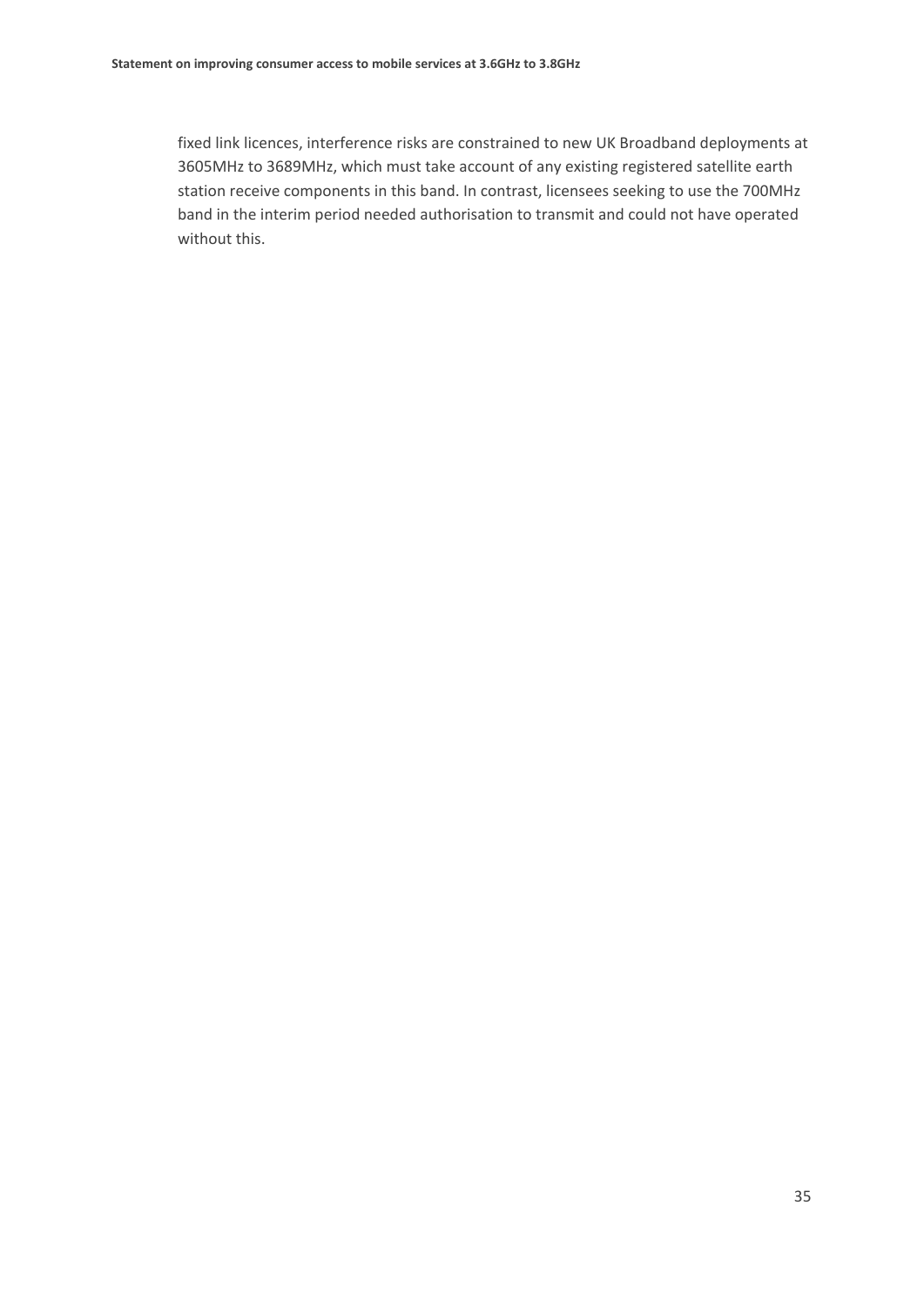# <span id="page-38-0"></span>5. The future award and other issues raised in the consultation

5.1 Stakeholders raised a number of wider issues in response to the July 2017 document. We consider these briefly below.

## **UK Broadband**

5.2 BT/EE asked Ofcom to be more specific regarding its intentions for how UK Broadband's frequency assignments would be handled in the award. Telefónica said it would be important to consult with stakeholders on any proposals related to the UK Broadband licence.  $[\times]$  commented on the use of UK Broadband frequency assignments  $[\times]$ .

## **Ofcom's response**

<span id="page-38-4"></span>5.3 We are considering issues relating to the UK Broadband licence at 3605MHz to 3689MHz, and will consult in preparation for the future award. We do not propose to  $[\&$ , which we do not think would deliver optimal spectrum use.

## **Future award**

## **Timing and design**

- 5.4 A number of stakeholders offered comments on the future award. BT/EE and techUK suggested that there should be a combined award of the 3.4GHz to 3.6GHz and 3.6GHz to 3.8GHz bands.<sup>[72](#page-38-1)</sup> [ $\ll$ ] disagreed and said the two bands should be kept distinct [ $\ll$ ].
- 5.5 Some respondents (Surrey University 5GIC, UKWISPA, Landways Management and a confidential respondent  $[\mathcal{K}]$  proposed that to optimise spectrum efficiency the future award should be designed to support alternative use cases to national mobile deployment, including rural licences to support Fixed Wireless Access, a second 'opportunistic use' tier and  $[\times]$ . ESOA/GVF and Intelsat queried whether the spectrum would be licensed on an exclusive basis for 5G.

## **Ofcom's response**

<span id="page-38-3"></span>5.6 Ofcom made a decision in July 2017 to auction the 2.3GHz and 3.4GHz to 3.6GHz bands together.<sup>[73](#page-38-2)</sup> That decision is currently the subject of judicial review proceedings by BT/EE and H3G. Subject to the outcome of those proceedings, Ofcom intends to proceed with that award as soon as possible.

<span id="page-38-2"></span><span id="page-38-1"></span><sup>72</sup> [] 73 Ofcom, *Award of the 2.3 and 3.4GHz spectrum bands: Competition issues and Auction Regulations: Statement*, July 2017, https://www.ofcom.org.uk/ data/assets/pdf file/0022/103819/Statement-Award-of-the-2.3-and-3.4-GHz-spectrum[bands-Competition-issues-and-auction-regulations.pdf](https://www.ofcom.org.uk/__data/assets/pdf_file/0022/103819/Statement-Award-of-the-2.3-and-3.4-GHz-spectrum-bands-Competition-issues-and-auction-regulations.pdf)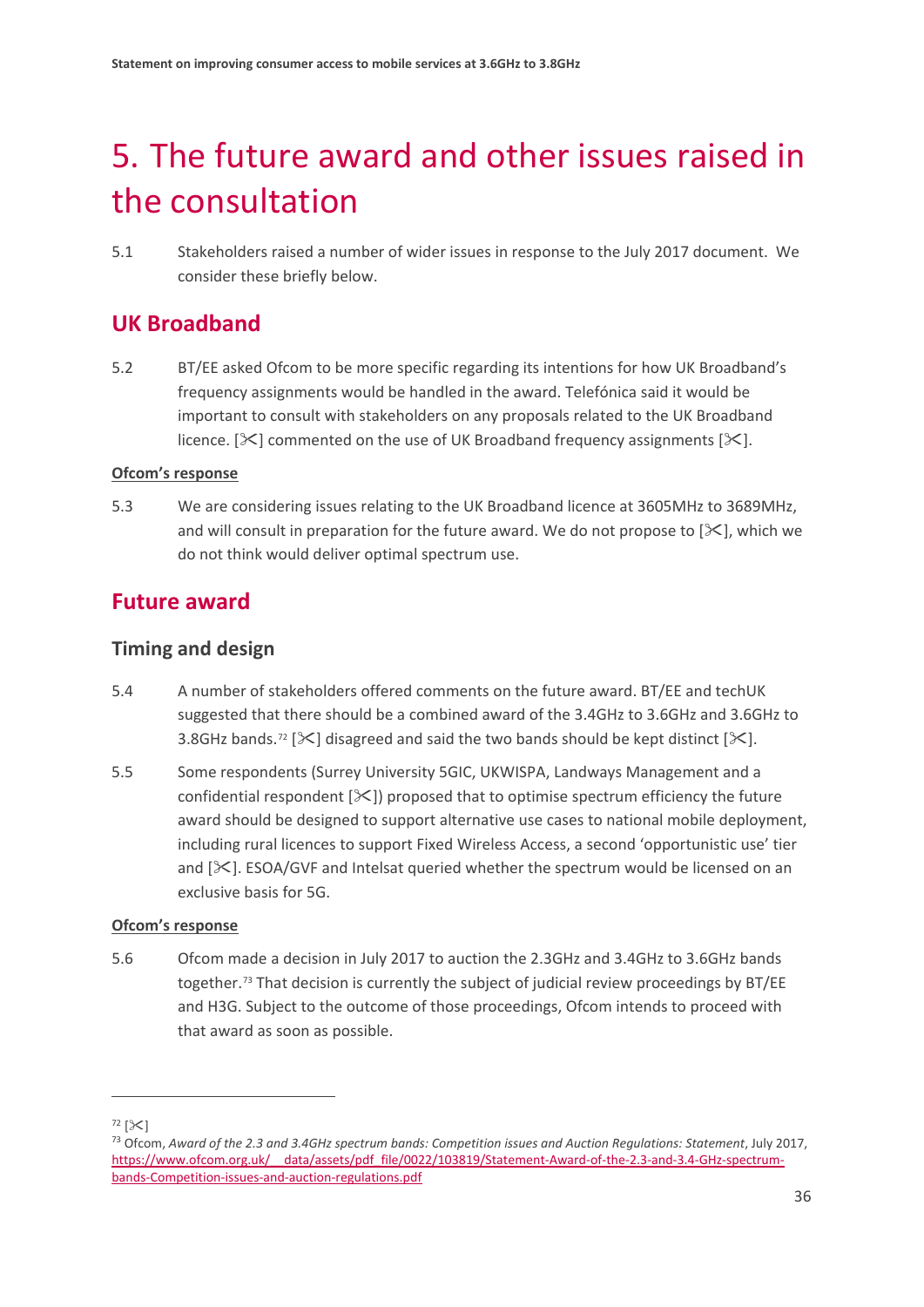- 5.7 We remain minded to deliver an award of the remaining 116 MHz being made available in the 3.6GHz to 3.8GHz band in 2019.
- <span id="page-39-0"></span>5.8 The design of the future award for this band will be a matter for a future consultation. We plan to consult on the policy objectives for the award and to assess how best to further consumers' interests through the promotion of competition and, where opportunities exist, innovation. We will take account of the responses received to this consultation when we undertake this work.
- <span id="page-39-2"></span>5.9 No licences issued by Ofcom are exclusive, and we have discretion to authorise use of any spectrum frequencies, for any purpose, in line with our statutory duties.

#### **Fixed wireless access**

5.10 UKWISPA said that the EC Decision specifically asks for the band to be used for fixed, nomadic, or mobile networks and that Ofcom had ignored the fixed requirement. It said the 3.4GHz to 3.6GHz and 3.6GHz to 3.8GHz bands are ideal for Fixed Wireless Access (FWA) and called on Ofcom to enable this use for FWA provision of broadband in rural areas.

#### **Ofcom's response**

- 5.11 We recognise that the European harmonised technical standards for this band<sup>[74](#page-39-1)</sup> allow for FWA use, and UKB already offers FWA services within this band. When considering the potential future users of the band, we consider that overall the greatest benefits are likely to be delivered by ensuring that future mobile services including 5G can be deployed in many areas across the UK. However, as set out in paragraph [5.8](#page-39-0) the design of the future award relating to this band will be a matter for a future consultation.
- 5.12 We have also said that we see greater potential for shared access in the adjacent 3.8GHz to 4.2GHz band and plan to consult on proposals for this in 2018, as set out in paragraph [3.49](#page-24-0) above.

## **Further technical analysis**

- 5.13 We will take forward work to determine the technical conditions for the future licences to be made available in the award. This will include details of any conditions required to manage the risk of interference between new systems, existing mobile networks or any specific locations that we determine need to be protected, including details of coordination relating to current licensees and grantholders during notice periods.
- 5.14 We will consult on the proposed technical conditions for future licences.
- 5.15 As set out in section 3, we will publish an update and consultation on coexistence with operations at 3.8GHz to 4.2GHz in 2018.

<span id="page-39-1"></span><sup>&</sup>lt;sup>74</sup> In accordance with the EC Decision Ofcom is required to award future licences for the 3.6 to 3.8 GHz band in compliance with the technical parameters set out in the Annex to the EC Decision.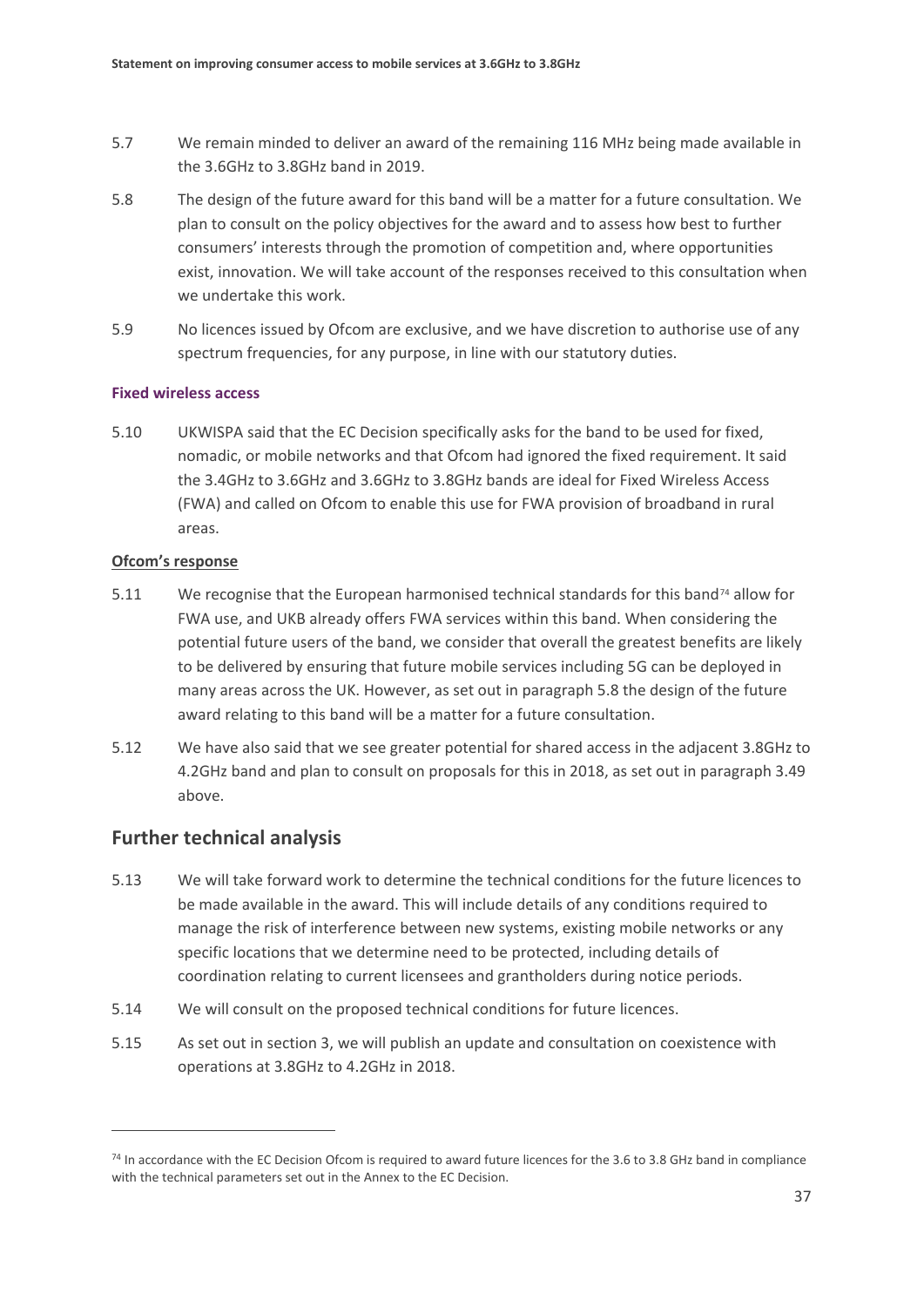#### **Other technical conditions**

 $\overline{a}$ 

- 5.16 We will work with the MOD to identify appropriate restrictions for future licences to ensure that Defence capabilities are not unduly affected.
- 5.17 We will work with neighbouring National Regulatory Authorities to identify any future coordination requirements.

## **Other implementation steps**

- 5.18 As we set out in the July 2017 document, as a consequence of the decisions taken in that document we also intend to:
	- bring the 3.6GHz to 3.8GHz band under the Mobile Trading Regulations prior to a future spectrum award. We published a separate consultation on proposals to the band under the Mobile Trading Regulations in December 2016<sup>[75](#page-40-0)</sup> and will publish a statement;
	- consult on a draft statutory instrument to remove the option to have a grant of RSA for ROES issued in the 3.6GHz to 3.8GHz band; and
	- update the UK Frequency Allocation Table and Technical Frequency Assignment Criteria to reflect the future use of the band.

<span id="page-40-0"></span><sup>75</sup> Ofcom, *Proposed changes to spectrum trading regulations: Statutory notices of proposals to make regulations under section 122 of the Wireless Telegraphy Act 2006: consultation*, December 2016, https://www.ofcom.org.uk/ data/assets/pdf file/0030/96087/STR-changes.pdf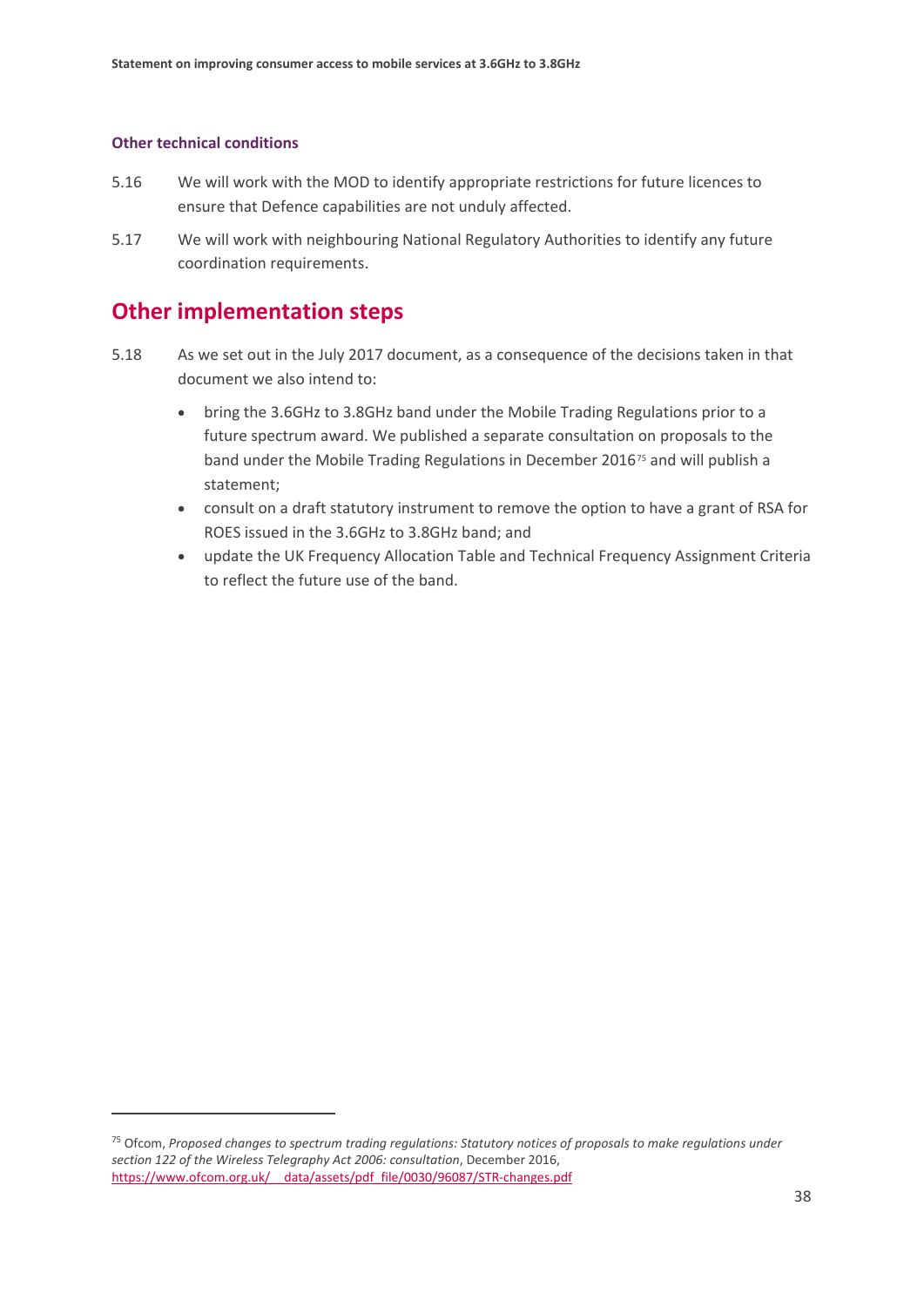# <span id="page-41-0"></span>A1. Summary of stakeholder responses

- A1.1 This annex summarises the 19 submissions we received from stakeholders in response to our July 2017 Statement and Consultation (the "July 2017 document"), together with our response to their submissions. A small number of respondents included confidential material, which we have taken into account. All non-confidential responses are published on our website.
- A1.2 In this annex, we first give a high-level overview of the consultation responses, followed by a summary of specific comments made by stakeholders and our responses to these.

## **High level summary of responses**

- A1.3 Most respondents with an interest in satellite use, including ESOA/GVF, Intelsat, Speedcast and the UK Space Agency, were opposed to our proposed approach (option B in the July 2017 document). The Met Office however were supportive of our proposals provided that at least some capacity within the remaining C band (3.8GHz to 4.2GHz) is maintained. TechUK generally supported our proposed approach but noted that some of its satellitefocused members believed that it is important to protect existing satellite earth stations, particularly large gateway sites. The BBC did not explicitly disagree with the proposed approach but noted specific concerns around potential impacts on its BBC Monitoring operation. The Ministry of Defence (MOD) thought that fixed links posed the greatest barrier to 5G roll-out in key demand areas, and that removing satellite services in the band seemed disproportionate.
- A1.4 Mobile respondents including H3G, Telefónica and the GSA, and respondents with an interest in both satellite and mobile use, including BT/EE and Vodafone, supported our proposed approach. Intel also supported our proposed approach. Arqiva, which has interests across satellite, fixed links and mobile, broadly supported the overarching aim of releasing spectrum for mobile 5G use, but expressed concerns relating to fixed links timescales, availability of alternatives and funding for mitigations.
- A1.5 UK WISPA, representing a group of wireless internet service providers, did not comment on the proposed approach to existing authorisations in the band but said that it disagreed with auctioning the 3.4GHz to 3.8GHz bands nationally. The University of Surrey 5G Innovation Centre (Surrey 5GIC) agreed in principle with Ofcom's proposed approach to existing authorisations in the band but also thought that a national licensing approach would be inefficient. Landways Management Limited, a provider of digital infrastructure solutions, agreed with our proposed approach but thought that adoption of a geographically non-uniform approach could mean the relocation of existing users could be deferred for many years.  $[\times]$
- A1.6 Several respondents with interests in satellite and fixed links thought that we had underestimated the costs and/or impacts of our proposed approach. However we did not receive any substantive new evidence on specific costs and benefits. Some of the satellite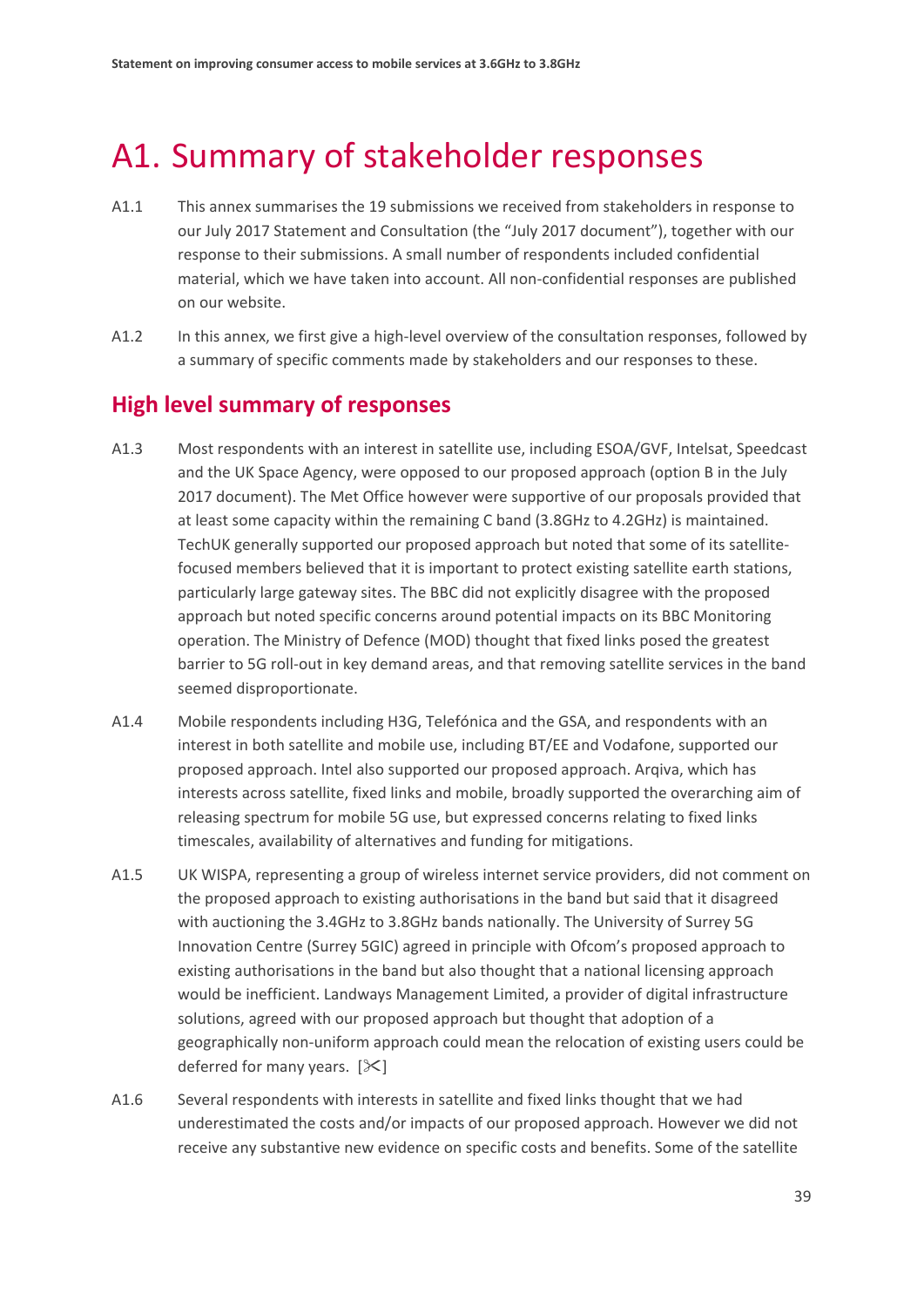respondents questioned the estimation of the benefits of mobile use. We discuss specific comments made by respondents in the detailed summary of responses below.

## **Detailed summary of responses**

| A1.7 | In the table below we present the specific comments made by stakeholders in their   |
|------|-------------------------------------------------------------------------------------|
|      | submissions. Comments are grouped to reflect the main themes raised by respondents. |

| <b>Compatibility of option B with the EC Decision</b>             | We respond to these comments                                       |
|-------------------------------------------------------------------|--------------------------------------------------------------------|
| ESOA and GVF, Intelsat and the UK Space Agency argued that        | in paragraphs 3.65 to 3.69.                                        |
| option B is inconsistent with the requirements and/or spirit of   | We consider that our intended                                      |
| the EC Decision that this spectrum be made available for mobile   | approach is consistent with the                                    |
| on a non-exclusive basis and "without prejudice to the            | EC Decision. We note that ECC                                      |
| protection and continued operation of other existing users in     | Reports are advisory and                                           |
| this band".                                                       | provide shared information for                                     |
| ESOA/GVF also argued that option B is incompatible with the       | national administrations to                                        |
| technical parameters stipulated by the ECC.                       | consider; they do not contain                                      |
|                                                                   | binding requirements.                                              |
| Demand for future mobile services and likely deployment           | We address responses relating                                      |
| patterns                                                          | to demand for mobile services                                      |
| The GSA said that 5G would need to be delivered broadly across    | in the 3.6GHz to 3.8GHz band in                                    |
| the whole country and that the 3.4GHz to 3.8GHz band would        | paragraphs 3.6 to 3.16.                                            |
| play a key role in this. It noted its agreement with statements   | In the annex to the July 2017                                      |
| provided by the mobile operators during the previous              | document we noted that                                             |
| consultation that macro layer coverage would be a clear priority  | stakeholder responses to the                                       |
| for mobile operators to support wider, faster and cost effective  | October 2016 consultation                                          |
| roll out.                                                         | indicated that there were likely                                   |
| Telefónica thought that UK wide licensing of the 3.6GHz to        | to be very large benefits to be                                    |
| 3.8GHz band, without restrictions on mobile network               | gained by making the band                                          |
| operators' deployment, would ensure a homogeneous                 | available for mobile. However,                                     |
| deployment of 5G services. It noted that it provides coverage     | we noted that it was difficult to                                  |
| nationally and that areas of interest for the usage of the 3.6GHz | make a full quantitative                                           |
| to 3.8GHz band would be UK wide. BT/EE, H3G and Vodafone          | evaluation as the evidence                                         |
| also supported Ofcom's proposed approach.                         | provided to us was often based                                     |
| The University of Surrey 5GIC said that 5G in the 3.4GHz to       | on different methodologies and                                     |
| 3.8GHz band would be urban dense small cell networks, which       | assumptions, and cannot be<br>considered comparable. <sup>76</sup> |
| might only cover around 10% of the UK geography. It predicted     |                                                                    |
| that there would likely remain many pockets in urban and          | Given the clear demand for                                         |
| suburban areas with no dense small cell coverage. It asserted     | future mobile use of the                                           |
| that it is not efficient to mix macrocells and microcells in the  | spectrum, we do not see a case                                     |

<span id="page-42-0"></span><sup>76</sup> See annex 6, pages 79-80 of the July 2017 document.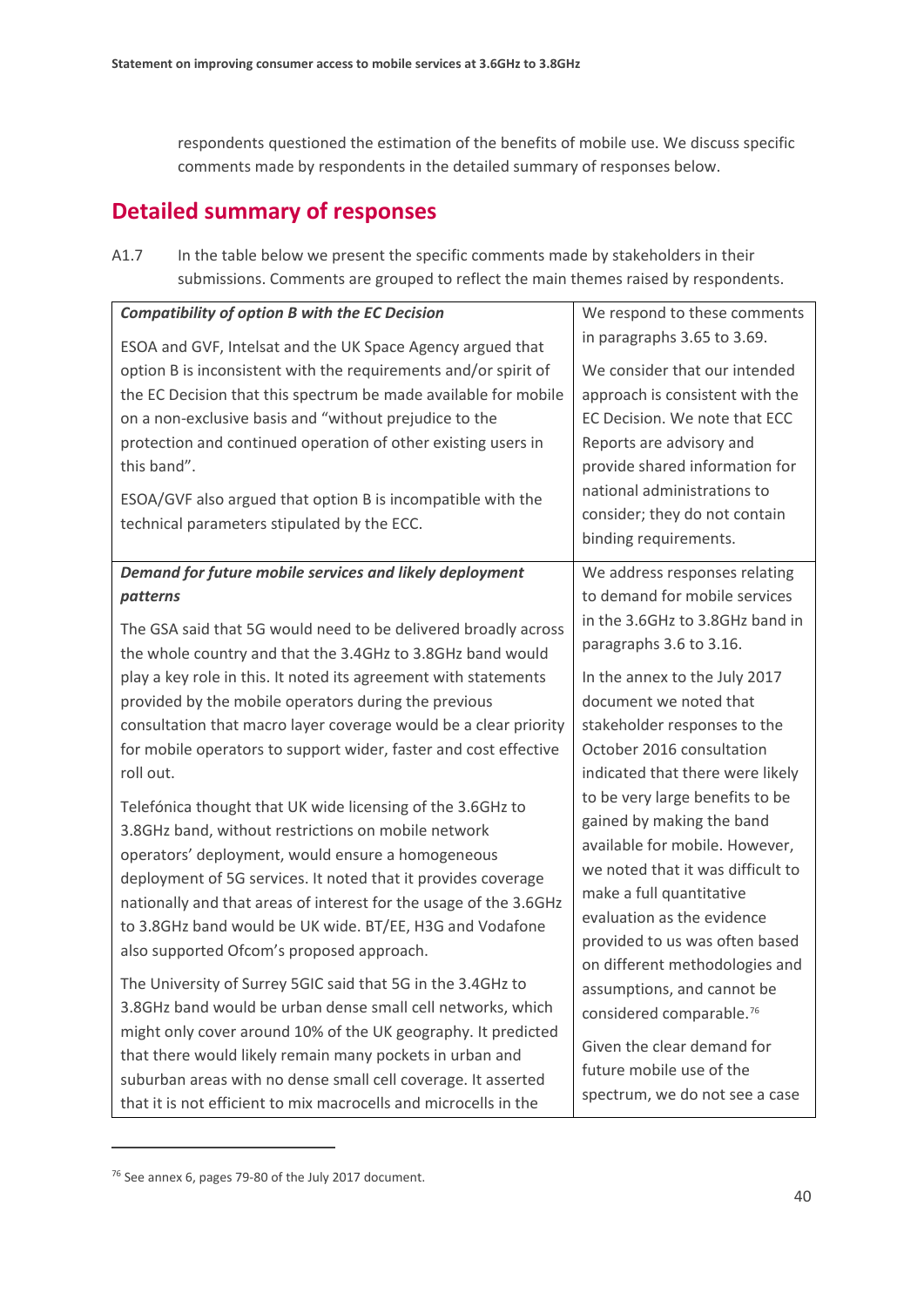| same spectrum band, and 3.4GHz to 3.6GHz should be used for<br>macrocells and 3.6GHz to 3.8GHz for microcells.                                                                                                                                                                                                                                                                                                                                                                                                | for deferring confirming our<br>approach to the band.                                                                                                                                                                                                                  |
|---------------------------------------------------------------------------------------------------------------------------------------------------------------------------------------------------------------------------------------------------------------------------------------------------------------------------------------------------------------------------------------------------------------------------------------------------------------------------------------------------------------|------------------------------------------------------------------------------------------------------------------------------------------------------------------------------------------------------------------------------------------------------------------------|
| UKWISPA called on Ofcom to review its assumption that mobile<br>operators will use this band to deploy in rural areas using<br>existing cell sites and argued that this spectrum would be<br>unlikely to be deployed over more than 7% of the land mass of<br>the UK. Goonhilly Earth Station argued that that it was unlikely<br>that MNOs would deploy at 3.6GHz to 3.8GHz in rural areas.                                                                                                                  |                                                                                                                                                                                                                                                                        |
| Intelsat and ESOA/GVF said that studies attempting to quantify<br>the economic value of making C-band available for terrestrial<br>mobile services tended to be based on methodological flaws,<br>which result in significantly exaggerated economic benefits.<br>They questioned the viability of the business case for the<br>terrestrial use of the band.                                                                                                                                                  |                                                                                                                                                                                                                                                                        |
| The UK Space Agency said it would be sensible to await the<br>outcome of the adjacent 3.4GHz to 3.6GHz auctions before<br>making any irreversible decisions around the need for mobile to<br>displace satellite use in the 3.6GHz to 3.8GHz band. The MOD<br>suggested that the results of the auction of 3.4GHz to 3.6GHz<br>could be used to determine the right approach to changes of<br>access for the 3.6GHz to 3.8GHz and 3.8GHz to 4.2GHz bands.                                                      |                                                                                                                                                                                                                                                                        |
| Impacts of option B on holders of PES licences and grants of                                                                                                                                                                                                                                                                                                                                                                                                                                                  | We present our assessment of                                                                                                                                                                                                                                           |
| <b>RSA</b>                                                                                                                                                                                                                                                                                                                                                                                                                                                                                                    | the impacts on existing satellite<br>users of the band in paragraphs                                                                                                                                                                                                   |
| Specific comments on costs:                                                                                                                                                                                                                                                                                                                                                                                                                                                                                   | 3.30 to 3.36.                                                                                                                                                                                                                                                          |
| Argiva said that it was difficult to assess with any great<br>precision what costs would be involved in migrating existing<br>services until there was a firm steer as to what the alternative<br>spectrum would be. Speedcast said that the costs are extremely<br>difficult to determine at this point in the process. Speedcast<br>also commented that it did not believe that Ofcom had<br>sufficiently considered the magnitude of the impact and<br>associated costs of option B on existing licensees. | We recognise that, as noted in<br>the July 2017 document<br>(paragraph 7.50), our intended<br>approach to existing<br>authorisations could result in<br>the need for retuning or other<br>adaptations to equipment in the<br>UK and overseas, potentially              |
| Vodafone thought that with a suitable transition period, the<br>costs of migration of existing users should not be significant in<br>comparison to the benefits of making the band available for<br>mobile usage. Telefónica agreed that the benefits of enabling<br>more widespread future mobile services in the band outweigh<br>the costs.                                                                                                                                                                | also affecting uplink operations<br>in cases of fixed frequency<br>pairings. We also recognised<br>that affected users might need<br>to adjust other aspects of their<br>operations. We did not receive<br>any substantive evidence<br>demonstrating that the scale of |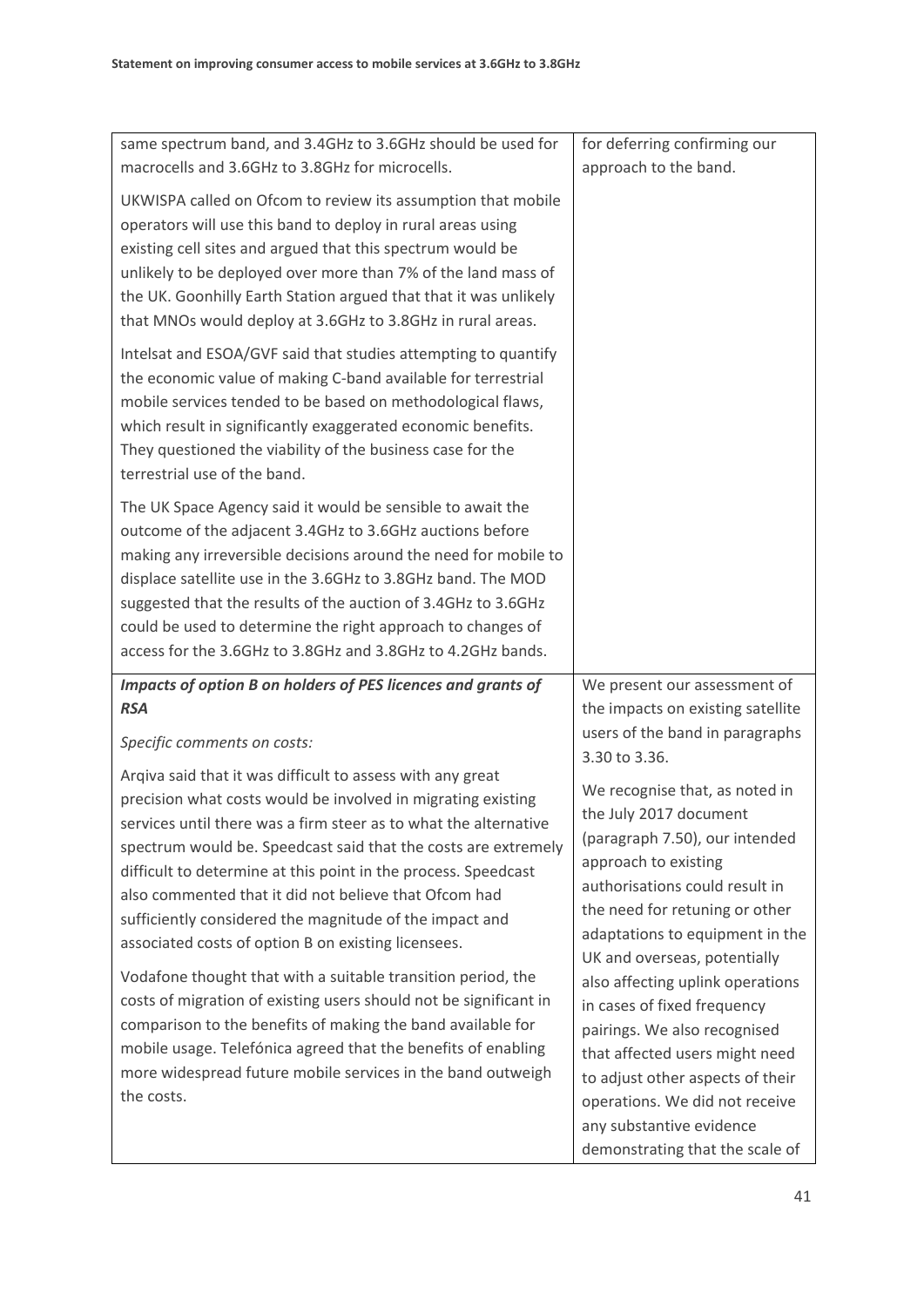#### *Challenges of migrating to new frequencies:*

The BBC responded that Ofcom's decision would have a material impact on BBC Monitoring operations and remove the flexibility required to receive sources wherever they are broadcast between 3.6GHz to 3.8GHz. It said it would not be possible for BBC Monitoring to operate on a licence exempt basis, as this could not ensure continuity of services for both the BBC's own news gathering and for BBC Monitoring's external clients.

Intelsat and ESOA/GVF said that migration away from the 3.6GHz to 3.8GHz band to the 3.8GHz to 4.2GHz band might not always be possible in practice. Intelsat cited the need to renegotiate long-term commercial arrangements, limited space in the upper part of C-band and no certainty that alternative capacity would be identified as barriers to migration. ESOA/GVF added that "equivalent" capacity is not necessarily available in higher bands or might only be available on a different satellite and that changing the downlink frequency of a UK earth station means changing the uplink frequency of all remote stations. It said these changes could take a long time to complete and could be very expensive as customers would require "dual illumination". Speedcast thought that migration to other frequencies would not be possible in every case because frequencies may not be available and this would impact its customers which require broadband connectivity to locations that terrestrial services cannot reach. It said this would also result in stranded infrastructure that is unusable, and require renegotiation of long-term commercial arrangements with satellite operators. It said compression of the C-band would increase congestion and further limit operational flexibility. It also said that this process would be far more costly and complicated than the July 2017 document suggested.

Goonhilly Earth Station suggested that removing its PES licence in the 3.6GHz to 3.8GHz band would have a significant detrimental impact on its business.

### *Other issues:*

Speedcast noted that the use of alternative technologies would not be universally feasible, and said that other satellite bands would not provide a viable answer.

Intelsat and ESOA/GVF said that gateway earth stations no longer being able to access the 3.6GHz to 3.8GHz band in the these adjustments would be greater than we originally expected. We will take into account any further representations from affected licensees/grantholders regarding their individual circumstances when we take final decisions on proposed variations of PES licences and grants of RSA.

While we recognise that our proposed approach could have an impact on some gateway earth stations due to these no longer being able to monitor or diagnose communication traffic issues in the 3.6GHz to 3.8GHz band, we do not consider that this specific issue would necessarily prevent gateway earth stations in the UK from providing commercial services.

In the July 2017 document we noted that there may be a very small number of satellites accessed by registered stakeholders in the UK which do not have a tracking beacon using frequencies above 3.8GHz, which might result in some satellite earth stations needing to adopt alternative tracking mechanisms for these satellites.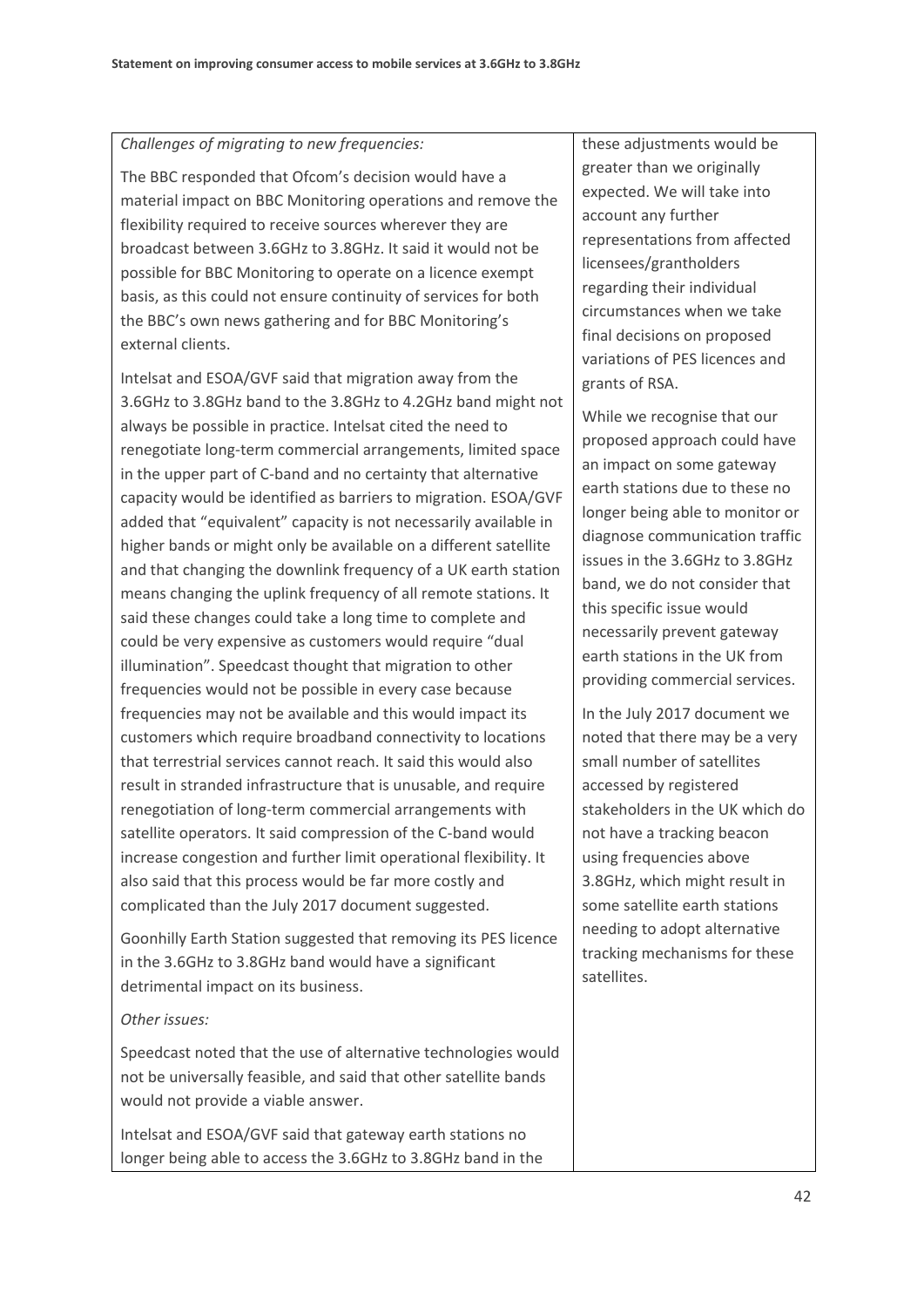| UK would effectively preclude them from monitoring and<br>diagnosing communications traffic issues and that this would<br>have an immediate impact on service providers' day-to-day<br>operations and make it difficult to effectively provide<br>commercial services in this band throughout the region.<br>Intelsat, ESOA/GVF and Speedcast all noted that, in general, C-<br>band satellite systems have fixed frequency pairings, meaning<br>that the loss of 3.6GHz to 3.8GHz to satellites could result in the<br>loss of C-band uplink in the 6GHz band. Speedcast added that<br>this would have knock-on impacts on satellite and earth station<br>licences issued by dozens of nations. |                                                                                                                                                                                                                                                                                               |
|--------------------------------------------------------------------------------------------------------------------------------------------------------------------------------------------------------------------------------------------------------------------------------------------------------------------------------------------------------------------------------------------------------------------------------------------------------------------------------------------------------------------------------------------------------------------------------------------------------------------------------------------------------------------------------------------------|-----------------------------------------------------------------------------------------------------------------------------------------------------------------------------------------------------------------------------------------------------------------------------------------------|
| In relation to implementing alternative tracking mechanisms for<br>satellites which do not have a tracking beacon using<br>frequencies above 3.8GHz, ESOA/GVF said this might require<br>entirely new equipment and ways of operation, and said Ofcom<br>should allow sufficient time, and arrange compensation for,<br>these upgrades.                                                                                                                                                                                                                                                                                                                                                          |                                                                                                                                                                                                                                                                                               |
| International impacts of proposals on satellite use                                                                                                                                                                                                                                                                                                                                                                                                                                                                                                                                                                                                                                              | We note that it is for national                                                                                                                                                                                                                                                               |
| Intelsat and ESOA/GVF commented that the proposals set a<br>concerning precedent by removing current authorisations for<br>incumbent services. They said Ofcom's strategy is<br>unprecedented in terms of the potential disruption for existing<br>users of the band and that such actions if taken on a regional or                                                                                                                                                                                                                                                                                                                                                                             | administrations to take<br>spectrum decisions based on<br>national circumstances (subject<br>to relevant European and ITU<br>obligations).                                                                                                                                                    |
| international basis would undermine global harmonisation.<br>The UK Space Agency suggested that the choice of option B as<br>proposed could discourage future investment in the UK and<br>that some industry may leave the UK. It also said option B<br>would have a significant negative impact on the government's<br>ambition for the UK space sector to capture 10% of the global<br>market by 2030.                                                                                                                                                                                                                                                                                         | As we set out in paragraph 3.31,<br>we have not identified 3.6GHz<br>to 3.8GHz as a key growth band<br>for the satellite sector in the UK.<br>The Government has set out its<br>assessment of the potential<br>benefits of 5G services to the<br>UK economy in its 5G Strategy. <sup>77</sup> |
| Proposed alternative implementation approaches for satellite                                                                                                                                                                                                                                                                                                                                                                                                                                                                                                                                                                                                                                     | We discuss proposed                                                                                                                                                                                                                                                                           |
| earth stations                                                                                                                                                                                                                                                                                                                                                                                                                                                                                                                                                                                                                                                                                   | alternative approaches in                                                                                                                                                                                                                                                                     |
| Intelsat suggested that we should facilitate coexistence                                                                                                                                                                                                                                                                                                                                                                                                                                                                                                                                                                                                                                         | paragraphs 3.58 to 3.64.                                                                                                                                                                                                                                                                      |
| between incumbent satellite users and new services. It said                                                                                                                                                                                                                                                                                                                                                                                                                                                                                                                                                                                                                                      |                                                                                                                                                                                                                                                                                               |
| satellite earth stations and fixed links in suburban or rural areas                                                                                                                                                                                                                                                                                                                                                                                                                                                                                                                                                                                                                              |                                                                                                                                                                                                                                                                                               |
| should be afforded protection, while incumbent users in cities                                                                                                                                                                                                                                                                                                                                                                                                                                                                                                                                                                                                                                   |                                                                                                                                                                                                                                                                                               |

<span id="page-45-0"></span><sup>77</sup> DCMS and HM Treasury, *Next Generation Mobile Technologies: A 5G strategy for the UK*, March 2017, <https://www.gov.uk/government/publications/next-generation-mobile-technologies-a-5gstrategy-for-the-uk> (accessed 19/10/2017)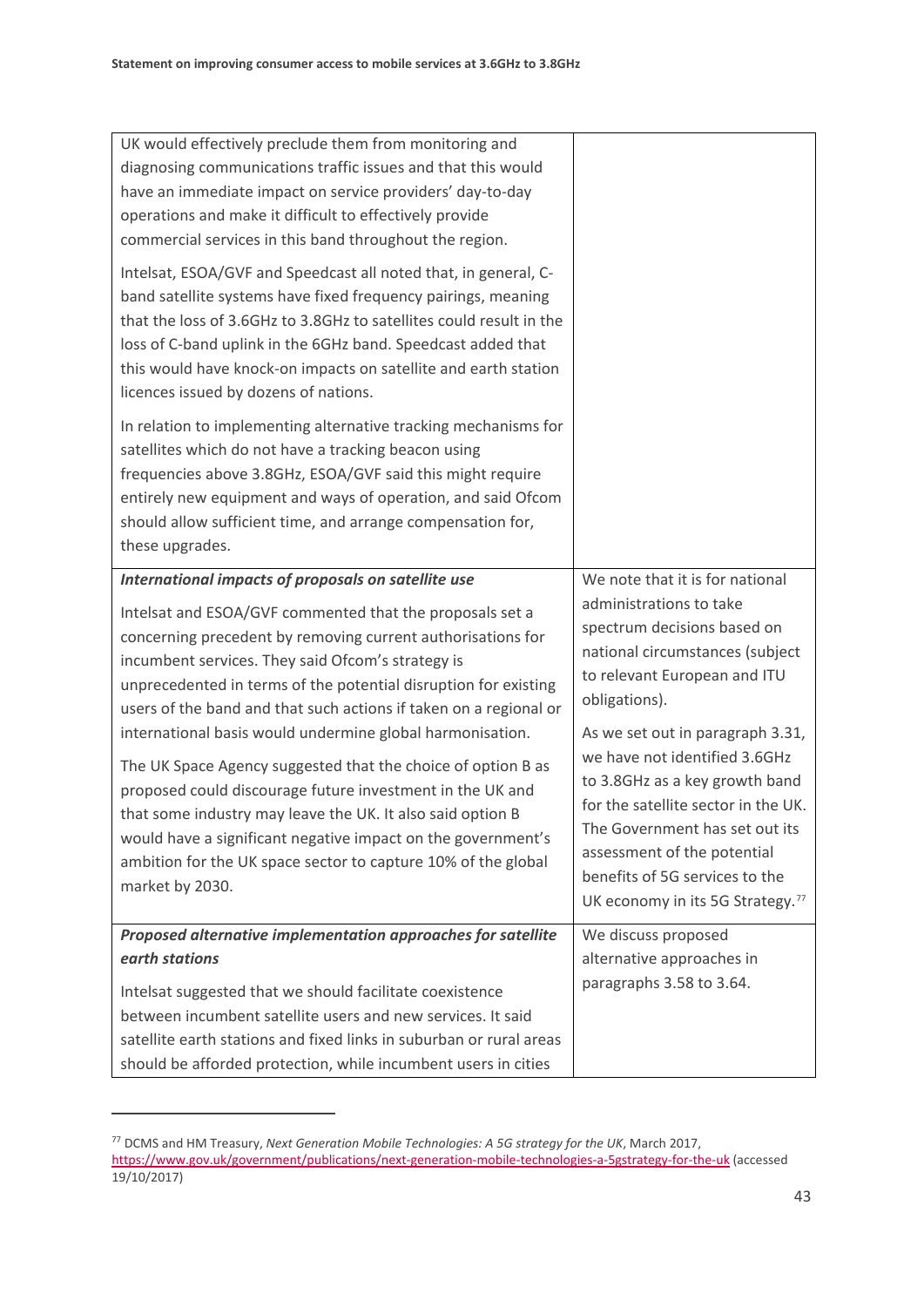| and urban areas would need their protection assessed on a<br>case-by-case basis.                                                                                                                                                                                                                                                                                                                                                                                    |                                                                                                                                                                                            |
|---------------------------------------------------------------------------------------------------------------------------------------------------------------------------------------------------------------------------------------------------------------------------------------------------------------------------------------------------------------------------------------------------------------------------------------------------------------------|--------------------------------------------------------------------------------------------------------------------------------------------------------------------------------------------|
| ESOA/GVF made a similar point, saying that conditions could be<br>included in mobile licences to protect earth stations and fixed<br>links in areas of low mobile demand.                                                                                                                                                                                                                                                                                           |                                                                                                                                                                                            |
| Speedcast proposed a modified version of option A that (i)<br>enables continued licensed access to the 3.6GHz to 3.8GHz<br>band by FSS earth stations to the maximum extent feasible,<br>without any increase in spectrum fees; (ii) allocates the costs of<br>spectrum sharing or incumbent relocation (where necessary) to<br>new entrants; and (iii) enables future earth station deployment<br>in the 3.6GHz to 3.8GHz band on a licensed, first-in-time basis. |                                                                                                                                                                                            |
| techUK said that some of its satellite-focussed members believe<br>that it is important to protect existing satellite earth stations,<br>particularly large gateway sites operating in the band, from<br>undue interference given the importance of the traffic that is<br>carried and the benefits that satellite connectivity provides.                                                                                                                           |                                                                                                                                                                                            |
| The UK Space Agency proposed concentrating satellite teleports<br>in a limited number of key sites which would be fully protected<br>from mobile interference.                                                                                                                                                                                                                                                                                                      |                                                                                                                                                                                            |
| Goonhilly Earth Station argued in favour of a "special spectrum<br>zone" around its Cornwall site to allow space sector users to<br>continue to use the same frequencies in at least one part of the<br>UK.                                                                                                                                                                                                                                                         |                                                                                                                                                                                            |
| Additional points regarding satellite use                                                                                                                                                                                                                                                                                                                                                                                                                           | We consider that our intended                                                                                                                                                              |
| ESOA/GVF argued that option B goes against Ofcom's statutory<br>duty to protect incumbent operators and the benefits they<br>provide for citizens and consumers.                                                                                                                                                                                                                                                                                                    | approach to existing<br>authorisations for fixed links<br>and satellite earth stations in<br>the 3.6GHz to 3.8GHz band is                                                                  |
| The UK Space Agency highlighted that earth stations in the<br>3.6GHz to 3.8GHz band are currently operating within a primary<br>FSS allocation.                                                                                                                                                                                                                                                                                                                     | consistent with our statutory<br>duties, for the reasons set out in<br>section 3. We have taken into                                                                                       |
| Intelsat and ESOA/GVF asked Ofcom to provide clarification on<br>grandfathering of earth stations, including whether additional<br>grandfathered sites would be allowed to renew existing<br>licensing and whether licensees could deploy further antennas<br>within the grandfathered site.                                                                                                                                                                        | account the benefits provided<br>to citizens and consumers by<br>incumbent services in this band<br>and consider that in most cases,<br>if not all, these benefits could<br>be maintained. |
| The MOD noted that there are a small number of MOD<br>locations using the 3.6GHz to 3.8GHz band, including Bude in<br>Cornwall, that would require protection.                                                                                                                                                                                                                                                                                                      | The Radio Regulations do not<br>constrain our national spectrum<br>management decisions in this                                                                                            |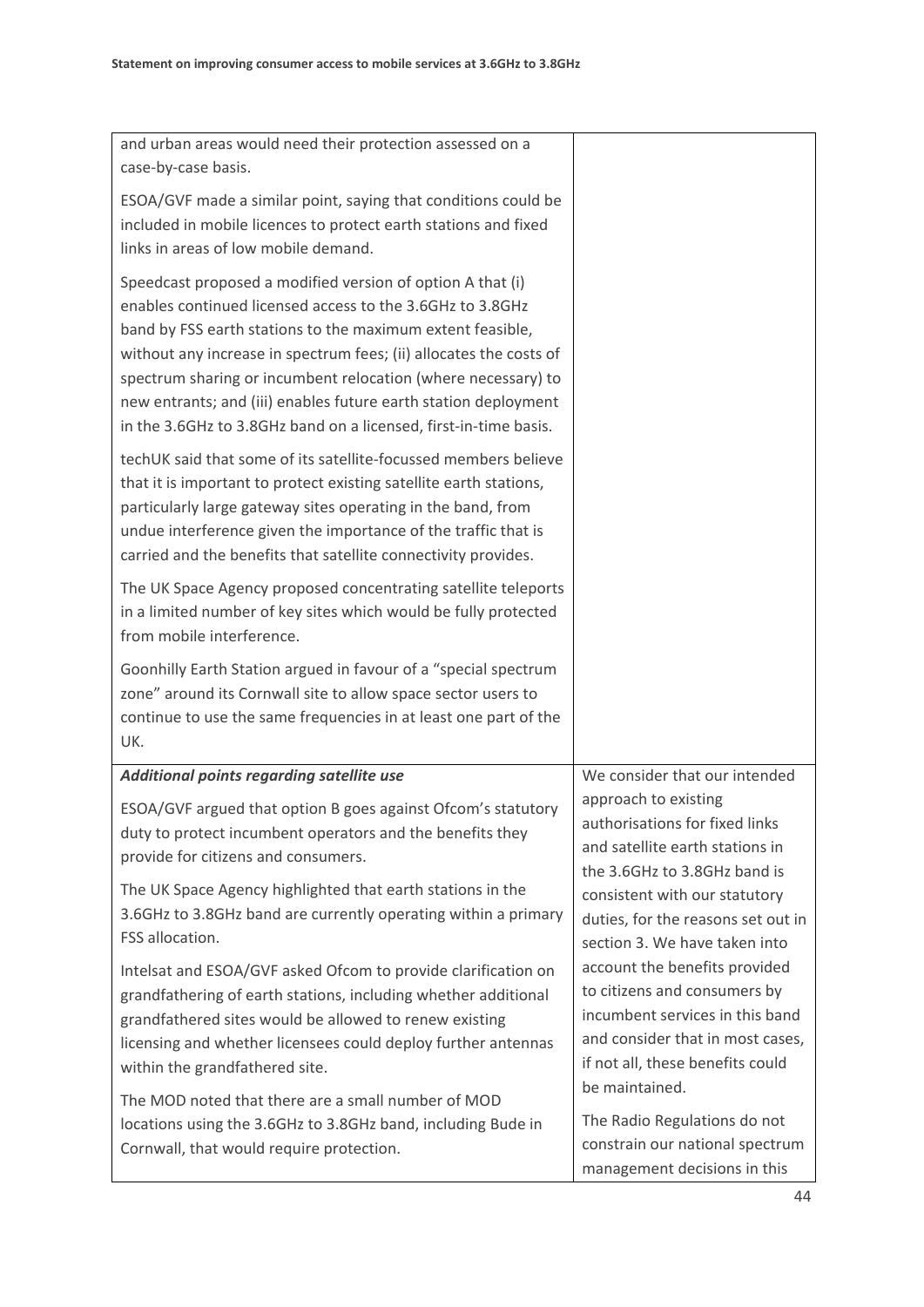|                                                                                                                                                                                                                                                                                                                                                                                                                                                                                                                                                                                                                                                                                                        | case. The UKFAT reflects Ofcom<br>policy, and as outlined in<br>section 5 it will be updated<br>following the publication of this<br>statement.<br>Our intended approach does<br>not include any provision for<br>grandfathering of satellite earth<br>stations. We discuss our<br>approach to interim licence<br>variations in paragraphs 4.40<br>and 4.41.                                         |
|--------------------------------------------------------------------------------------------------------------------------------------------------------------------------------------------------------------------------------------------------------------------------------------------------------------------------------------------------------------------------------------------------------------------------------------------------------------------------------------------------------------------------------------------------------------------------------------------------------------------------------------------------------------------------------------------------------|------------------------------------------------------------------------------------------------------------------------------------------------------------------------------------------------------------------------------------------------------------------------------------------------------------------------------------------------------------------------------------------------------|
|                                                                                                                                                                                                                                                                                                                                                                                                                                                                                                                                                                                                                                                                                                        | As we noted at paragraph 9.13<br>of the July 2017 document, we<br>will work with the MOD to<br>identify appropriate restrictions<br>for future mobile licences to<br>ensure that Defence capabilities<br>are not unduly affected.                                                                                                                                                                    |
| <b>Impact of fixed links clearance on Freeview backhaul services</b><br>Arqiva said that the proposal to clear fixed links appeared to be<br>leaving the issue of ongoing DTT backhaul provision in the<br>Outer Hebrides, Orkney, Shetland and the Isle of Wight to the<br>judgement of the market. It said this was in potential conflict<br>with Ofcom's statutory duties relating to the provision of TV<br>services as well as wider obligations and policy objectives.                                                                                                                                                                                                                           | We discuss this issue in<br>paragraphs 3.40 to 3.46.                                                                                                                                                                                                                                                                                                                                                 |
| <b>Replacement spectrum for fixed links</b><br>Argiva and techUK said that Ofcom should identify alternative<br>spectrum for fixed link users.<br>Argiva said that Ofcom had made a weaker commitment to find<br>alternative spectrum for fixed links than it had done for<br>satellite, which could move to the 3.8GHz to 4.2GHz band, and<br>than it had done in other previous cases such as for DTT and<br>PMSE moving from the 700MHz band. It suggested that other<br>technologies were unlikely to be a credible option. It said it was<br>committed to engaging with Ofcom to find a solution but that<br>this work needed to be underpinned by the same assurances<br>given to other sectors. | There are a number of<br>alternative bands which may be<br>suitable for fixed links including<br>lower and upper 6GHz, 7.5GHz<br>and 13GHz. In the July 2017<br>document we noted that<br>alternative frequencies or<br>technologies could be used. We<br>will engage with individual<br>licensees to explore which<br>alternative spectrum is suitable<br>and available on a case by case<br>basis. |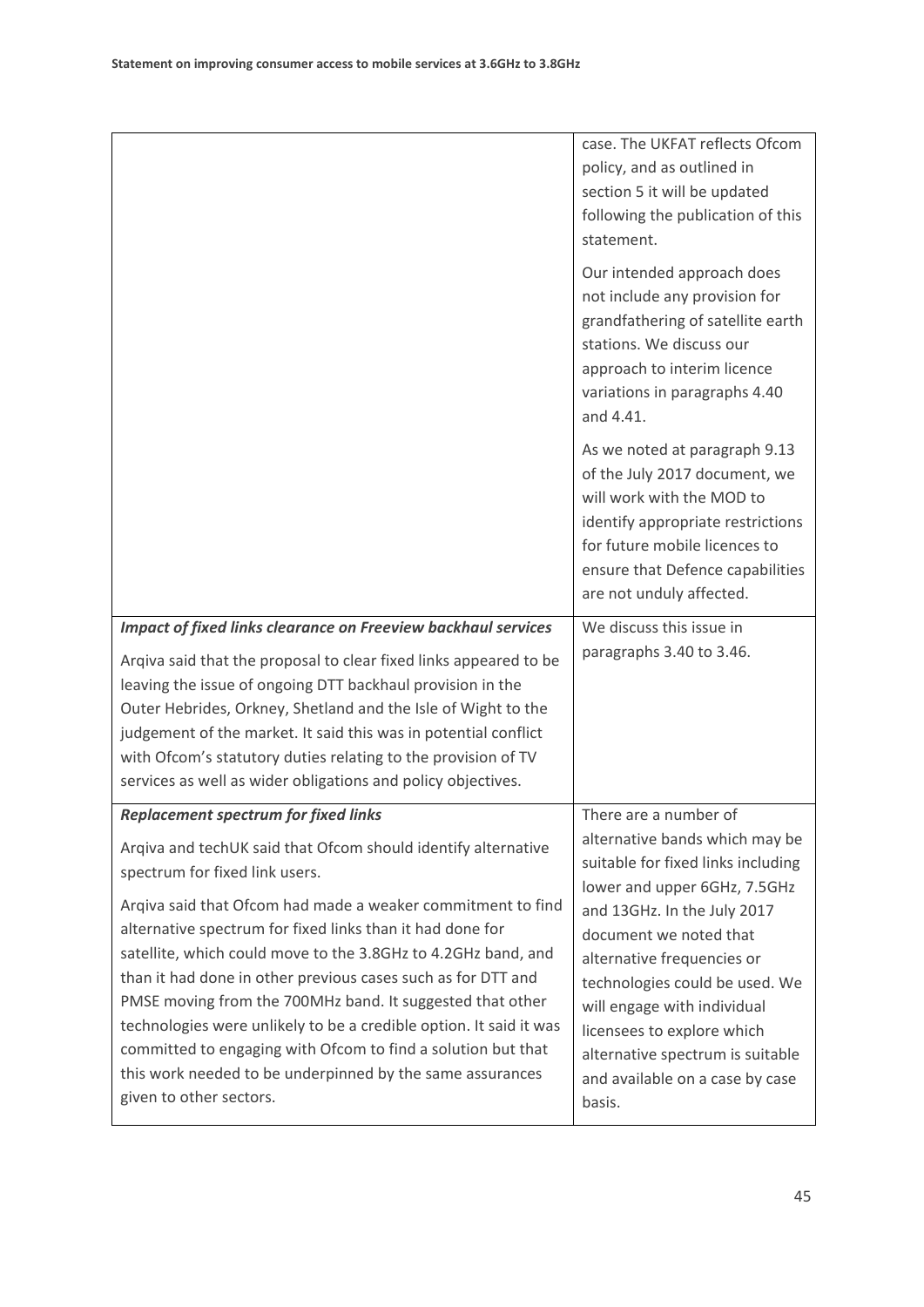| Future spectrum access in the 3.8GHz to 4.2GHz band                                                                                                                                                                                                                                                                                                                                                                                                                                                        | We address respondents'                                                                       |
|------------------------------------------------------------------------------------------------------------------------------------------------------------------------------------------------------------------------------------------------------------------------------------------------------------------------------------------------------------------------------------------------------------------------------------------------------------------------------------------------------------|-----------------------------------------------------------------------------------------------|
| Several respondents including Arqiva, the BBC, BT/EE, Intelsat,<br>MOD and techUK, called on Ofcom to provide more assurances<br>on future satellite use of the 3.8GHz to 4.2GHz band. The GSA<br>on the other hand suggested that access to the 3.8GHz to<br>4.2GHz band for 5G would bring significant benefits to UK<br>citizens and consumers.                                                                                                                                                         | comments around future access<br>to the 3.8GHz to 4.2GHz band in<br>paragraphs 3.48 and 3.49. |
| Arqiva said that there was no commitment within Ofcom's<br>proposed approach to support a long-term satellite allocation in<br>the 3.8GHz to 4.2GHz band, calling into question whether the<br>satellite sector can migrate to this band with sufficient long-<br>term confidence.                                                                                                                                                                                                                         |                                                                                               |
| The BBC noted the decision on 3.6GHz to 3.8GHz was being<br>made ahead of recommendations about the future use of the<br>3.8GHz to 4.2GHz band for 5G and thought this introduced<br>significant regulatory uncertainty about the future of satellite<br>services in this band. It noted the need to understand how the<br>whole of C-band would be used in the future to properly<br>consider the costs and benefits of any mitigation options. It<br>urged Ofcom to provide clarity as soon as possible. |                                                                                               |
| BT/EE thought it was important that Ofcom provided<br>assurances to satellite network operators about the continued<br>availability of the adjacent 3.8GHz to 4.2GHz band to support<br>migration from the 3.6GHz to 3.8GHz band and to give<br>confidence to make further new investments in satellite<br>systems.                                                                                                                                                                                        |                                                                                               |
| Intelsat asked Ofcom to confirm that the 3.8GHz to 4.2GHz<br>band would not be the subject of future measures. It was<br>concerned about the potential opening of the C-band to<br>geographical sharing and said it needed regulatory certainty for<br>future investment.                                                                                                                                                                                                                                  |                                                                                               |
| The MOD said that a period of secure tenure should be<br>provided for satellite services in 3.8GHz to 4.2GHz, especially<br>those being affected by the change in 3.6GHz to 3.8GHz.                                                                                                                                                                                                                                                                                                                        |                                                                                               |
| techUK said that if protection of satellite earth station reception<br>in the 3.6GHz to 3.8GHz band ceased, it was important for<br>Ofcom to clarify and confirm future availability of the 3.8GHz to<br>4.2GHz band for satellite use, including suitable adjacent band<br>protection.                                                                                                                                                                                                                    |                                                                                               |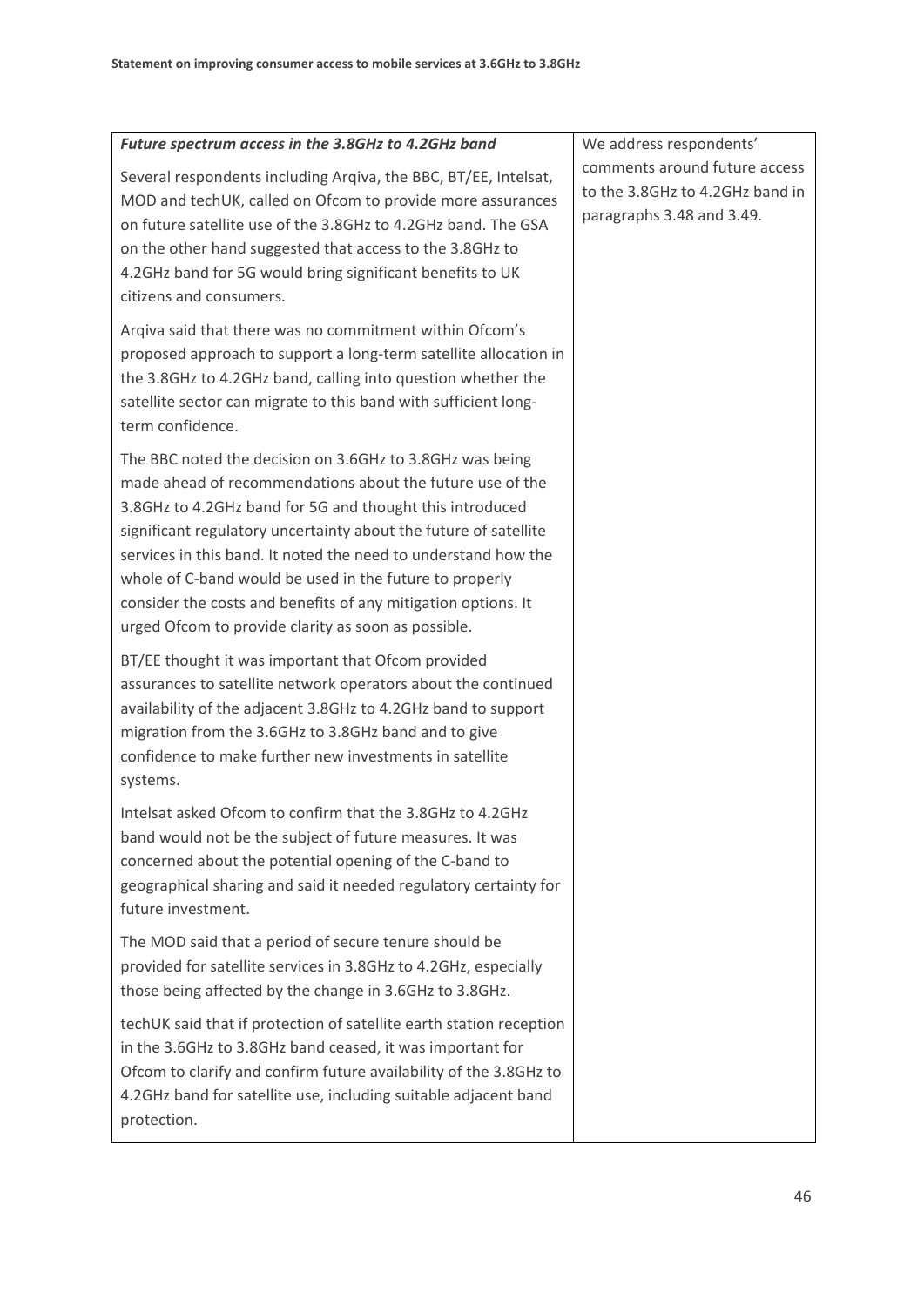| The GSA thought it would be beneficial to account for future<br>scenarios in the 3.8GHz to 4.2GHz range. It suggested earth<br>stations could be migrated to alternative sites in remote areas<br>with low population density or could be migrated to<br>frequencies outside the 3.4GHz to 4.2GHz range.                                                                                                                                                                                                                                                                                                                                                                                                                                                                                                                                                                                                                                                                                                                                                                                                                                                                                                                                                                                                                                                                                                                                                                              |                                                                                                                                                                                                                                                                                                                                                                                                                                                                                                                                                                                                                                                                                                                                                                                                                                                                                                                                                                                                                                                                    |
|---------------------------------------------------------------------------------------------------------------------------------------------------------------------------------------------------------------------------------------------------------------------------------------------------------------------------------------------------------------------------------------------------------------------------------------------------------------------------------------------------------------------------------------------------------------------------------------------------------------------------------------------------------------------------------------------------------------------------------------------------------------------------------------------------------------------------------------------------------------------------------------------------------------------------------------------------------------------------------------------------------------------------------------------------------------------------------------------------------------------------------------------------------------------------------------------------------------------------------------------------------------------------------------------------------------------------------------------------------------------------------------------------------------------------------------------------------------------------------------|--------------------------------------------------------------------------------------------------------------------------------------------------------------------------------------------------------------------------------------------------------------------------------------------------------------------------------------------------------------------------------------------------------------------------------------------------------------------------------------------------------------------------------------------------------------------------------------------------------------------------------------------------------------------------------------------------------------------------------------------------------------------------------------------------------------------------------------------------------------------------------------------------------------------------------------------------------------------------------------------------------------------------------------------------------------------|
| Coexistence and other impacts in relation to the 3.8GHz to<br>4.2GHz band<br>The BBC said it strongly disagreed with Ofcom's current<br>approach to coexistence between new services in 3.6GHz to<br>3.8GHz and operations above 3.8GHz noting that the July 2017<br>document offered no clarity on the coexistence impacts. It<br>noted concerns about excessive out-of-band emissions or<br>desensitisation of receivers by high levels of signal in adjacent<br>channels.<br>BT/EE thought that it was a pragmatic proposal to include some<br>restrictions in mobile licences to protect satellite use in the<br>3.8GHz to 4.2GHz band if necessary but that these should be<br>should be carefully determined and should not preclude mobile<br>use to any significant extent.<br>Intelsat and ESOA/GVF said we had not addressed concerns on<br>impacts to earth stations in 3.8GHz to 4.2GHz band. They said<br>5G transmissions anywhere in the C-band downlink could cause<br>interference to satellite operations because these could<br>overwhelm the ability of the earth station to receive low-power<br>satellite transmissions anywhere in the band, cause<br>intermodulation effects, and create other interference issues.<br>Speedcast said that option B meant that in many cases it may<br>be necessary to replace low noise block downconverters (LNBs)<br>for all C-band use and this would have highly significant costs<br>that should be addressed by Ofcom. | We discuss issues relating to<br>adjacent band coexistence in<br>paragraphs 3.52 to 3.57.<br>As noted there, our initial<br>analysis shows that any<br>interference impacts are<br>dominated by the adjacent<br>channel selectivity performance<br>of the satellite (or fixed link)<br>receivers, i.e. where these<br>receivers 'listen' to signals<br>below 3.8GHz.<br>In the July 2017 document we<br>noted that there may be<br>equipment related costs such as<br>purchasing and installing new<br>equipment suitable for use with<br>different frequencies (see<br>paragraph 7.50). This could<br>include the costs of purchasing<br>and installing filters or new<br>LNBs where these are needed.<br>It is our understanding that<br>costs could vary depending on<br>the specific circumstances of<br>individual deployments,<br>including the specific<br>configuration of equipment. In<br>many cases, it may be possible<br>to retrofit a filter to the satellite<br>earth station prior to a low<br>noise amplifier (LNA) rather<br>than replace an LNB |
|                                                                                                                                                                                                                                                                                                                                                                                                                                                                                                                                                                                                                                                                                                                                                                                                                                                                                                                                                                                                                                                                                                                                                                                                                                                                                                                                                                                                                                                                                       | downconverter.                                                                                                                                                                                                                                                                                                                                                                                                                                                                                                                                                                                                                                                                                                                                                                                                                                                                                                                                                                                                                                                     |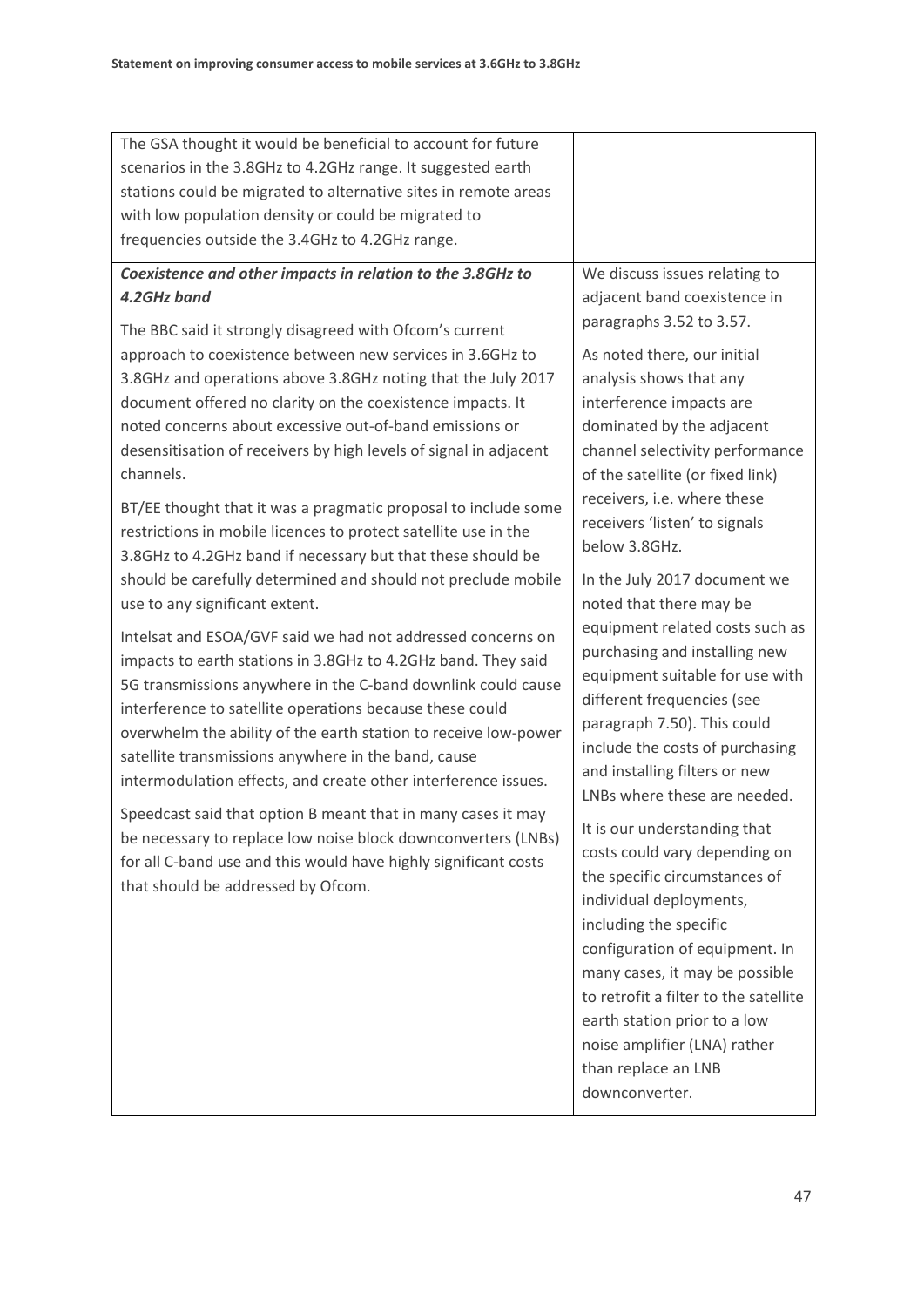#### *Reasonableness of proposed notice periods*

Arqiva supported the proposal to remove downlink protection from its existing satellite C-Band licences within the proposed timescale of June 2020 but suggested that Ofcom should specify that protections will be removed at the same time as the 700MHz and 3.6GHz to 3.8GHz bands are made available, so that protections for satellite services are extended in the event that there is any delay in securing availability in either of these bands. It said that it was unclear whether the proposed five years notice for fixed links was sufficient because Ofcom had given no guarantees of alternative replacement frequencies.

BT/EE agreed with the proposed notice period while noting that there were some complexities it had to resolve to meet the 2020 date. It also noted agreement with proposed revocation of existing fixed links licences and urged Ofcom to proactively work with the licensees to facilitate migration of the links to new frequencies by 1 June 2020.

H3G agreed with our proposal to serve notice on fixed links and satellite earth stations but was concerned about risks to the proposed timelines, noting that the satellite community could be expected to oppose Ofcom's proposal.

Vodafone agreed that the June 2020 date was appropriate but thought that Ofcom should explicitly set out its justification for this date. It also noted that the transition period would also comprise the time during which satellite earth stations could likely have *de facto* protection, given the relative geographic locations of satellite earth stations and early 5G deployments in the band.

The BBC, ESOA/GVF, Intelsat, MOD, Speedcast and the UK Space Agency all thought that the proposed June 2020 notice period for satellite earth stations was too short:

The BBC said that the proposed variation period was considerably shorter than it had been anticipating. It noted that BBC Monitoring had invested on the basis of an annually renewable grant with a five-year revocation period, that around 75% of their use was in 3.6GHz to 3.8GHz and therefore this change was closer to a licence revocation than a licence variation.

We discuss proposed notice periods in paragraph[s 4.5](#page-30-3) to [4.19.](#page-32-3)

With regard to Arqiva's point that we should specify that protections will be in place until the band is made available, we have explained that we plan to award the spectrum in 2019.

As we set out in paragraph 4.38, we would continue to maintain appropriate protections for registered band users whose licence(s) or grant(s) of RSA are revoked or varied (as applicable) until the relevant notice period had lapsed.

Satellite earth station users will also continue to be able to receive on a licence exempt basis after PES licences and grants of RSA are varied.

We will take into account any further representations from affected licensees/grantholders before taking final decisions on the appropriate notice period in each case.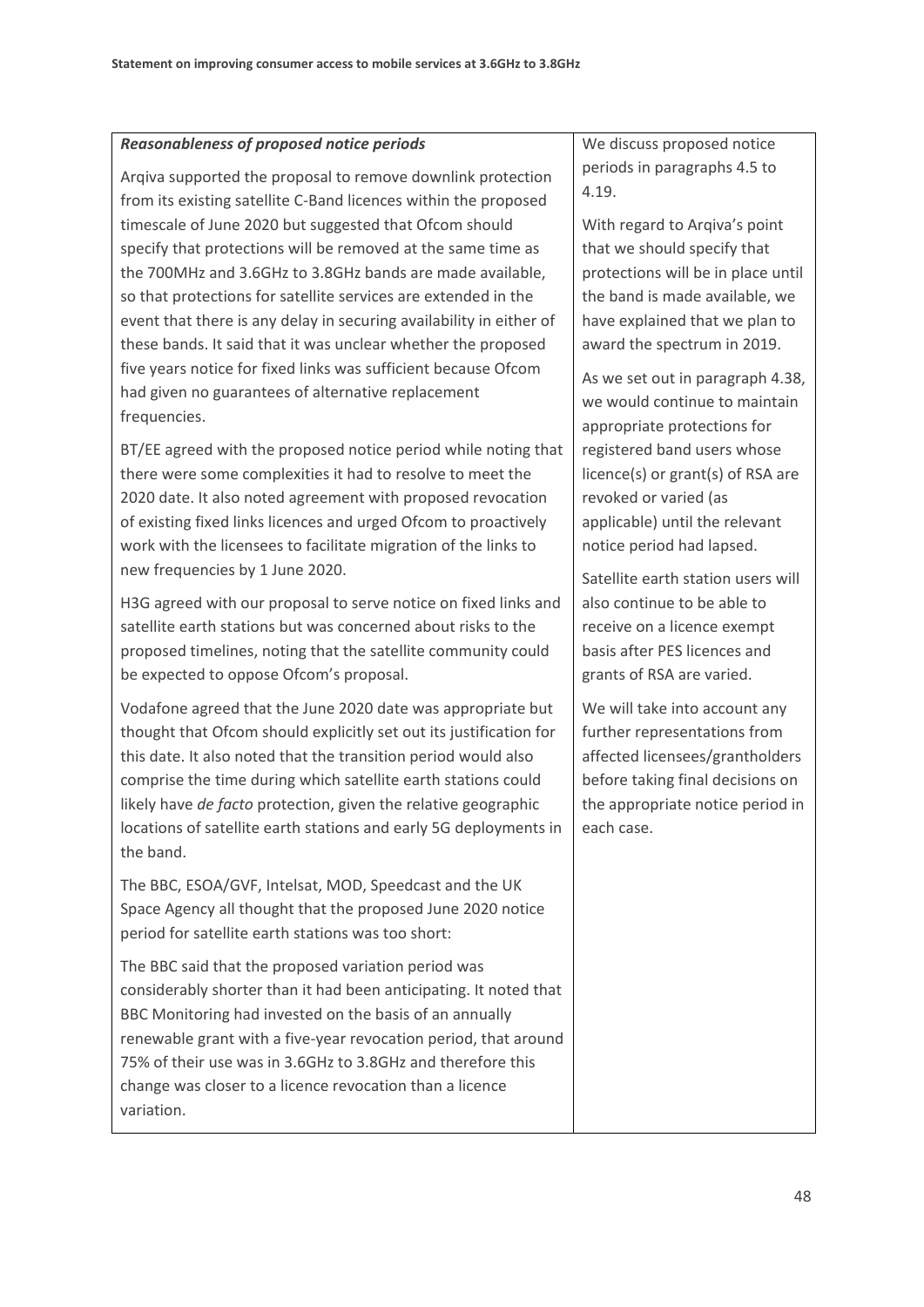| The MOD thought that a minimum five years' notice would be a                                                                                                                                                                                                                                                                                                                                                                                                                                                                                                                                                                                                                                                                                                                          |                                                                                                                                                                                                                                                                                                                                                                                              |
|---------------------------------------------------------------------------------------------------------------------------------------------------------------------------------------------------------------------------------------------------------------------------------------------------------------------------------------------------------------------------------------------------------------------------------------------------------------------------------------------------------------------------------------------------------------------------------------------------------------------------------------------------------------------------------------------------------------------------------------------------------------------------------------|----------------------------------------------------------------------------------------------------------------------------------------------------------------------------------------------------------------------------------------------------------------------------------------------------------------------------------------------------------------------------------------------|
| more realistic compromise.                                                                                                                                                                                                                                                                                                                                                                                                                                                                                                                                                                                                                                                                                                                                                            |                                                                                                                                                                                                                                                                                                                                                                                              |
| The UK Space Agency and Speedcast both argued at least 15<br>years' notice would be needed. The UK Space Agency said that<br>satellite re-investment cycles are typically 20 years and noted<br>issues with long-term lease agreements, limited freedom to<br>change frequency and no guarantee of spare capacity.                                                                                                                                                                                                                                                                                                                                                                                                                                                                    |                                                                                                                                                                                                                                                                                                                                                                                              |
| Speedcast said that the relocation of large earth stations could<br>not be completed by mid-2020. It said such a short time period<br>upsets settled expectations on which licensees have invested<br>substantial capital. It noted that the useful life of the affected<br>facilities exceeds the remaining term of Speedcast's UK earth<br>station licences. It further noted that its contracts typically carry<br>lengthy terms, and that there would be many contracts in 2020<br>that would need to be renegotiated or broken prematurely.                                                                                                                                                                                                                                      |                                                                                                                                                                                                                                                                                                                                                                                              |
| <b>Funding</b>                                                                                                                                                                                                                                                                                                                                                                                                                                                                                                                                                                                                                                                                                                                                                                        | We respond to calls for funding                                                                                                                                                                                                                                                                                                                                                              |
| Intelsat, ESOA/GVF and Speedcast argued that compensation<br>should be offered for the costs that earth station operations<br>will have to incur. techUK said that support to facilitate<br>migration of earth station assignments from 3.6GHz to 3.8GHz<br>should be explored, and BT/EE said that Ofcom should consider<br>whether compensation could accelerate the migration of<br>existing satellite services in the band.<br>Both Intelsat and ESOA/GVF argued there were strong reasons<br>for compensation saying that migration was costly or even not<br>possible, that it would require extensive renegotiations<br>between service providers and satellite operators and lack of<br>guarantees regarding future of the 3.8GHz to 4.2GHz band<br>added to the uncertainty. | in paragraphs 4.22 to 4.24.<br>As we explain in more detail in<br>section 4, we consider that we<br>are proposing reasonable notice<br>periods to<br>licensees/grantholders in line<br>with the terms of<br>licences/grants and we<br>therefore do not see a case for<br>providing funding.<br>As we set out in section 3, it is<br>our assessment that the net<br>benefits to consumers and |
| Speedcast said it should be for new entrants to compensate the<br>incumbents, and that relevant costs might include transponder<br>lease and customer service contract termination costs,<br>foregone customer revenues, migration to new spectrum or<br>new locations, interference mitigation and equipment<br>replacement costs, and migration to new technologies.<br>The UK Space Agency said that the approach to mitigation costs<br>was not consistent because incumbent services would have to<br>completely fund any mitigation, while mitigation approaches<br>involving sharing had been rejected 'on the basis of increased<br>costs to the mobile sector'.                                                                                                              | citizens will be greatest under<br>option B compared to option A<br>and other approaches put<br>forward, and that this will<br>deliver optimal use of spectrum.<br>We took account of costs and<br>other impacts as part of our<br>assessment.<br>Ofcom works closely with<br>Government on issues of shared<br>interest and has updated DCMS<br>orally on issues raised by                  |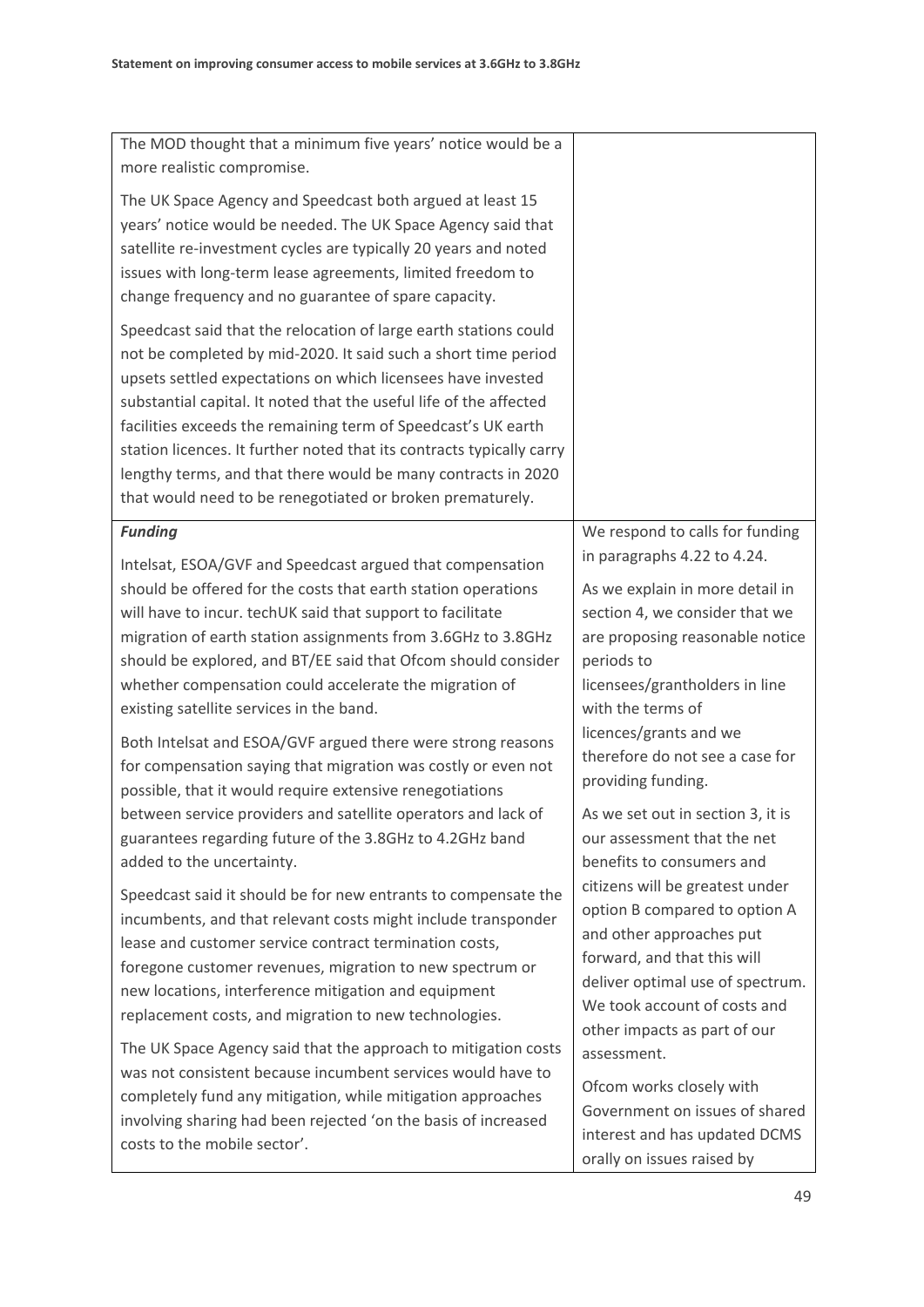<span id="page-52-0"></span>

| Argiva was in favour of funding for fixed links, and said that the<br>700MHz clearance programmes should be expanded to capture<br>all 5G clearances. They suggested it would be a "potentially<br>perverse" position whereby government is funding 5G related<br>clearance in one band (700MHz) and not in another (3.6GHz to<br>3.8GHz).                                                                                                                                    | stakeholders in response to the<br>July 2017 document, including<br>with respect to mitigation costs,<br>and our initial assessment of<br>these issues. |
|-------------------------------------------------------------------------------------------------------------------------------------------------------------------------------------------------------------------------------------------------------------------------------------------------------------------------------------------------------------------------------------------------------------------------------------------------------------------------------|---------------------------------------------------------------------------------------------------------------------------------------------------------|
| techUK said that Ofcom should work with Government to<br>provide appropriate support for fixed links, particularly if this<br>were to enable clearance ideally before 2020. BT/EE supported<br>providing some compensation to fixed links licensees if this<br>could further accelerate clearance of the few remaining links by<br>2020 and thought that Ofcom should urgently pursue this with<br>Government.                                                                |                                                                                                                                                         |
| Both Argiva and Speedcast noted past examples where<br>clearances have been funded, including DTT and PMSE from the<br>700MHz and 800MHz bands, radio astronomy use from<br>606MHz to 614MHz and civil aviation radar from the 2.6GHz<br>band, saying that these set precedents for funding migration<br>costs.                                                                                                                                                               |                                                                                                                                                         |
|                                                                                                                                                                                                                                                                                                                                                                                                                                                                               |                                                                                                                                                         |
| <b>Future award timing and approach</b>                                                                                                                                                                                                                                                                                                                                                                                                                                       | We respond to comments on                                                                                                                               |
| BT/EE supported a combined 3.4GHz to 3.6GHz and 3.6GHz to<br>3.8GHz (and possibly 700MHz) auction, and said the case for<br>this had become compelling given the delays to the award of<br>the 3.4GHz to 3.6GHz spectrum. It noted that 3GPP is<br>standardising 5G at present and is specifying channel<br>bandwidths of up to 100 MHz for equipment in bands below<br>6GHz, and said that a joint award would maximise the<br>opportunity for large contiguous assignments. | the approach to the future<br>award in paragraphs 5.6 to 5.9.                                                                                           |
| techUK suggested bringing forward the 3.6GHz to 3.8GHz<br>auction to be run in parallel with the 3.4GHz to 3.6GHz auction,<br>which it argued would allow for decreased costs for all parties,<br>and increasing the certainty of outcomes. <sup>78</sup>                                                                                                                                                                                                                     |                                                                                                                                                         |
| $[\mathcal{K}]$ disagreed and said the two bands should be kept distinct<br>$[\infty]$ .                                                                                                                                                                                                                                                                                                                                                                                      |                                                                                                                                                         |
| <b>Alternative use cases</b>                                                                                                                                                                                                                                                                                                                                                                                                                                                  | We respond to suggested                                                                                                                                 |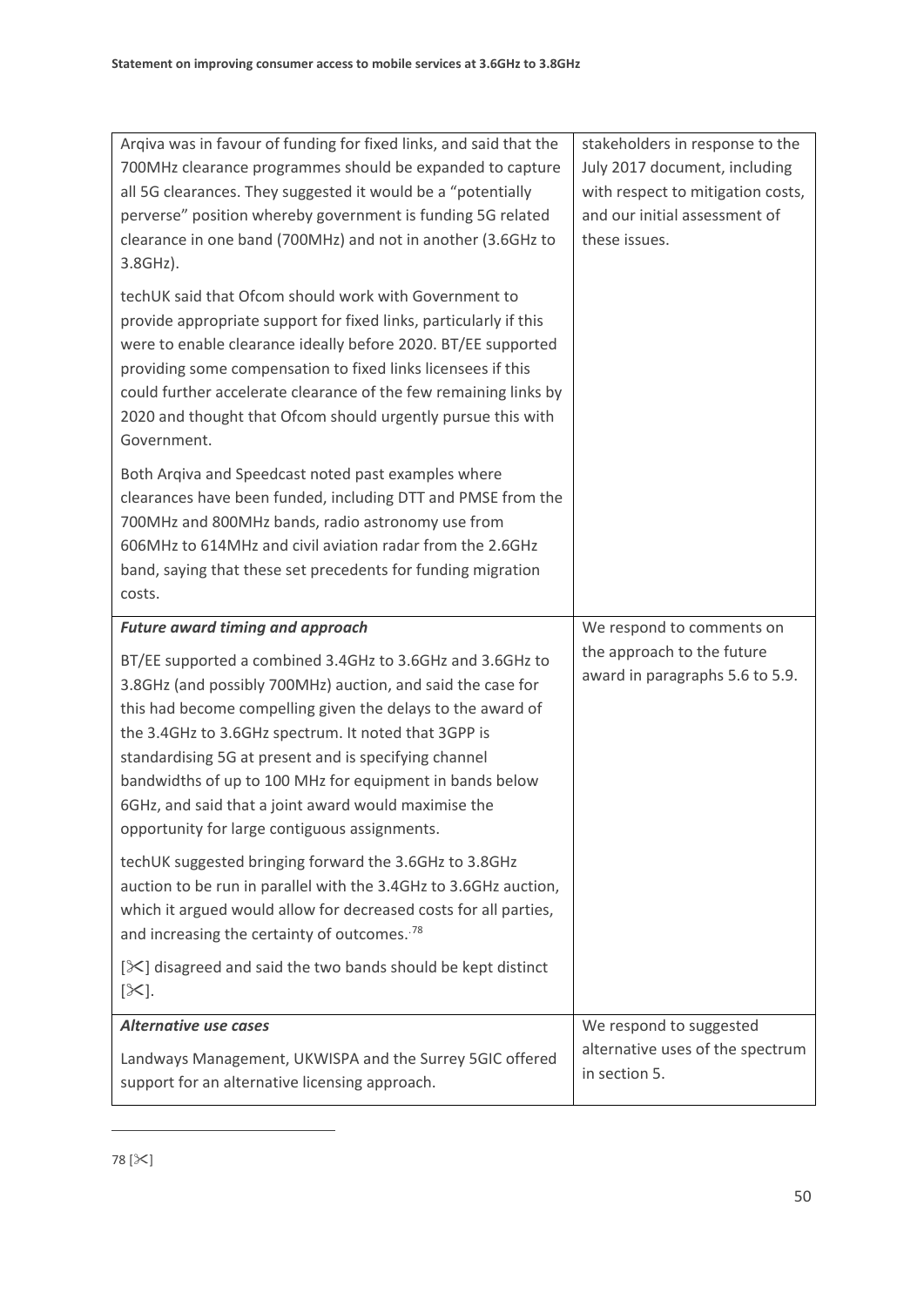| Landways Management thought that optimum benefit would<br>be delivered by adopting a non-uniform licensing approach that<br>allocated spectrum on as small a granularity as is practically<br>possible (considering for example buildings, developments and<br>postcode sectors as units of allocation).<br>UKWISPA disagreed with auctioning the 3.4GHz to 3.8GHz<br>bands nationally. It argued that the spectrum is ideal for Fixed<br>Wireless Access and that Ofcom had ignored the new WISP<br>(Wireless Internet Service Provider) need for this band and the<br>public good by helping rural broadband delivery.<br>The Surrey 5GIC said that given its assessment of future 5G<br>deployment scenarios Ofcom should enable a second layer of<br>spectrum exploitation that allows "opportunistic use", including<br>indoor use, to be maximised over the entire 3.4GHz to 3.8GHz<br>band on a non-interference basis.<br>$[\times]$ |                                                                                                                                                                                                                                                                                                                                                                                                                                                 |
|----------------------------------------------------------------------------------------------------------------------------------------------------------------------------------------------------------------------------------------------------------------------------------------------------------------------------------------------------------------------------------------------------------------------------------------------------------------------------------------------------------------------------------------------------------------------------------------------------------------------------------------------------------------------------------------------------------------------------------------------------------------------------------------------------------------------------------------------------------------------------------------------------------------------------------------------|-------------------------------------------------------------------------------------------------------------------------------------------------------------------------------------------------------------------------------------------------------------------------------------------------------------------------------------------------------------------------------------------------------------------------------------------------|
| <b>Issues related to the UK Broadband licence</b><br>BT/EE asked Ofcom to be more specific in terms of its intentions<br>with regard to how UK Broadband's frequency assignments<br>would be handled in the award. Telefónica said it would be<br>important to consult with stakeholders on any proposals<br>related to the UK Broadband licence.<br>[ $\mathbb{X}$ ] commented on the use of UK Broadband frequency<br>assignments $[\mathcal{K}]$ .                                                                                                                                                                                                                                                                                                                                                                                                                                                                                        | We respond to comments on<br>the UK Broadband licence in<br>paragraph 5.3.                                                                                                                                                                                                                                                                                                                                                                      |
| Variations and new licence applications in the interim period<br>Argiva, Vodafone and the UK Space Agency disagreed with<br>Ofcom's proposed approach to not allow further licensing or<br>variation of incumbent applications in the intervening period<br>before removal of protections.<br>Arqiva questioned the rationale for not allowing new licence<br>applications for satellite downlink protection and said it<br>appeared to serve no purpose.<br>Vodafone disagreed with Ofcom's approach and said there was<br>no reason why an operator of an existing earth station should<br>be prevented from deploying new links in the band if they<br>accept that this protection is temporary and will not be there<br>post-2020. It said it may make sense to use such links on a<br>transitionary basis as part of migrating use from the band. It<br>said the approach was spectrally inefficient and had been                       | Our policy on closing the band<br>to new authorisations is set out<br>in paragraph 2.21.<br>We discuss stakeholder<br>comments on our policy on<br>variations to existing PES<br>licences and grants of RSA in the<br>intervening period before<br>removal of protections in<br>paragraphs 4.40 to 4.41.<br>Satellite earth stations will<br>continue to be authorised to<br>receive on a licence exempt<br>basis.<br>With regard to Vodafone's |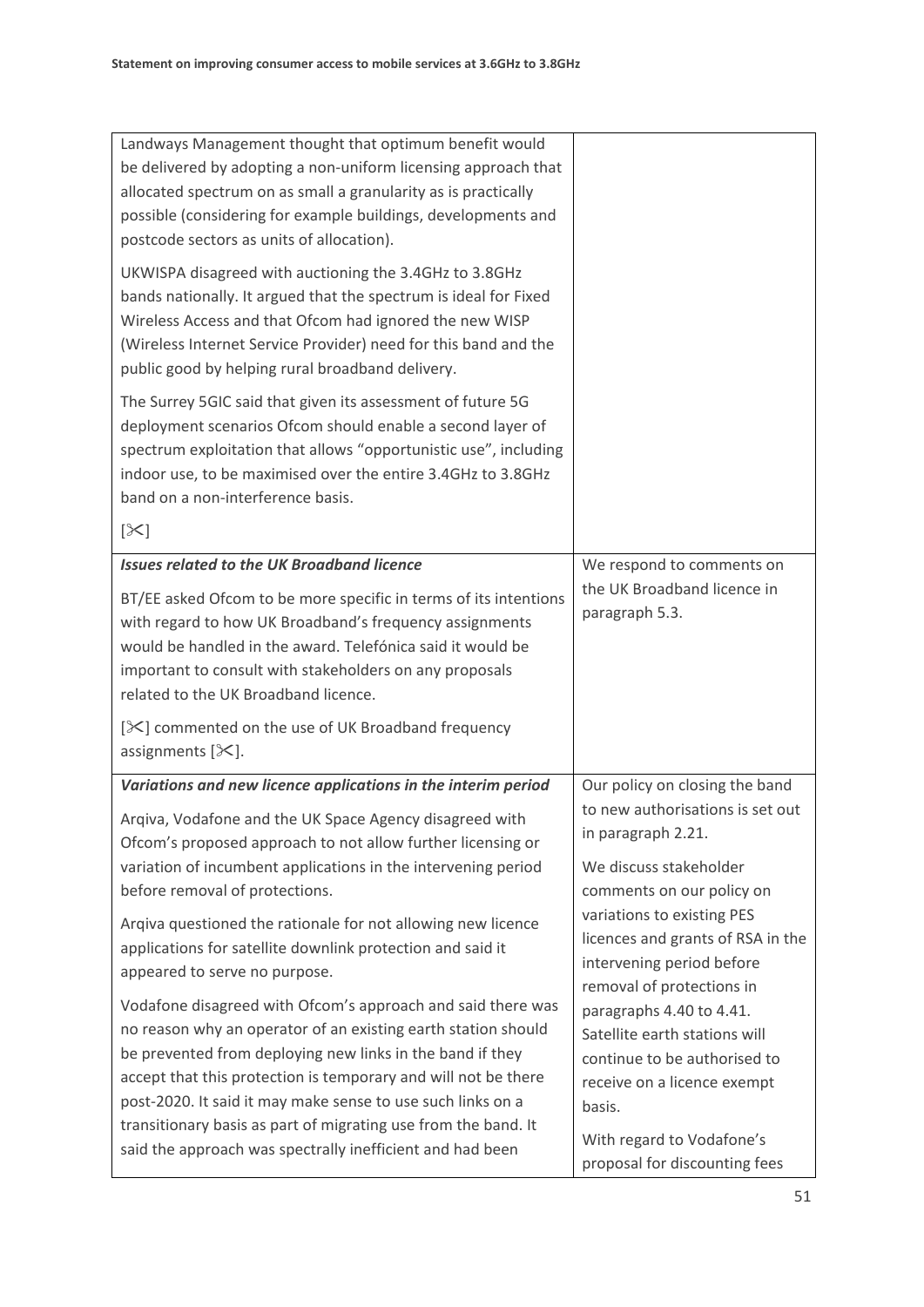| implemented unilaterally without consultation. It suggested this<br>approach meant there may be a case for fees for incumbent<br>users of the band to be subject to a discount when compared to<br>the current AIP rates.<br>The UK Space Agency said it was disappointed that no further<br>applications for PES or RSA were being accepted and that this<br>eliminated the potential for any future growth of the UK space<br>sector within this spectrum and was not compatible with<br>government policy to grow the space sector. | for existing registered users, we<br>outline in paragraph 4.39 that<br>we do not currently intend to<br>review the fees paid by these<br>users. |
|----------------------------------------------------------------------------------------------------------------------------------------------------------------------------------------------------------------------------------------------------------------------------------------------------------------------------------------------------------------------------------------------------------------------------------------------------------------------------------------------------------------------------------------|-------------------------------------------------------------------------------------------------------------------------------------------------|
| <b>Proposal for localised restriction zones</b>                                                                                                                                                                                                                                                                                                                                                                                                                                                                                        | We discuss comments on                                                                                                                          |
| The BBC welcomed Ofcom's examination of potential future<br>mobile restriction zones around satellite earth stations.                                                                                                                                                                                                                                                                                                                                                                                                                  | restriction zones in paragraphs<br>4.25 to 4.32.                                                                                                |
| The UK Space Agency said that they were keen to investigate<br>how this approach might be realised, but that it should not be<br>constrained by the requirement to "not have a material impact"<br>on mobile deployments.                                                                                                                                                                                                                                                                                                              |                                                                                                                                                 |
| Goonhilly Earth Station argued in favour of a "special spectrum<br>zone" around its Cornwall site to allow space sector users to<br>continue to use the same frequencies in at least one part of the<br>UK.                                                                                                                                                                                                                                                                                                                            |                                                                                                                                                 |
| Stakeholders with an interest in mobile had reservations about<br>restriction zones.                                                                                                                                                                                                                                                                                                                                                                                                                                                   |                                                                                                                                                 |
| The GSA said they would support further technical analysis on<br>the possibility to apply localised restrictions in future mobile<br>licences around a limited number of Earth stations in remote<br>areas, provided that any constraint to mobile deployment<br>should be kept to a minimum.                                                                                                                                                                                                                                          |                                                                                                                                                 |
| Telefónica said that any uncertainty created by such restrictions<br>would constitute material impact and urged Ofcom to carefully<br>consider the implications of such restrictions. It thought that<br>any restrictions could prevent the widespread deployment of<br>mobile services, impact upon competition, devalue the<br>spectrum and result in a loss of benefits to consumers and<br>citizens in the UK.                                                                                                                     |                                                                                                                                                 |
| H3G said localised restrictions should only be implemented as a<br>last resort and only for a short period of time, and should be<br>subject to regular review by Ofcom to determine their<br>continued suitability.                                                                                                                                                                                                                                                                                                                   |                                                                                                                                                 |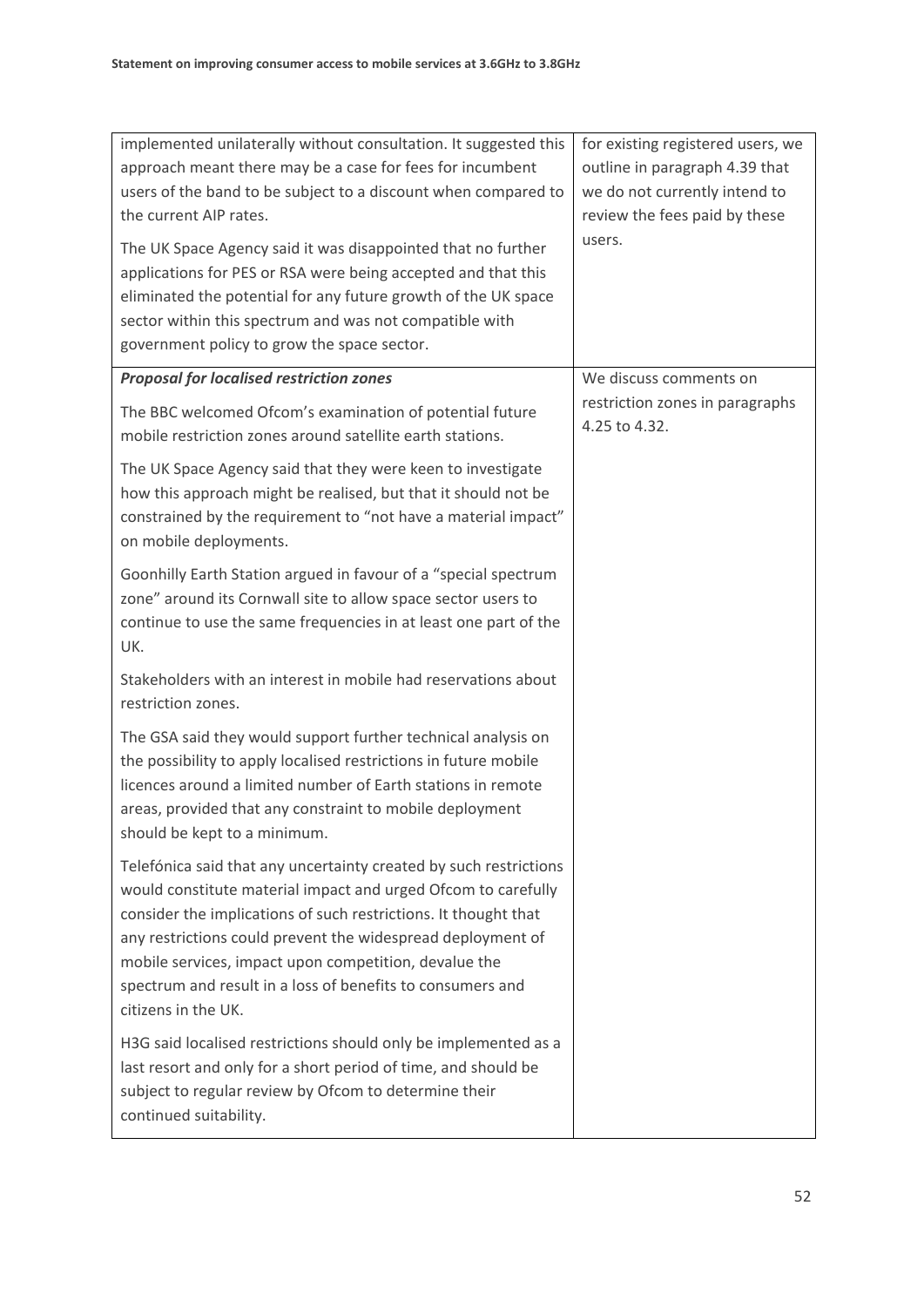| Vodafone thought that any zones should be coordination rather     |                                                               |
|-------------------------------------------------------------------|---------------------------------------------------------------|
| than exclusion zones, and if mitigation measures were not         |                                                               |
| possible without compromising mobile service, the mobile          |                                                               |
| licensee should not be prevented from deploying. They             |                                                               |
| suggested that zones of the order of 1-3km represented a          |                                                               |
| reasonable compromise. They added that these should be on a       |                                                               |
| temporary basis only, and expire five years from the point at     |                                                               |
| which Ofcom confirms its policy.                                  |                                                               |
| BT/EE thought that restrictions in mobile licences should be      |                                                               |
| carefully determined to give reasonable protection in             |                                                               |
| immediate vicinity of satellite sites without prejudicing mobile  |                                                               |
| use to any material extent, if necessary to protect satellite use |                                                               |
| in the adjacent 3.8-4.2GHz band. It suggested that the distance   |                                                               |
| from the earth station sites for which restrictions in mobile     |                                                               |
| licences could be appropriate should be small (e.g. c.1km)        |                                                               |
|                                                                   |                                                               |
| Infrastructure competition rules                                  | The primary framework for                                     |
|                                                                   | considering the impact of RAN                                 |
| The Surrey 5GIC said Ofcom should ease the infrastructure         | sharing or network sharing                                    |
| competition rules for the band 3.4GHz to 3.8GHz to facilitate     | agreements is UK or EU                                        |
| voluntary spectrum pooling and small cell (RAN) sharing.          | competition law. <sup>79</sup>                                |
|                                                                   |                                                               |
|                                                                   | In our Digital Communications                                 |
|                                                                   | Review in 2016, we indicated                                  |
|                                                                   | we were sympathetic to                                        |
|                                                                   | network sharing arrangements                                  |
|                                                                   | that can reduce the cost of                                   |
|                                                                   | coverage, especially in rural                                 |
|                                                                   | areas (though we would look                                   |
|                                                                   | closely at their impacts on<br>competition and consumers). 80 |

.<br>-

<span id="page-55-0"></span><sup>79</sup> See paragraph 5.45 of Ofcom, *Consultation on assessment of future mobile competition and proposals for the award of 800MHz and 2.6GHz spectrum and related issues. Annex 6: Competition Assessment*, March 2011, [https://www.ofcom.org.uk/\\_\\_data/assets/pdf\\_file/0023/47930/annex\\_6.pdf](https://www.ofcom.org.uk/__data/assets/pdf_file/0023/47930/annex_6.pdf)

<span id="page-55-1"></span><sup>80</sup> See paragraph 4.58 of Ofcom, *Making communications work for everyone. Initial conclusions from the Strategic Review of Digital Communications*, February 2016[, https://www.ofcom.org.uk/\\_\\_data/assets/pdf\\_file/0016/50416/dcr](https://www.ofcom.org.uk/__data/assets/pdf_file/0016/50416/dcr-statement.pdf)[statement.pdf](https://www.ofcom.org.uk/__data/assets/pdf_file/0016/50416/dcr-statement.pdf)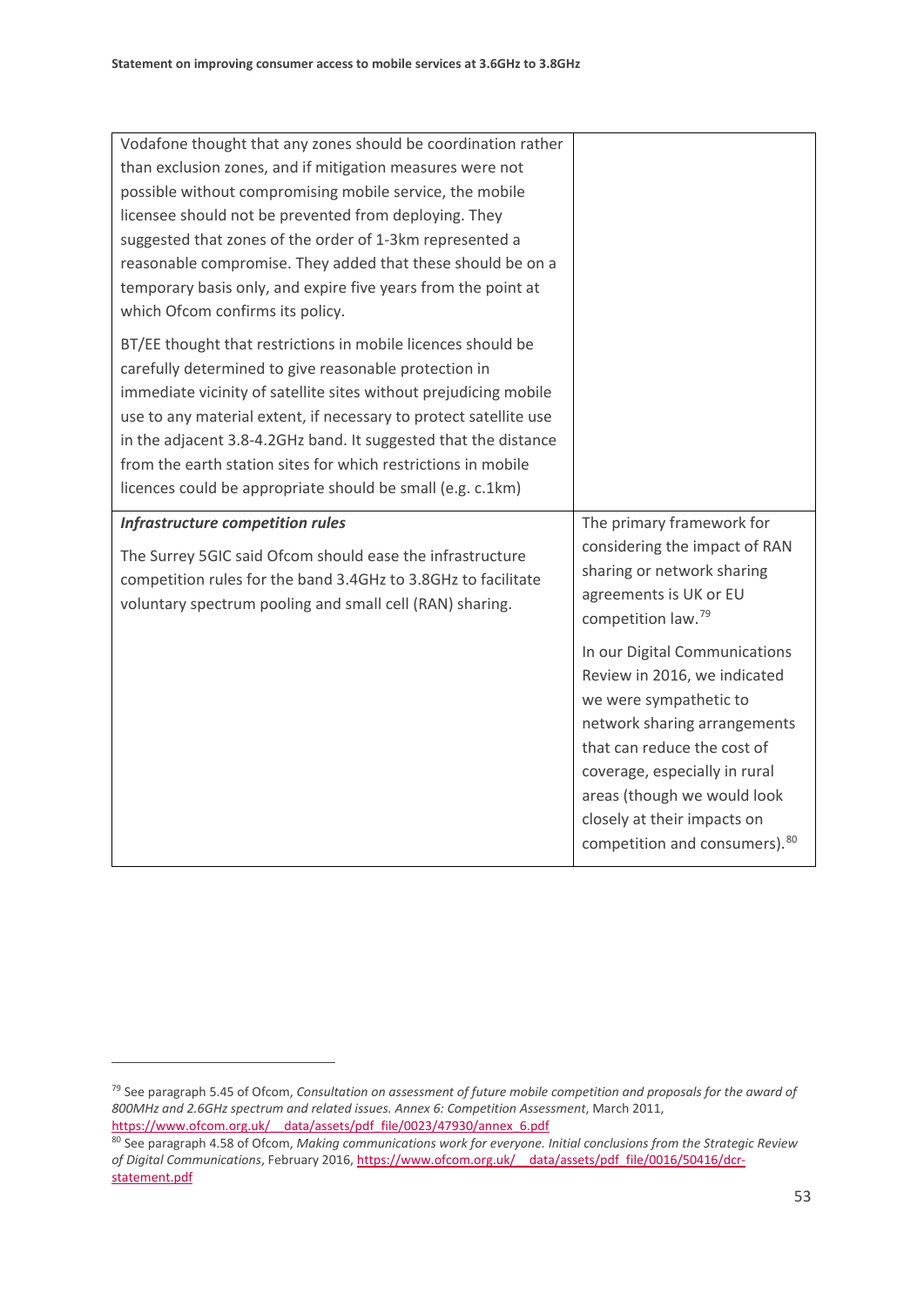# <span id="page-56-0"></span>A2. Glossary

| 3GPP                  | The 3rd Generation Partnership Project (3GPP), a body that develops standards for<br>mobile technology                                                                                                                                                                                                                 |
|-----------------------|------------------------------------------------------------------------------------------------------------------------------------------------------------------------------------------------------------------------------------------------------------------------------------------------------------------------|
| 5G                    | The term used to describe the next generation of wireless networks beyond 4G LTE<br>mobile networks. 5G is expected to deliver faster data rates and better user<br>experience. Technical standards are still under development and are likely to include<br>both an evolution of existing and new radio technologies. |
| <b>BBC Monitoring</b> | A division of the BBC which monitors and reports on mass media worldwide. Reporting<br>produced by the service is used as open-source intelligence by the Government and<br>commercial customers.                                                                                                                      |
| BT/EE                 | A UK mobile network operator                                                                                                                                                                                                                                                                                           |
| <b>CEPT</b>           | The European Conference of Postal and Telecommunications Administrations                                                                                                                                                                                                                                               |
| Communications<br>Act | The Communications Act 2003                                                                                                                                                                                                                                                                                            |
| <b>EC</b>             | <b>European Commission</b>                                                                                                                                                                                                                                                                                             |
| ECC                   | Electronic Communications Committee, one of the three business committees of the<br>CEPT.                                                                                                                                                                                                                              |
| <b>ESOA</b>           | <b>EMEA Satellite Operators' Association</b>                                                                                                                                                                                                                                                                           |
| EU                    | European Union                                                                                                                                                                                                                                                                                                         |
| <b>FSS</b>            | <b>Fixed Satellite Service</b>                                                                                                                                                                                                                                                                                         |
| <b>FWA</b>            | <b>Fixed Wireless Access</b>                                                                                                                                                                                                                                                                                           |
| GHz                   | Gigahertz, a unit of frequency of one billion $(10^9)$ cycles per second                                                                                                                                                                                                                                               |
| <b>GVF</b>            | <b>Global VSAT Forum</b>                                                                                                                                                                                                                                                                                               |
| H <sub>3</sub> G      | Hutchison 3G UK a mobile network operator which trades as Three (or 3) in the UK                                                                                                                                                                                                                                       |
| <b>ITU</b>            | International Telecommunications Union, an agency of the United Nations with a<br>membership of 193 countries and over 700 private sector entities and academic<br>institutions. ITU's headquarters are in Geneva, Switzerland.                                                                                        |
| <b>LNA</b>            | Low Noise Amplifier, an electronic amplifier that amplifies a very low-power signal<br>without significantly degrading its signal-to-noise ratio.                                                                                                                                                                      |
| <b>LNB</b>            | Low Noise Block downconverter, a combined low noise amplifier and intermediate<br>frequency downconverter, normally used with smaller antennas or VSAT terminals.                                                                                                                                                      |
| LTE                   | Long Term Evolution, part of the development of 4G mobile systems that started with<br>2G and 3G networks.                                                                                                                                                                                                             |
| <b>MHz</b>            | Megahertz, a unit of frequency of one million cycles per second.                                                                                                                                                                                                                                                       |
| <b>MNO</b>            | Mobile Network Operator                                                                                                                                                                                                                                                                                                |
| <b>MTR</b>            | Wireless Telegraphy (Mobile Spectrum Trading) Regulations 2011                                                                                                                                                                                                                                                         |